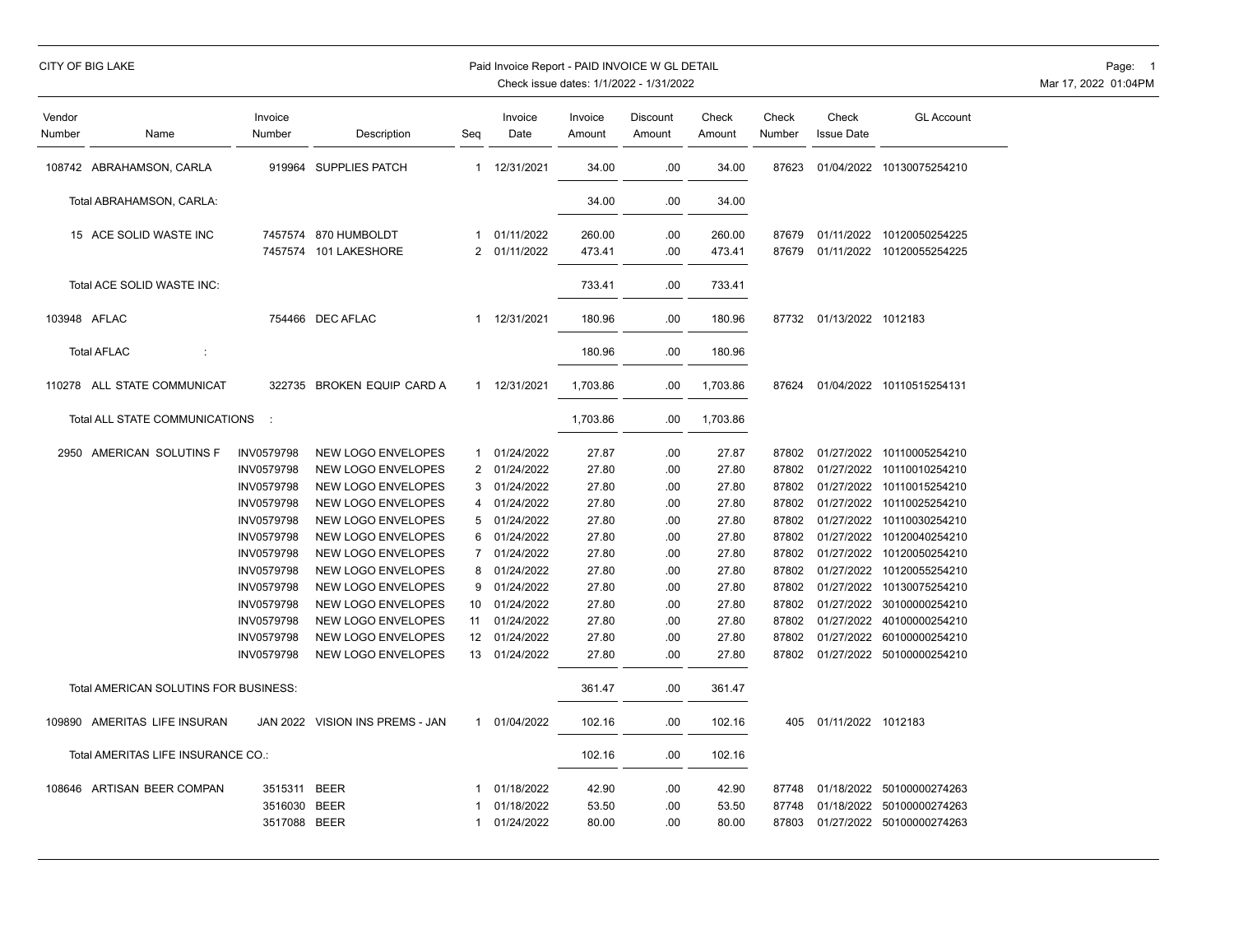| CITY OF BIG LAKE |  |  |  |  |
|------------------|--|--|--|--|
|                  |  |  |  |  |
|                  |  |  |  |  |

#### Paid Invoice Report - PAID INVOICE W GL DETAIL **CONSERVANCE AND A CONSERVANCE OF A CONSE**

| Vendor<br>Number | Name                         | Invoice<br>Number        | Description                                       | Seq            | Invoice<br>Date            | Invoice<br>Amount | <b>Discount</b><br>Amount | Check<br>Amount  | Check<br>Number | Check<br><b>Issue Date</b> | <b>GL Account</b>                         |
|------------------|------------------------------|--------------------------|---------------------------------------------------|----------------|----------------------------|-------------------|---------------------------|------------------|-----------------|----------------------------|-------------------------------------------|
|                  | Total ARTISAN BEER COMPANY   | ÷                        |                                                   |                |                            | 176.40            | .00                       | 176.40           |                 |                            |                                           |
|                  | 109424 ASCAP                 | 01112022                 | 2022 ASCAP LICENSE                                |                | 1 01/11/2022               | 390.00            | .00                       | 390.00           | 87680           |                            | 01/11/2022 10140056254260                 |
|                  | Total ASCAP:                 |                          |                                                   |                |                            | 390.00            | .00                       | 390.00           |                 |                            |                                           |
|                  | 109325 AXON ENTERPRISE, INC  | <b>INUSO44367</b>        | BODY/SQUAD CAMERAS                                | $\mathbf{1}$   | 01/18/2022                 | 23,746.80         | .00                       | 23,746.80        | 87749           |                            | 01/18/2022 10110575254132                 |
|                  | Total AXON ENTERPRISE, INC   | ÷                        |                                                   |                |                            | 23,746.80         | .00                       | 23,746.80        |                 |                            |                                           |
|                  | 110216 BAER, STEVE           | 01112022<br>01112022     | FARMERS MARKET MUSI<br><b>FARMERS MARKET MUSI</b> | $\mathbf{1}$   | 2 01/11/2022<br>01/11/2022 | 150.00-<br>150.00 | .00                       | .00              | 87724           |                            | 28000000254257<br>Multiple 28000000254257 |
|                  | Total BAER, STEVE:           |                          |                                                   |                |                            | .00               | .00                       | .00              |                 |                            |                                           |
|                  | 1032 BELL BOY CORPORATIO     | 0092995500               | <b>LIQUOR</b>                                     | 1              | 12/31/2021                 | 344.50            | .00                       | 344.50           | 87625           | 01/04/2022                 | 50100000274262                            |
|                  |                              | 0092995500               | <b>WINE</b>                                       | $\overline{2}$ | 12/31/2021                 | 80.00             | .00                       | 80.00            | 87625           | 01/04/2022                 | 50100000274264                            |
|                  |                              | 0092995500               | <b>FRT</b>                                        | 3              | 12/31/2021                 | 13.20             | .00                       | 13.20            | 87625           | 01/04/2022                 | 50100000274269                            |
|                  |                              | 0104485300               | MIX                                               |                | 12/31/2021                 | 108.75            | .00                       | 108.75           | 87625           | 01/04/2022                 | 50100000274265                            |
|                  |                              | 0104485300               | <b>SUPPLIES</b>                                   | $\overline{2}$ | 12/31/2021                 | 195.60            | .00                       | 195.60           | 87625           | 01/04/2022                 | 50100000254210                            |
|                  |                              | 0104485300               | <b>FRT</b>                                        | 3              | 12/31/2021                 | 4.41              | .00                       | 4.41             | 87625           | 01/04/2022                 | 50100000274269                            |
|                  |                              | 0093092400               | <b>LIQUOR</b>                                     |                | 01/11/2022                 | 665.74            | .00                       | 665.74           | 87681           | 01/11/2022                 | 50100000274262                            |
|                  |                              | 0093092400               | <b>WINE</b><br><b>FRT</b>                         | 2<br>3         | 01/11/2022                 | 392.00            | .00                       | 392.00           | 87681           | 01/11/2022                 | 50100000274264                            |
|                  |                              | 0093092400               |                                                   |                | 01/11/2022                 | 21.50             | .00                       | 21.50            | 87681           | 01/11/2022                 | 50100000274269                            |
|                  |                              | 0104524200<br>0104524200 | MIX<br><b>SUPPLIES</b>                            | 2              | 01/11/2022<br>01/11/2022   | 133.70<br>129.50  | .00<br>.00                | 133.70<br>129.50 | 87681<br>87681  | 01/11/2022<br>01/11/2022   | 50100000274265<br>50100000254210          |
|                  |                              | 0104524200               | <b>FRT</b>                                        | 3              | 01/11/2022                 | 4.22              | .00                       | 4.22             | 87681           | 01/11/2022                 | 50100000274269                            |
|                  |                              | 0093216600               | <b>WINE</b>                                       |                | 01/18/2022                 | 84.00             | .00                       | 84.00            | 87750           |                            | 01/18/2022 50100000274264                 |
|                  |                              | 0093216600               | <b>LIQUOR</b>                                     | $\overline{2}$ | 01/18/2022                 | 967.66            | .00                       | 967.66           | 87750           | 01/18/2022                 | 50100000274262                            |
|                  |                              | 0104571700               | <b>MIX</b>                                        |                | 01/18/2022                 | 62.50             | .00                       | 62.50            | 87750           |                            | 01/18/2022 50100000274265                 |
|                  |                              | 0093259800               | <b>LIQUOR</b>                                     |                | 01/24/2022                 | 402.00            | .00                       | 402.00           | 87804           |                            | 01/27/2022 50100000274262                 |
|                  |                              | 0093259800               | <b>WINE</b>                                       | 2              | 01/24/2022                 | 210.00            | .00                       | 210.00           | 87804           |                            | 01/27/2022 50100000274264                 |
|                  |                              | 0093259800               | <b>FRT</b>                                        | 3              | 01/24/2022                 | 10.82             | .00                       | 10.82            | 87804           |                            | 01/27/2022 50100000274269                 |
|                  |                              | 0104585900               | MIX                                               |                | 01/24/2022                 | 128.61            | .00                       | 128.61           | 87804           |                            | 01/27/2022 50100000274265                 |
|                  |                              | 0104585900               | <b>SUPPLIES</b>                                   | 2              | 01/24/2022                 | 125.60            | .00                       | 125.60           | 87804           |                            | 01/27/2022 50100000254210                 |
|                  |                              | 0104585900 FRT           |                                                   | 3              | 01/24/2022                 | 4.18              | .00                       | 4.18             | 87804           |                            | 01/27/2022 50100000274269                 |
|                  | Total BELL BOY CORPORATION-1 | ÷                        |                                                   |                |                            | 4,088.49          | .00                       | 4,088.49         |                 |                            |                                           |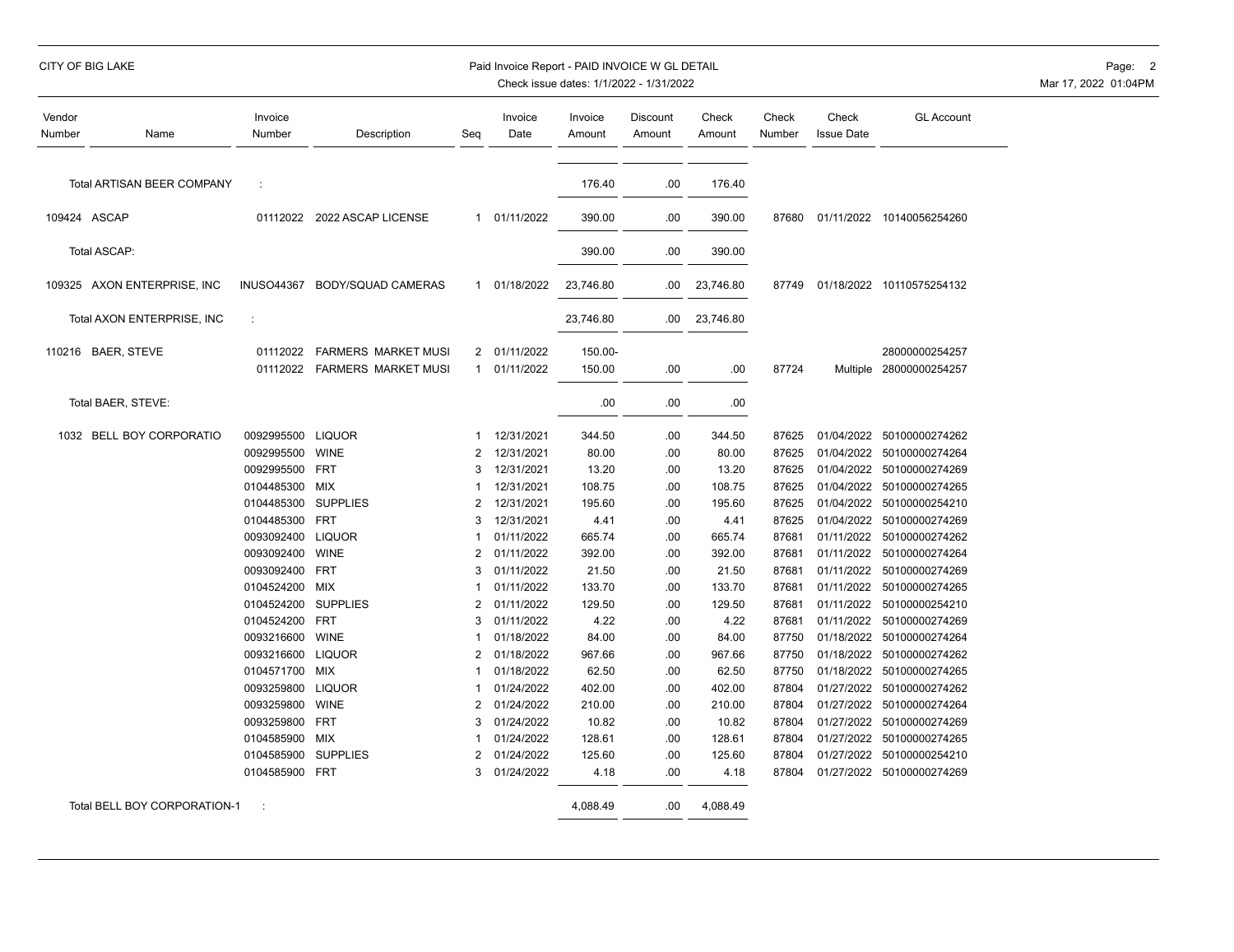#### CITY OF BIG LAKE **Example 2008 CITY OF BIG LAKE** Page: 3 Paid Invoice Report - PAID INVOICE W GL DETAIL

| Vendor |                                                                | Invoice         |                           |                | Invoice      | Invoice   | Discount | Check     | Check  | Check             | <b>GL Account</b>               |
|--------|----------------------------------------------------------------|-----------------|---------------------------|----------------|--------------|-----------|----------|-----------|--------|-------------------|---------------------------------|
| Number | Name                                                           | Number          | Description               | Seq            | Date         | Amount    | Amount   | Amount    | Number | <b>Issue Date</b> |                                 |
|        | 350 BERNICKS PEPSI                                             | 287651 MIX      |                           | $\mathbf{1}$   | 12/31/2021   | 143.11    | .00      | 143.11    | 87626  |                   | 01/04/2022 50100000274265       |
|        |                                                                | 287652 BEER     |                           | 1              | 12/31/2021   | 1,831.90  | .00      | 1,831.90  | 87626  |                   | 01/04/2022 50100000274263       |
|        |                                                                |                 | 287652 NA BEER            | 2              | 12/31/2021   | $50.20 -$ | .00      | $50.20 -$ | 87626  |                   | 01/04/2022 50100000274267       |
|        |                                                                | 289448 MIX      |                           | 1              | 12/31/2021   | 88.36     | .00      | 88.36     | 87682  |                   | 01/11/2022 50100000274265       |
|        |                                                                | 289449          | <b>BEER</b>               | 1              | 12/31/2021   | 71.80-    | .00      | 71.80-    | 87682  |                   | 01/11/2022 50100000274263       |
|        |                                                                | 289450          | <b>KEG DEPOSIT</b>        | 1              | 12/31/2021   | $30.00 -$ | .00      | $30.00 -$ | 87682  |                   | 01/11/2022 50100000274274       |
|        |                                                                | 289451          | <b>BEER</b>               | 1              | 12/31/2021   | 1,366.00  | .00      | 1,366.00  | 87682  |                   | 01/11/2022 50100000274263       |
|        |                                                                | 289451          | <b>NA BEER</b>            | $\overline{2}$ | 12/31/2021   | 25.50     | .00      | 25.50     | 87682  | 01/11/2022        | 50100000274267                  |
|        |                                                                | 292121 MIX      |                           | 1              | 01/18/2022   | 86.61     | .00      | 86.61     | 87751  |                   | 01/18/2022 50100000274265       |
|        |                                                                | 292122 BEER     |                           |                | 01/18/2022   | 10.80-    | .00      | 10.80-    | 87751  |                   | 01/18/2022 50100000274263       |
|        |                                                                | 292123          | BEER                      | 1              | 01/18/2022   | 2,606.30  | .00      | 2,606.30  | 87751  |                   | 01/18/2022 50100000274263       |
|        |                                                                | 294115 MIX      |                           | 1              | 01/24/2022   | 78.23     | .00      | 78.23     | 87805  |                   | 01/27/2022 50100000274265       |
|        |                                                                | 294116          | <b>BEER</b>               | 1              | 01/24/2022   | 103.90-   | .00      | 103.90-   | 87805  |                   | 01/27/2022 50100000274263       |
|        |                                                                | 294117          | <b>BEER</b>               | 1              | 01/24/2022   | 1,949.70  | .00      | 1,949.70  | 87805  |                   | 01/27/2022 50100000274263       |
|        |                                                                | 3021            | <b>BEER</b>               |                | 01/24/2022   | 150.00    | .00      | 150.00    | 87805  |                   | 01/27/2022 50100000274263       |
|        |                                                                | 3021            | <b>KEG DEPOSIT</b>        | $\overline{2}$ | 01/24/2022   | 30.00     | .00      | 30.00     | 87805  |                   | 01/27/2022 50100000274274       |
|        | Total BERNICKS PEPSI:                                          |                 |                           |                |              | 8,089.01  | .00      | 8,089.01  |        |                   |                                 |
|        | 105090 BIG LAKE CENTER OWN                                     | DEC 2021        | SHOPPING CENTER LIG       |                | 1 12/31/2021 | 20.66     | .00      | 20.66     | 87683  |                   | 01/11/2022 50100000254570       |
|        |                                                                | <b>DEC 2021</b> | <b>ELECTRIC FOR SIGN</b>  | 2              | 12/31/2021   | 4.24      | .00.     | 4.24      | 87683  |                   | 01/11/2022 50100000254570       |
|        |                                                                | <b>DEC 2021</b> | WATER                     | 3              | 12/31/2021   | 7.74      | .00      | 7.74      | 87683  |                   | 01/11/2022 50100000254590       |
|        |                                                                |                 | DEC 2021 ASSOCIATION FEE  | 4              | 12/31/2021   | 103.75    | .00.     | 103.75    | 87683  |                   | 01/11/2022 50100000254595       |
|        |                                                                |                 | DEC 2021 SNOW PLOW MONTLY | 5              | 12/31/2021   | 981.15    | .00.     | 981.15    | 87683  |                   | 01/11/2022 50100000254375       |
|        | Total BIG LAKE CENTER OWNERS ASSOC.:                           |                 |                           |                |              | 1,117.54  | .00      | 1,117.54  |        |                   |                                 |
|        | 4252 BIG LAKE CHAMBER OF                                       | 11112022        | 2022 COMMUNITY FAIR       | 1              | 01/11/2022   | 66.67     | .00      | 66.67     | 87684  |                   | 01/11/2022 10110010254220       |
|        |                                                                | 11112022        | 2022 COMMUNITY FAIR       | $\overline{2}$ | 01/11/2022   | 66.66     | .00      | 66.66     | 87684  | 01/11/2022        | 10110005254220                  |
|        |                                                                | 11112022        | 2022 COMMUNITY FAIR       | 3              | 01/11/2022   | 66.67     | .00      | 66.67     | 87684  |                   | 01/11/2022 27500000254220       |
|        | Total BIG LAKE CHAMBER OF COMMERCE:                            |                 |                           |                |              | 200.00    | .00      | 200.00    |        |                   |                                 |
|        | 105235 BIG LAKE FIRE DEPARTM 2022 1QTR F 2022 1ST QTR FIRE PRO |                 |                           | $\mathbf{1}$   | 01/18/2022   | 47,069.50 | .00.     | 47,069.50 |        |                   | 87752 01/18/2022 10130085254258 |
|        | Total BIG LAKE FIRE DEPARTMENT :                               |                 |                           |                |              | 47,069.50 | .00      | 47,069.50 |        |                   |                                 |
|        | 109146 BIG LAKE REFRIGERATI                                    |                 | 2936 COMPRESSOR REPAIR    |                | 1 12/31/2021 | 1,362.00  | .00      | 1,362.00  | 87627  |                   | 01/04/2022 40100000254545       |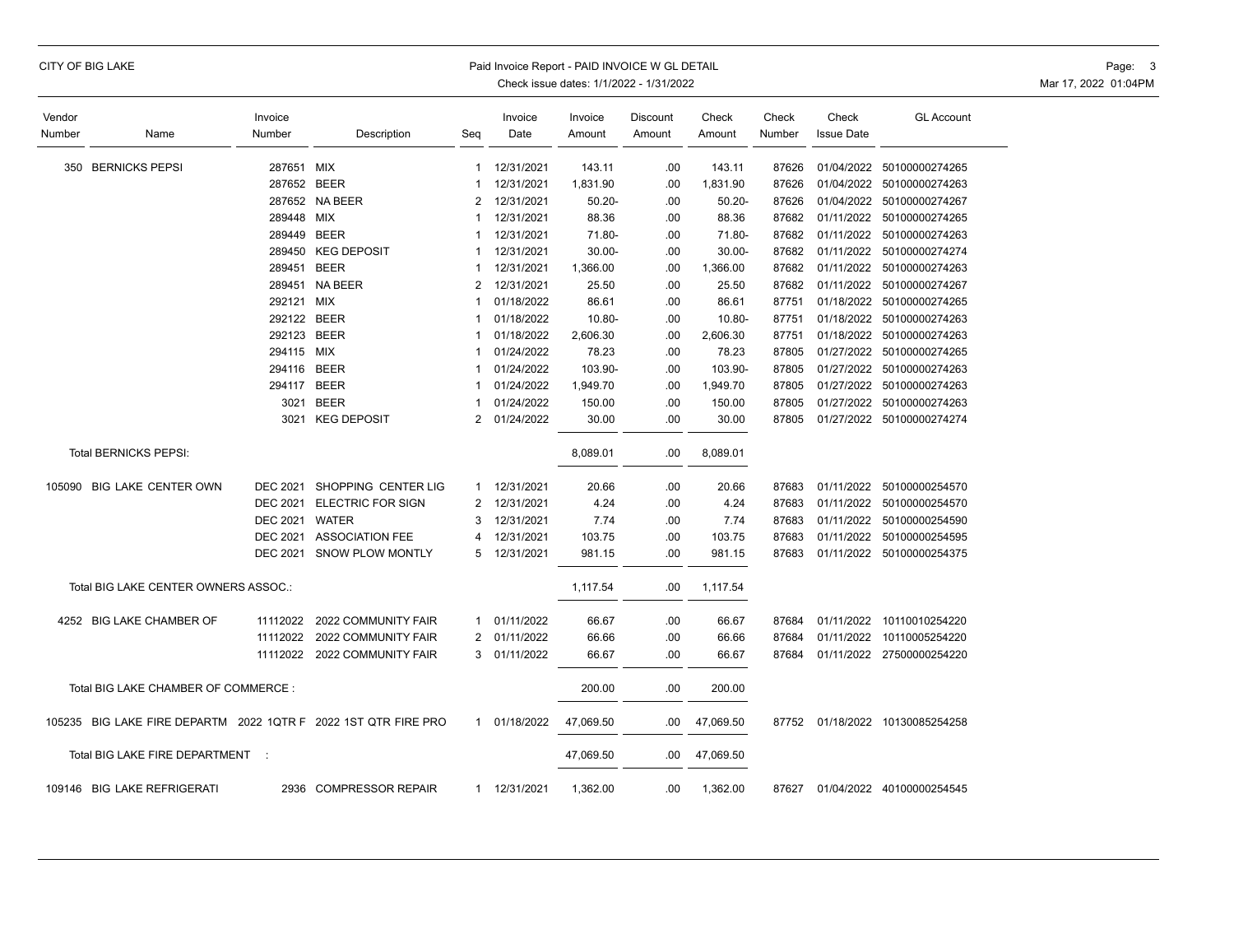# CITY OF BIG LAKE PAID INVOICE WORLD DETAIL PAID INVOICE WORLD DETAIL PAID INVOICE WORLD DETAIL PAGE: 4

| Vendor<br>Number | Name                                  | Invoice<br>Number | Description                    | Seg            | Invoice<br>Date       | Invoice<br>Amount | Discount<br>Amount | Check<br>Amount | Check<br>Number | Check<br><b>Issue Date</b> | <b>GL Account</b>         |
|------------------|---------------------------------------|-------------------|--------------------------------|----------------|-----------------------|-------------------|--------------------|-----------------|-----------------|----------------------------|---------------------------|
|                  |                                       |                   |                                |                |                       |                   |                    |                 |                 |                            |                           |
|                  | <b>Total BIG LAKE REFRIGERATION</b>   |                   |                                |                |                       | 1,362.00          | .00                | 1,362.00        |                 |                            |                           |
|                  | 7675 BIG LAKE TOWNSHIP                |                   | 2022-04 2022 CMRP BUDGET       |                | 1 01/25/2022          | 7,143.00          | .00                | 7,143.00        | 87806           |                            | 01/27/2022 19900015254260 |
|                  | Total BIG LAKE TOWNSHIP<br>÷          |                   |                                |                |                       | 7,143.00          | .00                | 7,143.00        |                 |                            |                           |
|                  | 104002 BOLTON & MENK INC              |                   | 0281404 GIS PROJECT NOV ENG    | 1              | 12/31/2021            | 555.00            | .00                | 555.00          | 87628           |                            | 01/04/2022 19900050204150 |
|                  |                                       |                   | 0281408 ZONING REQUEST         |                | 12/31/2021            | 57.50             | .00                | 57.50           | 87628           |                            | 01/04/2022 10110010204150 |
|                  |                                       | 0281408           | <b>CR 43 EXPANSIONS</b>        | 2              | 12/31/2021            | 568.00            | .00                | 568.00          | 87628           | 01/04/2022                 | 10120040204150            |
|                  |                                       |                   | 0281408 HIGHLAND DRIVE         | 3              | 12/31/2021            | 57.00             | .00                | 57.00           | 87628           | 01/04/2022                 | 10120040204150            |
|                  |                                       | 0281408           | <b>TRAFFIC COUNTS</b>          | 4              | 12/31/2021            | 3,249.50          | .00                | 3,249.50        | 87628           | 01/04/2022                 | 10120040204150            |
|                  |                                       | 0281408           | UTILITY AND MCD CAD FI         | 5              | 12/31/2021            | 195.00            | .00                | 195.00          | 87628           | 01/04/2022                 | 10120040204150            |
|                  |                                       | 0281408           | <b>T-MOBILE ESCROW</b>         | 6              | 12/31/2021            | 1,050.00          | .00                | 1,050.00        | 87628           | 01/04/2022                 | 1502055                   |
|                  |                                       |                   | 0281412 2022 STREET PROJECT    |                | 12/31/2021            | 17,722.94         | .00                | 17,722.94       | 87628           |                            | 01/04/2022 17500000204150 |
|                  |                                       |                   | 0281414 AVALON ESTATES EAW     |                | 12/31/2021            | 24,190.00         | .00                | 24,190.00       | 87628           | 01/04/2022 1012055         |                           |
|                  |                                       |                   | 0281417 CAR CONDOS             |                | 12/31/2021            | 5,610.50          | .00                | 5,610.50        | 87628           | 01/04/2022 1502055         |                           |
|                  |                                       |                   | 0281418 CARLSON GROUP ESCR     | -1             | 12/31/2021            | 6,463.00          | .00                | 6,463.00        | 87628           | 01/04/2022 1012055         |                           |
|                  | Total BOLTON & MENK INC<br>÷          |                   |                                |                |                       | 59,718.44         | .00                | 59,718.44       |                 |                            |                           |
| 118514           | <b>BOND TRUST SERVICES</b>            | FEB 2022          | 2011B FEB PRINCIPAL PA         | 1              | 01/07/2022 220,000.00 |                   | .00                | 220,000.00      | 395             |                            | 01/07/2022 21600000854603 |
|                  |                                       |                   | FEB 2022 2011B FEB INTEREST PA | $\overline{2}$ | 01/07/2022            | 3,080.00          | .00                | 3,080.00        | 395             |                            | 01/07/2022 21600000854610 |
|                  |                                       | <b>FEB 2022</b>   | 2012A FEB PRINCIPAL PA         | 3              | 01/07/2022            | 45,000.00         | .00                | 45,000.00       | 395             |                            | 01/07/2022 21700000854603 |
|                  |                                       | <b>FEB 2022</b>   | 2012A FEB PRINCIPAL PA         | 4              | 01/07/2022            | 61,200.00         | .00                | 61,200.00       | 395             | 01/07/2022 4012251         |                           |
|                  |                                       | <b>FEB 2022</b>   | 2012A FEB PRINCIPAL PA         | 5              | 01/07/2022            | 108,800.00        | .00                | 108,800.00      | 395             | 01/07/2022 3012251         |                           |
|                  |                                       | FEB 2022          | 2012A FEB INTEREST PA          | 6              | 01/07/2022            | 1,023.75          | .00                | 1,023.75        | 395             | 01/07/2022                 | 21700000854610            |
|                  |                                       |                   | FEB 2022 2012A FEB INTEREST PA | $\overline{7}$ | 01/07/2022            | 4,021.20          | .00                | 4,021.20        | 395             | 01/07/2022                 | 40100000854610            |
|                  |                                       | FEB 2022          | 2012A FEB INTEREST PA          | 8              | 01/07/2022            | 7,148.80          | .00                | 7,148.80        | 395             | 01/07/2022                 | 30100000854610            |
|                  |                                       | <b>FEB 2022</b>   | 2014A FEB PRINCIPAL PA         | 9              | 01/07/2022            | 30,063.00         | .00                | 30,063.00       | 395             |                            | 01/07/2022 22100000854603 |
|                  |                                       | FEB 2022          | 2014A FEB PRINCIPAL PA         | 10             | 01/07/2022            | 79,937.00         | .00                | 79,937.00       | 395             | 01/07/2022 5012252         |                           |
|                  |                                       |                   | FEB 2022 2014A FEB INTEREST PA | 11             | 01/07/2022            | 4,078.60          | .00                | 4,078.60        | 395             | 01/07/2022                 | 50100000854610            |
|                  |                                       |                   | FEB 2022 2014A FEB INTEREST PA | 12             | 01/07/2022            | 1,533.90          | .00                | 1,533.90        | 395             |                            | 01/07/2022 22100000854610 |
|                  | Total BOND TRUST SERVICES - E-CHECKS: |                   |                                |                |                       | 565,886.25        | .00.               | 565,886.25      |                 |                            |                           |
|                  | 104576 BOND TRUST SERVICES            |                   | 68472 2012A 2020 PAYING AGE    | 1              | 01/11/2022            | 103.24            | .00                | 103.24          | 87685           | 01/11/2022                 | 21700000854611            |
|                  |                                       | 68472             | 2012A 2020 PAYING AGE          | 2              | 01/11/2022            | 255.50            | .00                | 255.50          | 87685           | 01/11/2022                 | 40100000854611            |
|                  |                                       |                   | 68472 2012A 2020 PAYING AGE    | 3              | 01/11/2022            | 116.26            | .00                | 116.26          | 87685           |                            | 01/11/2022 30100000854611 |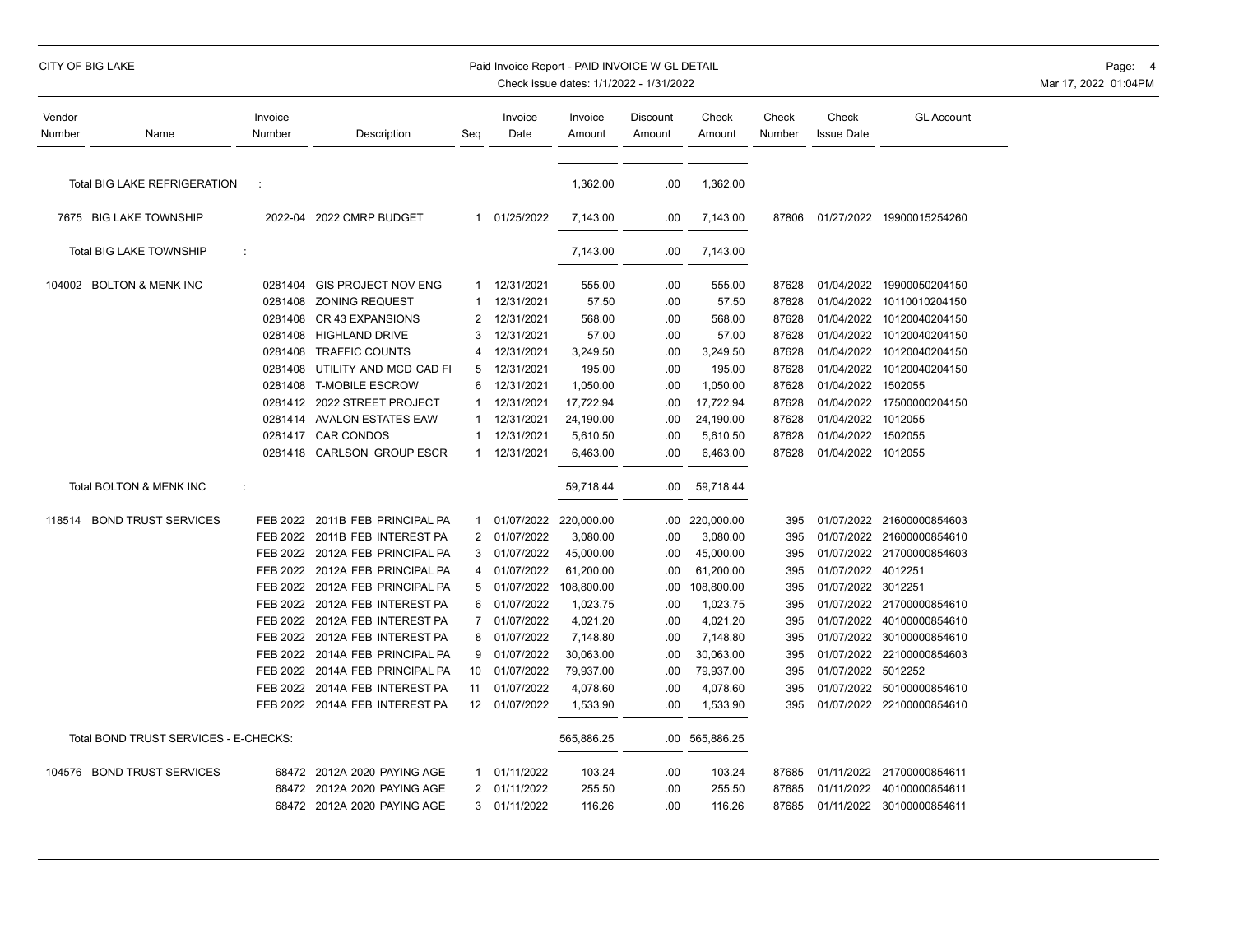| Vendor<br>Number | Name                            | Invoice<br>Number | Description        | Seq            | Invoice<br>Date | Invoice<br>Amount | Discount<br>Amount | Check<br>Amount | Check<br>Number | Check<br><b>Issue Date</b> | <b>GL Account</b>         |
|------------------|---------------------------------|-------------------|--------------------|----------------|-----------------|-------------------|--------------------|-----------------|-----------------|----------------------------|---------------------------|
|                  |                                 |                   |                    |                |                 |                   |                    |                 |                 |                            |                           |
|                  | Total BOND TRUST SERVICES CORP: |                   |                    |                |                 | 475.00            | .00                | 475.00          |                 |                            |                           |
|                  | 106710 BREAKTHRU BEVERAGE       | 342215006 LIQUOR  |                    | 1              | 12/31/2021      | 115.17            | .00                | 115.17          | 87629           | 01/04/2022                 | 50100000274262            |
|                  |                                 | 342323025 LIQUOR  |                    | 1              | 12/31/2021      | 1,722.83          | .00                | 1,722.83        | 87629           | 01/04/2022                 | 50100000274262            |
|                  |                                 | 342376733         | <b>WINE</b>        | 1              | 12/31/2021      | 168.00            | .00                | 168.00          | 87668           | 01/06/2022                 | 50100000274264            |
|                  |                                 | 342376733         | MIX                | 2              | 12/31/2021      | 52.18             | .00                | 52.18           | 87668           |                            | 01/06/2022 50100000274265 |
|                  |                                 | 342376733         | <b>LIQUOR</b>      | 3              | 12/31/2021      | 864.25            | .00                | 864.25          | 87668           | 01/06/2022                 | 50100000274262            |
|                  |                                 | 342498528         | <b>LIQUOR</b>      |                | 01/18/2022      | 13,327.10         | .00                | 13,327.10       | 87753           | 01/18/2022                 | 50100000274262            |
|                  |                                 | 342498528         | <b>MIX</b>         | 2              | 01/18/2022      | 112.40            | .00                | 112.40          | 87753           | 01/18/2022                 | 50100000274265            |
|                  |                                 | 342498528         | <b>WINE</b>        | 3              | 01/18/2022      | 699.43            | .00                | 699.43          | 87753           | 01/18/2022                 | 50100000274264            |
|                  |                                 | 342571989         | <b>WINE</b>        | 1              | 01/18/2022      | 760.00            | .00                | 760.00          | 87753           | 01/18/2022                 | 50100000274264            |
|                  |                                 | 342571989         | MIX                | 2              | 01/18/2022      | 199.18            | .00                | 199.18          | 87753           | 01/18/2022                 | 50100000274265            |
|                  |                                 | 342571989         | <b>LIQUOR</b>      | 3              | 01/18/2022      | 3,068.32          | .00                | 3,068.32        | 87753           | 01/18/2022                 | 50100000274262            |
|                  |                                 | 342645647         | <b>LIQUOR</b>      | 1              | 01/25/2022      | 7,128.87          | .00                | 7,128.87        | 87807           | 01/27/2022                 | 50100000274262            |
|                  |                                 | 342645647         | <b>WINE</b>        | $\overline{2}$ | 01/25/2022      | 44.00             | .00                | 44.00           | 87807           | 01/27/2022                 | 50100000274264            |
|                  |                                 | 342645647 MIX     |                    | 3              | 01/25/2022      | 26.09             | .00                | 26.09           | 87807           |                            | 01/27/2022 50100000274265 |
|                  |                                 |                   |                    |                |                 |                   |                    |                 |                 |                            |                           |
|                  | Total BREAKTHRU BEVERAGE:       |                   |                    |                |                 | 28,287.82         | .00                | 28,287.82       |                 |                            |                           |
|                  | 550 C&L DISTRIBUTING COM        | 1289067 BEER      |                    | 1              | 12/31/2021      | 399.00            | .00                | 399.00          | 87630           | 01/04/2022                 | 50100000274263            |
|                  |                                 | 1290288           | <b>BEER</b>        |                | 12/31/2021      | 13,711.30         | .00                | 13,711.30       | 87630           |                            | 01/04/2022 50100000274263 |
|                  |                                 | 1290288           | <b>NA BEER</b>     | 2              | 12/31/2021      | 24.25             | .00                | 24.25           | 87630           | 01/04/2022                 | 50100000274267            |
|                  |                                 | 1290288           | <b>LIQUOR</b>      | 3              | 12/31/2021      | 749.25            | .00                | 749.25          | 87630           | 01/04/2022                 | 50100000274262            |
|                  |                                 | 1290288           | <b>KEG DEPOSIT</b> | 4              | 12/31/2021      | 60.00             | .00                | 60.00           | 87630           | 01/04/2022                 | 50100000274274            |
|                  |                                 | 1290288           | <b>MIX</b>         | 5              | 12/31/2021      | 65.00             | .00                | 65.00           | 87630           | 01/04/2022                 | 50100000274265            |
|                  |                                 | 1290285 BEER      |                    |                | 12/31/2021      | 104.00-           | .00                | 104.00-         | 87686           | 01/11/2022                 | 50100000274263            |
|                  |                                 | 1290286           | <b>LIQUOR</b>      |                | 12/31/2021      | 1,315.50-         | .00                | 1,315.50-       | 87686           | 01/11/2022                 | 50100000274262            |
|                  |                                 | 1402143           | <b>BEER</b>        |                | 01/11/2022      | 30,603.25         | .00                | 30,603.25       | 87686           | 01/11/2022                 | 50100000274263            |
|                  |                                 | 1402143           | <b>KEG DEPOSIT</b> | 2              | 01/11/2022      | 30.00             | .00                | 30.00           | 87686           | 01/11/2022                 | 50100000274274            |
|                  |                                 | 1402143 MIX       |                    | 3              | 01/11/2022      | 18.00             | .00                | 18.00           | 87686           | 01/11/2022                 | 50100000274265            |
|                  |                                 | 1402143           | NA BEER            | 4              | 01/11/2022      | 135.80            | .00                | 135.80          | 87686           | 01/11/2022                 | 50100000274267            |
|                  |                                 | 1402143           | <b>ICE/WATER</b>   | 5              | 01/11/2022      | 19.80             | .00                | 19.80           | 87686           | 01/11/2022                 | 50100000274266            |
|                  |                                 | 1402348           | <b>BEER</b>        | 1              | 01/11/2022      | 1,562.40          | .00                | 1,562.40        | 87686           | 01/11/2022                 | 50100000274263            |
|                  |                                 | 1805000211        | <b>BEER</b>        |                | 12/31/2021      | 45.04-            | .00                | 45.04-          | 87686           | 01/11/2022                 | 50100000274263            |
|                  |                                 | 1805000216 BEER   |                    | 1              | 01/11/2022      | 87.68-            | .00                | 87.68-          | 87686           | 01/11/2022                 | 50100000274263            |
|                  |                                 | 1385103           | <b>BEER</b>        |                | 12/31/2021      | 1,004.15          | .00                | 1,004.15        | 87733           | 01/13/2022                 | 50100000274263            |
|                  |                                 | 1805000156        | <b>BEER</b>        | 1              | 12/31/2021      | 18.80             | .00                | 18.80           | 87733           | 01/13/2022                 | 50100000274263            |
|                  |                                 | 1402705           | <b>BEER</b>        |                | 01/18/2022      | 4,821.60          | .00                | 4,821.60        | 87754           | 01/18/2022                 | 50100000274263            |
|                  |                                 | 1403531           | <b>BEER</b>        | 1              | 01/18/2022      | 1,285.20          | .00                | 1,285.20        | 87754           |                            | 01/18/2022 50100000274263 |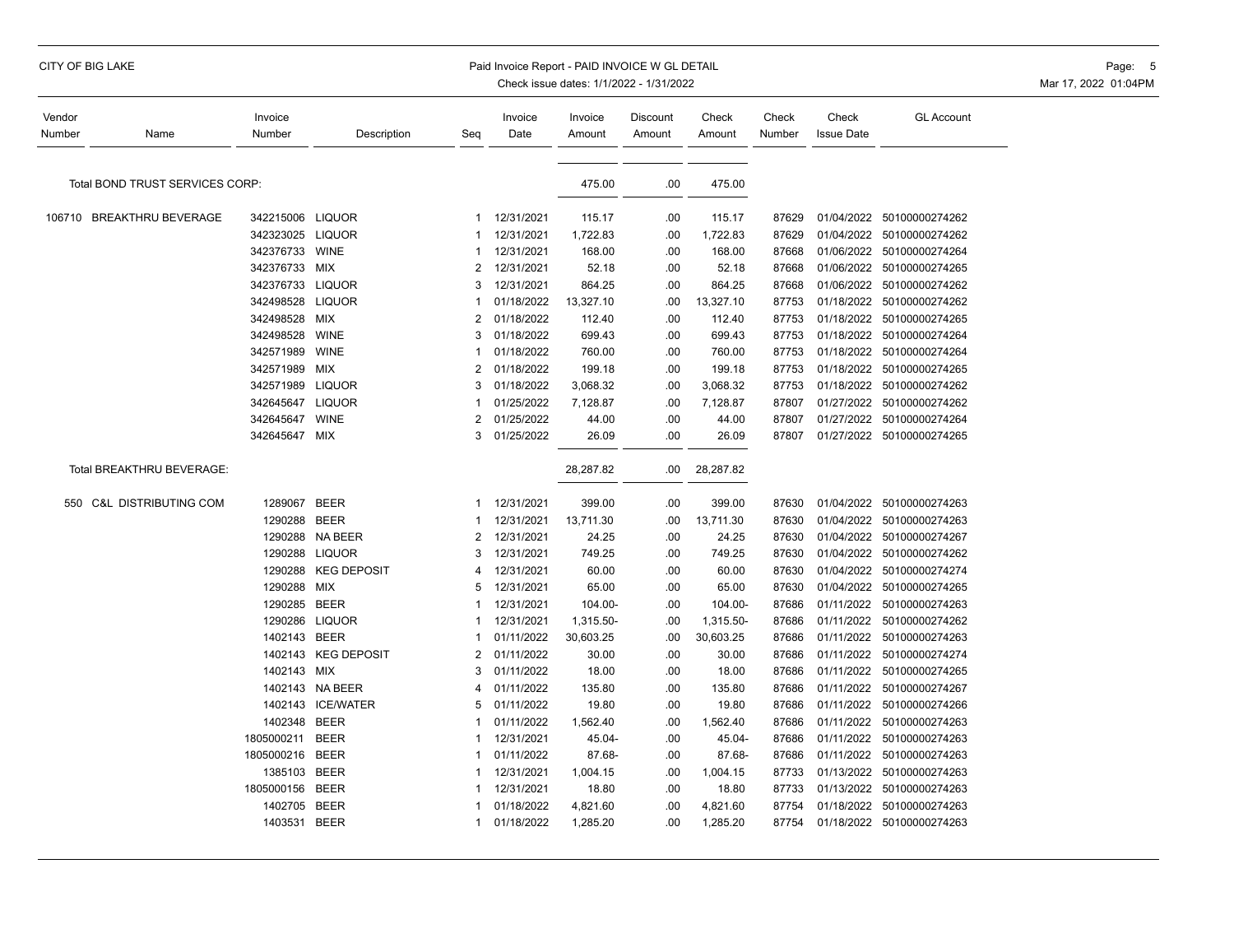| CITY OF BIG LAKE |  |  |
|------------------|--|--|
|------------------|--|--|

#### Paid Invoice Report - PAID INVOICE W GL DETAIL **CONSERVANCE WITH A CONSERVANCE WITH A CONSERVANCE W** GL DETAIL

| Vendor |                                      | Invoice         |                            |                | Invoice      | Invoice   | Discount | Check     | Check  | Check              | <b>GL Account</b>         |
|--------|--------------------------------------|-----------------|----------------------------|----------------|--------------|-----------|----------|-----------|--------|--------------------|---------------------------|
| Number | Name                                 | Number          | Description                | Seg            | Date         | Amount    | Amount   | Amount    | Number | <b>Issue Date</b>  |                           |
|        |                                      |                 |                            |                |              |           |          |           |        |                    |                           |
|        |                                      | 1404861         | <b>BEER</b>                | $\mathbf{1}$   | 01/18/2022   | 3,093.05  | .00      | 3,093.05  | 87754  |                    | 01/18/2022 50100000274263 |
|        |                                      | 1404861         | <b>NA BEER</b>             | $\overline{2}$ | 01/18/2022   | 144.55    | .00      | 144.55    | 87754  |                    | 01/18/2022 50100000274267 |
|        |                                      | 1404861         | <b>MIX</b>                 | 3              | 01/18/2022   | 46.00     | .00      | 46.00     | 87754  |                    | 01/18/2022 50100000274265 |
|        |                                      | 1408103         | <b>BEER</b>                | 1              | 01/25/2022   | 79.23-    | .00      | 79.23-    | 87808  |                    | 01/27/2022 50100000274263 |
|        |                                      | 1408103 MIX     |                            | 2              | 01/25/2022   | $4.35 -$  | .00      | $4.35 -$  | 87808  |                    | 01/27/2022 50100000274265 |
|        |                                      | 1408105 BEER    |                            | 1              | 01/25/2022   | 6,746.50  | .00      | 6,746.50  | 87808  |                    | 01/27/2022 50100000274263 |
|        |                                      |                 | 1408105 LIQUOR             | $\overline{2}$ | 01/25/2022   | 117.00    | .00      | 117.00    | 87808  |                    | 01/27/2022 50100000274262 |
|        |                                      | 1408105 MIX     |                            | 3              | 01/25/2022   | 90.00     | .00.     | 90.00     | 87808  |                    | 01/27/2022 50100000274265 |
|        |                                      |                 | 1408105 KEG DEPOSIT        | 4              | 01/25/2022   | $30.00 -$ | .00      | $30.00 -$ | 87808  |                    | 01/27/2022 50100000274274 |
|        |                                      |                 | 1408105 NA BEER            | 5              | 01/25/2022   | 234.06    | .00      | 234.06    | 87808  |                    | 01/27/2022 50100000274267 |
|        | Total C&L DISTRIBUTING COMPANY       | - 1             |                            |                |              | 63,313.16 | .00      | 63,313.16 |        |                    |                           |
| 994    | CAMPBELL KNUTSON PR                  |                 | DEC 2021 PLANNING LEGAL    | 1              | 12/31/2021   | 403.00    | .00      | 403.00    | 87809  |                    | 01/27/2022 10110010204170 |
|        |                                      | <b>DEC 2021</b> | ADM LEGAL PERSONNEL        | 2              | 12/31/2021   | 1,550.00  | .00      | 1,550.00  | 87809  |                    | 01/27/2022 10110015204170 |
|        |                                      | <b>DEC 2021</b> | 4303 RIDGE CIRCLE DEC      | 3              | 12/31/2021   | 110.30    | .00      | 110.30    | 87809  |                    | 01/27/2022 10110010204170 |
|        |                                      | <b>DEC 2021</b> | <b>BL MARKETPLACE NORT</b> | 4              | 12/31/2021   | 531.00    | .00      | 531.00    | 87809  | 01/27/2022 1011150 |                           |
|        |                                      | DEC 2021        | STEGORA SALE PID 65-4      | 5              | 12/31/2021   | 869.38    | .00      | 869.38    | 87809  | 01/27/2022 1012055 |                           |
|        |                                      | <b>DEC 2021</b> | <b>ARROW COMPONENTS</b>    | 6              | 12/31/2021   | 2,323.89  | .00      | 2,323.89  | 87809  | 01/27/2022 1502055 |                           |
|        |                                      | <b>DEC 2021</b> | CAR DONDO PHASE II         | $\overline{7}$ | 12/31/2021   | 27.00     | .00      | 27.00     | 87809  | 01/27/2022 1502055 |                           |
|        |                                      | <b>DEC 2021</b> | <b>BIG LAKE MARKETPLAC</b> | 8              | 12/31/2021   | 36.00     | .00      | 36.00     | 87809  | 01/27/2022 1502055 |                           |
|        |                                      | DEC 2021        | <b>CODE REVISION WATER</b> | 9              | 12/31/2021   | 77.50     | .00      | 77.50     | 87809  |                    | 01/27/2022 30100000204170 |
|        |                                      |                 |                            |                |              |           |          |           |        |                    |                           |
|        | Total CAMPBELL KNUTSON PROFESSIONAL: |                 |                            |                |              | 5,928.07  | .00      | 5,928.07  |        |                    |                           |
|        | 104167 CAMPION, BARROW & A           |                 | 030592 TESTING/FRANZEN     |                | 1 12/31/2021 | 440.00    | .00      | 440.00    | 87734  |                    | 01/13/2022 10130075254212 |
|        | Total CAMPION, BARROW & ASSOICIATES: |                 |                            |                |              | 440.00    | .00      | 440.00    |        |                    |                           |
| 108994 | <b>CANNON RIVER WINERY</b>           |                 | 12831 WINE                 | 1              | 01/11/2022   | 168.00    | .00      | 168.00    | 87687  |                    | 01/11/2022 50100000274264 |
|        |                                      |                 | 12850 WINE                 | 1              | 01/18/2022   | 168.00    | .00      | 168.00    | 87755  |                    | 01/18/2022 50100000274264 |
|        |                                      |                 |                            |                |              |           |          |           |        |                    |                           |
|        | Total CANNON RIVER WINERY            | ÷               |                            |                |              | 336.00    | .00      | 336.00    |        |                    |                           |
|        | 106615 CARLOS CREEK WINERY           |                 | 22573 WINE                 | 1              | 12/31/2021   | 297.00    | .00      | 297.00    | 87669  |                    | 01/06/2022 50100000274264 |
|        |                                      | 22599           | <b>WINE</b>                | 1              | 01/11/2022   | 324.00    | .00      | 324.00    | 87688  |                    | 01/11/2022 50100000274264 |
|        |                                      |                 | 22674 WINE                 | 1              | 01/25/2022   | 135.00    | .00      | 135.00    | 87810  |                    | 01/27/2022 50100000274264 |
|        | Total CARLOS CREEK WINERY:           |                 |                            |                |              | 756.00    | .00      | 756.00    |        |                    |                           |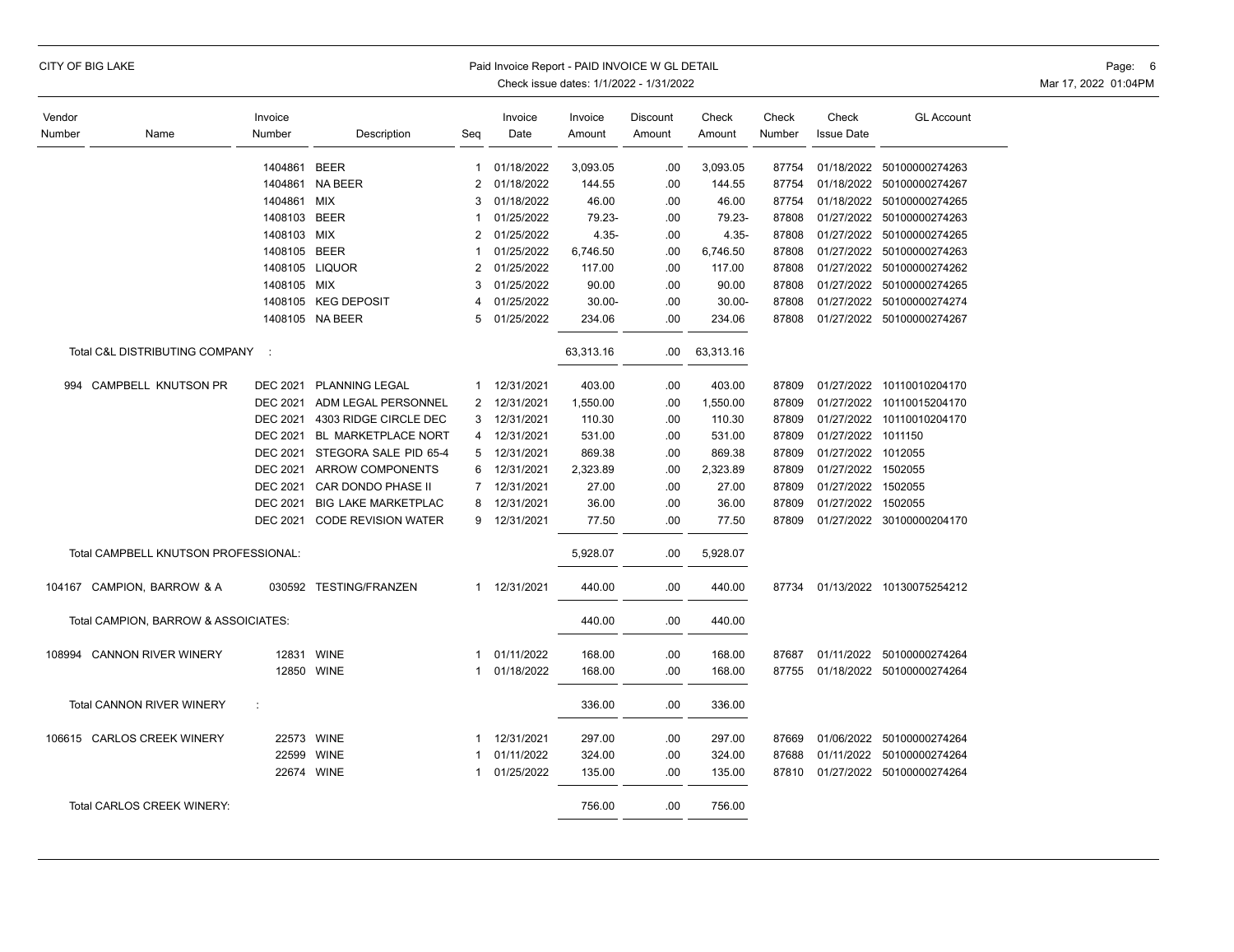| Vendor |                                       | Invoice<br>Number |                                |                | Invoice    | Invoice  | Discount | Check    | Check  | Check             | <b>GL Account</b>         |
|--------|---------------------------------------|-------------------|--------------------------------|----------------|------------|----------|----------|----------|--------|-------------------|---------------------------|
| Number | Name                                  |                   | Description                    | Seq            | Date       | Amount   | Amount   | Amount   | Number | <b>Issue Date</b> |                           |
| 4311   | <b>CASEYS BUSINESS MAS</b>            | 12312021          | <b>PARK FUEL</b>               | $\mathbf{1}$   | 12/31/2021 | 17.88    | .00      | 17.88    | 87689  |                   | 01/11/2022 10120055254405 |
|        | Total CASEYS BUSINESS MASTERCARD:     |                   |                                |                |            | 17.88    | .00      | 17.88    |        |                   |                           |
|        | 105511 CENTERPOINT ENERGY-            | 12312021          | WATER TREATMENT FAC            | $\mathbf{1}$   | 01/13/2022 | 1,647.20 | .00      | 1,647.20 | 87735  |                   | 01/13/2022 30100000254580 |
|        |                                       | 12312021          | WELL #5                        | $\overline{2}$ | 01/13/2022 | 79.24    | .00      | 79.24    | 87735  |                   | 01/13/2022 30100000254580 |
|        |                                       | 12312021          | WELL #2                        | 3              | 01/13/2022 | 80.22    | .00      | 80.22    | 87735  |                   | 01/13/2022 30100000254580 |
|        |                                       | 12312021          | PW SHED                        | 4              | 01/13/2022 | 35.00    | .00      | 35.00    | 87735  |                   | 01/13/2022 10120050254580 |
|        |                                       | 12312021          | PW SHED                        | 5              | 01/13/2022 | 112.75   | .00      | 112.75   | 87735  | 01/13/2022        | 10120050254580            |
|        |                                       | 12312021          | <b>LIQUOR STORE</b>            | 6              | 01/13/2022 | 408.32   | .00      | 408.32   | 87735  |                   | 01/13/2022 50100000254580 |
|        |                                       | 12312021          | POLICE/LIBRARY                 | 7              | 01/13/2022 | 315.11   | .00      | 315.11   | 87735  | 01/13/2022        | 10110020254580            |
|        |                                       | 12312021          | POLICE/LIBRARY                 | 8              | 01/13/2022 | 179.97   | .00      | 179.97   | 87735  | 01/13/2022        | 10110020254580            |
|        |                                       | 12312021          | POLICE/LIBRARY                 | 9              | 01/13/2022 | 452.60   | .00      | 452.60   | 87735  | 01/13/2022        | 10110020254580            |
|        |                                       | 12312021          | <b>CITY HALL</b>               | 10             | 01/13/2022 | 969.17   | .00      | 969.17   | 87735  |                   | 01/13/2022 10110015254580 |
|        |                                       | 12312021          | <b>PW BLDG</b>                 | 11             | 01/13/2022 | 869.99   | .00      | 869.99   | 87735  |                   | 01/13/2022 10120055254580 |
|        |                                       | 12312021          | <b>PW BLDG</b>                 | 12             | 01/13/2022 | 869.99   | .00      | 869.99   | 87735  |                   | 01/13/2022 10120050254580 |
|        |                                       | 12312021          | <b>PW BLDG</b>                 | 13             | 01/13/2022 | 869.98   | .00      | 869.98   | 87735  |                   | 01/13/2022 30100000254580 |
|        |                                       | 12312021          | <b>PW BLDG</b>                 | 14             | 01/13/2022 | 869.98   | .00      | 869.98   | 87735  |                   | 01/13/2022 40100000254580 |
|        | Total CENTERPOINT ENERGY-HOUSTON, TX: |                   |                                |                |            | 7,759.52 | .00      | 7,759.52 |        |                   |                           |
|        | 4200 CENTRAL MCGOWAN IN               |                   | 0000529198 SHOP WELDING SUPPLI | $\mathbf{1}$   | 12/31/2021 | 233.93   | .00      | 233.93   | 87690  |                   | 01/11/2022 10120052254210 |
|        | Total CENTRAL MCGOWAN INC             | d                 |                                |                |            | 233.93   | .00      | 233.93   |        |                   |                           |
|        | 104187 CHARTER COMMUNICATI            | 0203685121        | CITY HALL DEC 2021             | -1             | 12/31/2021 | 324.96   | .00      | 324.96   | 87631  |                   | 01/04/2022 10110015254230 |
|        |                                       | 0161552122        | <b>PW INTERNET</b>             |                | 12/31/2021 | 213.80   | .00      | 213.80   | 87670  |                   | 01/06/2022 10120050254230 |
|        |                                       | 0171015122        | LAKESIDE PARK INTERN           | 1              | 12/31/2021 | 144.98   | .00      | 144.98   | 87691  |                   | 01/11/2022 10120055254230 |
|        |                                       | 0161669010        | <b>LIQUOR STORE INTERNE</b>    | 1              | 01/18/2022 | 325.52   | .00      | 325.52   | 87756  |                   | 01/18/2022 50100000254230 |
|        |                                       | 00046300110       | <b>CITY HALL</b>               | 1              | 01/25/2022 | 76.31    | .00      | 76.31    | 87811  |                   | 01/27/2022 10110015254230 |
|        |                                       | 02036850114       | <b>CITY HALL</b>               | 1              | 01/25/2022 | 324.96   | .00      | 324.96   | 87811  |                   | 01/27/2022 10110015254230 |
|        | Total CHARTER COMMUNICATIONS:         |                   |                                |                |            | 1,410.53 | .00      | 1,410.53 |        |                   |                           |
|        | 118636 CHASE PAYMENTECH (E-           | <b>DEC 2021</b>   | <b>INVOICE CLOUD FEES #1</b>   | 1              | 12/31/2021 | 103.94   | .00      | 103.94   | 396    |                   | 01/07/2022 10110015254110 |
|        |                                       | <b>DEC 2021</b>   | INVOICE CLOUD FEES #1          | $\overline{2}$ | 12/31/2021 | 467.71   | .00      | 467.71   | 396    |                   | 01/07/2022 30100000254110 |
|        |                                       | <b>DEC 2021</b>   | INVOICE CLOUD FEES #1          | 3              | 12/31/2021 | 467.71   | .00      | 467.71   | 396    |                   | 01/07/2022 40100000254110 |
|        |                                       | <b>DEC2021</b>    | <b>INVOICE CLOUD FEES #1</b>   | 1              | 12/31/2021 | 36.39    | .00      | 36.39    | 396    |                   | 01/07/2022 10110015254110 |
|        |                                       | <b>DEC2021</b>    | <b>INVOICE CLOUD FEES #1</b>   | $\overline{2}$ | 12/31/2021 | 163.74   | .00      | 163.74   | 396    |                   | 01/07/2022 30100000254110 |
|        |                                       | <b>DEC2021</b>    | INVOICE CLOUD FEES #1          | 3              | 12/31/2021 | 163.74   | .00      | 163.74   | 396    |                   | 01/07/2022 40100000254110 |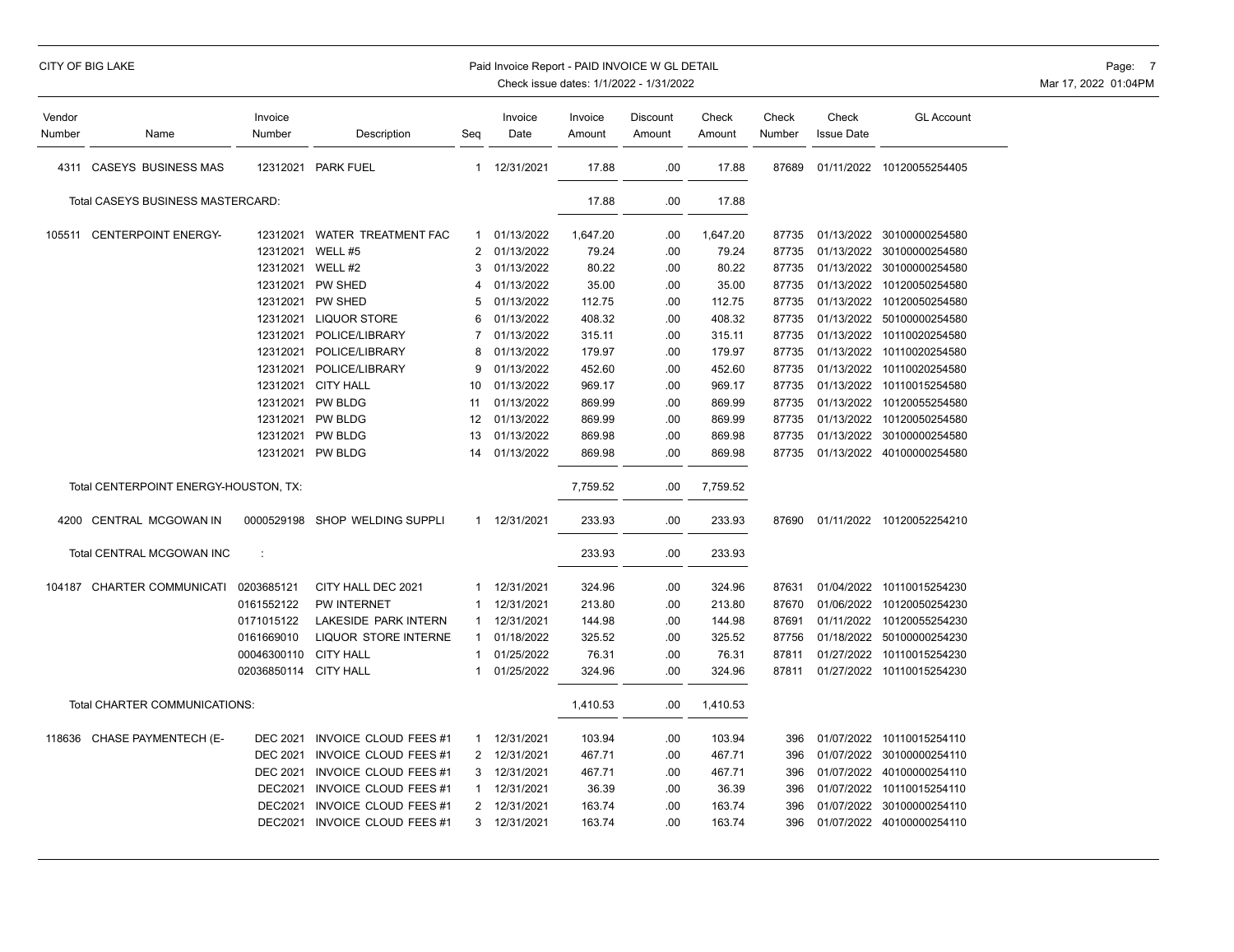| Vendor<br>Number | Name                               | Invoice<br>Number | Description                   | Seg            | Invoice<br>Date | Invoice<br>Amount | Discount<br>Amount | Check<br>Amount | Check<br>Number | Check<br><b>Issue Date</b> | <b>GL Account</b>               |
|------------------|------------------------------------|-------------------|-------------------------------|----------------|-----------------|-------------------|--------------------|-----------------|-----------------|----------------------------|---------------------------------|
|                  |                                    |                   |                               |                |                 |                   |                    |                 |                 |                            |                                 |
|                  | Total CHASE PAYMENTECH (E-CHECKS): |                   |                               |                |                 | 1,403.23          | .00                | 1,403.23        |                 |                            |                                 |
|                  | 3860 CINTAS                        | 12857225 D        | <b>PW UNIFOMRS</b>            | 1              | 12/31/2021      | 104.80            | .00                | 104.80          |                 |                            | 87812 01/27/2022 10120055254215 |
|                  |                                    | 12857225 D        | PW UNIFORMS                   | 2              | 12/31/2021      | 104.80            | .00                | 104.80          | 87812           | 01/27/2022                 | 40100000254215                  |
|                  |                                    | 12857225 D        | PW UNIFORMS                   | 3              | 12/31/2021      | 104.82            | .00                | 104.82          | 87812           |                            | 01/27/2022 10120050254215       |
|                  |                                    | 12857225 D        | PW UNIFOMRS                   | 4              | 12/31/2021      | 104.80            | .00                | 104.80          | 87812           |                            | 01/27/2022 30100000254215       |
|                  |                                    | 12857519 D        | LIQUOR STORE CLEANIN          | -1             | 12/31/2021      | 304.20            | .00                | 304.20          |                 |                            | 87812 01/27/2022 50100000254217 |
|                  | <b>Total CINTAS</b><br>÷           |                   |                               |                |                 | 723.42            | .00                | 723.42          |                 |                            |                                 |
|                  | 109291 CITY OF BIG LAKE            | 01112021          | <b>LIQUOR MUSIC IN PARK</b>   | 1              | 01/11/2022      | 500.00            | .00                | 500.00          | 87692           |                            | 01/11/2022 50100000254902       |
|                  |                                    | 12312021          | 19255 ENGLEWOOD DR            | 1              | 12/31/2021      | 33.67             | .00                | 33.67           | 87790           |                            | 01/21/2022 10120055254590       |
|                  |                                    | 12312021          | <b>PARKWAY IRRIGATION</b>     | 2              | 12/31/2021      | 33.67             | .00                | 33.67           | 87790           | 01/21/2022                 | 10120055254590                  |
|                  |                                    | 12312021          | <b>LAKE RIDGE PARK</b>        | 3              | 12/31/2021      | 33.67             | .00                | 33.67           | 87790           |                            | 01/21/2022 10120055254590       |
|                  |                                    | 12312021          | LAKESIDE PARK IRRIGAT         | 4              | 12/31/2021      | 33.67             | .00                | 33.67           | 87790           |                            | 01/21/2022 10120055254590       |
|                  |                                    | 12312021          | <b>POWELL PARK</b>            | 5              | 12/31/2021      | 33.67             | .00                | 33.67           | 87790           |                            | 01/21/2022 10120055254590       |
|                  |                                    | 12312021          | <b>MITCHELL FARMS</b>         | 6              | 12/31/2021      | 33.67             | .00                | 33.67           | 87790           | 01/21/2022                 | 10120055254590                  |
|                  |                                    | 12312021          | <b>HIGHLINE PARK</b>          | 7              | 12/31/2021      | 33.67             | .00                | 33.67           | 87790           |                            | 01/21/2022 10120055254590       |
|                  |                                    | 12312021          | <b>WRIGHTS CROSSING</b>       | 8              | 12/31/2021      | 33.67             | .00                | 33.67           | 87790           | 01/21/2022                 | 10120055254590                  |
|                  |                                    | 12312021          | SHORES OF LAKE MITCH          | 9              | 12/31/2021      | 33.67             | .00                | 33.67           | 87790           | 01/21/2022                 | 10120055254590                  |
|                  |                                    | 12312021          | <b>HUDSON WOODS</b>           | 10             | 12/31/2021      | 33.67             | .00                | 33.67           | 87790           | 01/21/2022                 | 10120055254590                  |
|                  |                                    | 12312021          | <b>LAKE LIQUOR</b>            | 11             | 12/31/2021      | 85.26             | .00                | 85.26           | 87790           | 01/21/2022                 | 50100000254590                  |
|                  |                                    | 12312021          | PW BLDG METER 1               | 12             | 12/31/2021      | 165.49            | .00                | 165.49          | 87790           | 01/21/2022                 | 10120050254590                  |
|                  |                                    | 12312021          | <b>LAKESIDE PARK WATER</b>    | 13             | 12/31/2021      | 33.67             | .00                | 33.67           | 87790           | 01/21/2022                 | 10120055254590                  |
|                  |                                    |                   | 12312021 LAKESIDE PARK RESTR  | 14             | 12/31/2021      | 33.67             | .00                | 33.67           | 87790           |                            | 01/21/2022 10120055254590       |
|                  |                                    | 12312021          | <b>CITY HALL</b>              | 15             | 12/31/2021      | 495.04            | .00                | 495.04          | 87790           | 01/21/2022                 | 10110015254590                  |
|                  |                                    | 12312021          | POLICE/LIBRARY BLDG           | 16             | 12/31/2021      | 55.64             | .00                | 55.64           | 87790           |                            | 01/21/2022 10110020254590       |
|                  |                                    | 12312021          | PW BLDG METER 2               | 17             | 12/31/2021      | 55.64             | .00                | 55.64           | 87790           | 01/21/2022                 | 10120050254590                  |
|                  |                                    | 12312021          | 20480 NEDD ST                 | 18             | 12/31/2021      | 33.67             | .00                | 33.67           | 87790           |                            | 01/21/2022 10120055254590       |
|                  |                                    | 12312021          | <b>BLUFF PARK</b>             | 19             | 12/31/2021      | 33.67             | .00                | 33.67           | 87790           | 01/21/2022                 | 10120055254590                  |
|                  |                                    | 12312021          | JEFFERSON SQUARE PA           | 20             | 12/31/2021      | 33.67             | .00                | 33.67           | 87790           |                            | 01/21/2022 10120055254590       |
|                  | Total CITY OF BIG LAKE:            |                   |                               |                |                 | 1,862.12          | .00                | 1,862.12        |                 |                            |                                 |
|                  | 110655 CIVIC SYSTEMS, LLC          | CVC21523          | <b>CIVIC SYSTEM SUPPORT</b>   | 1              | 01/11/2022      | 5,833.50          | .00                | 5,833.50        | 87693           | 01/11/2022                 | 10110515254130                  |
|                  |                                    | CVC21523          | <b>CIVIC SYSTEM SUPPORT</b>   | 2              | 01/11/2022      | 2,333.40          | .00                | 2,333.40        | 87693           | 01/11/2022                 | 30100000254130                  |
|                  |                                    | CVC21523          | <b>CIVIC SYSTEM SUPPORT</b>   | 3              | 01/11/2022      | 2,333.40          | .00                | 2,333.40        | 87693           | 01/11/2022                 | 40100000254130                  |
|                  |                                    |                   | CVC21523 CIVIC SYSTEM SUPPORT | $\overline{4}$ | 01/11/2022      | 1,166.70          | .00                | 1,166.70        | 87693           |                            | 01/11/2022 50100000254130       |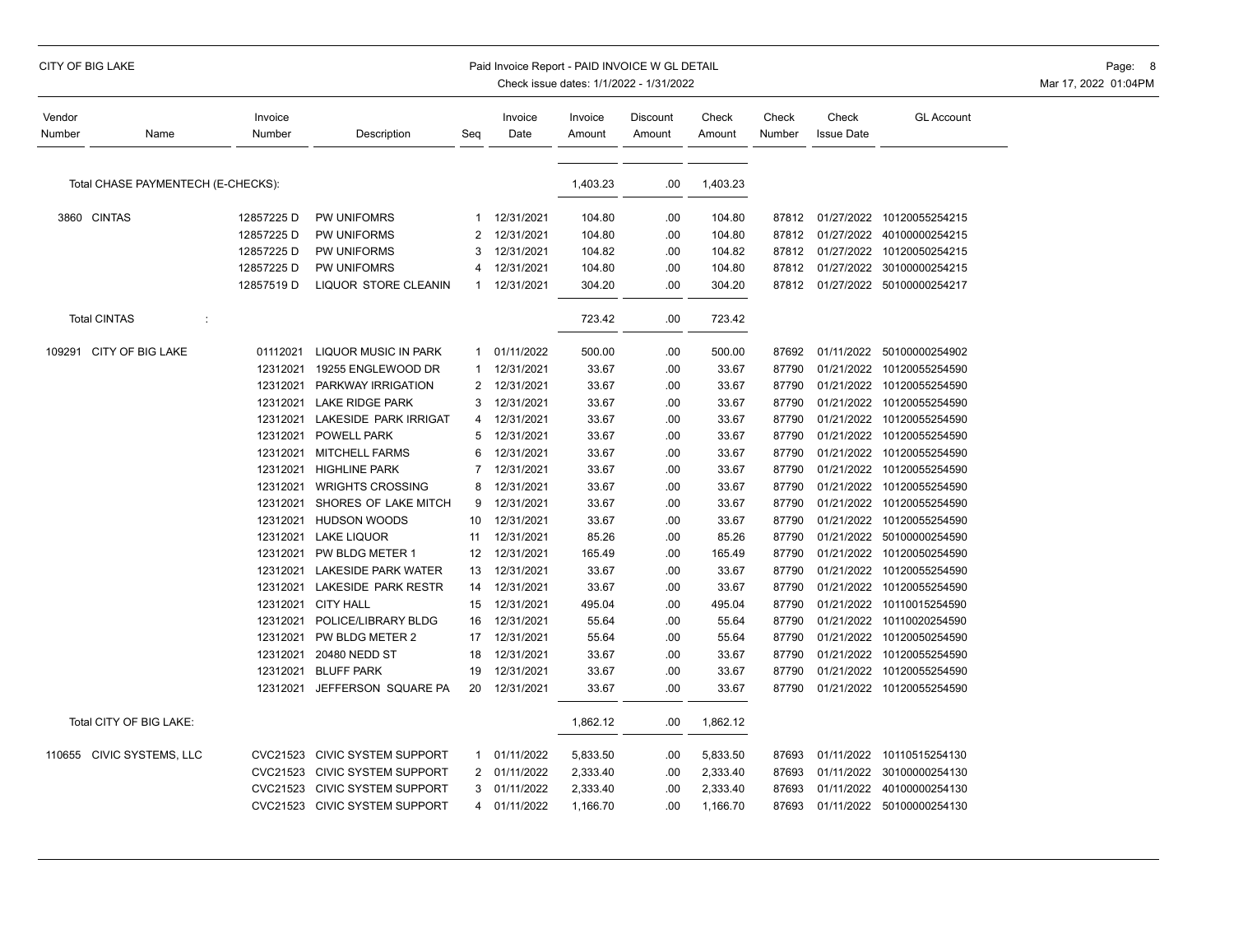# CITY OF BIG LAKE PAID INVOICE W GL DETAIL PAID INVOICE W GL DETAIL PAID INVOICE W GL DETAIL PAGE: 9

| Vendor<br>Number | Name                                    | Invoice<br>Number        | Description                              | Seq          | Invoice<br>Date          | Invoice<br>Amount | Discount<br>Amount | Check<br>Amount | Check<br>Number | Check<br><b>Issue Date</b> | <b>GL Account</b>         |
|------------------|-----------------------------------------|--------------------------|------------------------------------------|--------------|--------------------------|-------------------|--------------------|-----------------|-----------------|----------------------------|---------------------------|
|                  | Total CIVIC SYSTEMS, LLC:               |                          |                                          |              |                          | 11,667.00         | .00                | 11,667.00       |                 |                            |                           |
|                  |                                         |                          |                                          |              |                          |                   |                    |                 |                 |                            |                           |
|                  | 110225 CLEARWAY COMMUNITY               | CIOBGLK-12               | 10 LAKE ST ST LIGHTS                     | $\mathbf{1}$ | 12/31/2021               | 134.79            | .00                | 134.79          | 87791           |                            | 01/21/2022 10120050254582 |
|                  |                                         | CIOBGLK-12               | 160 LAKE ST N SKATING<br>256 CRESCENT ST | 2<br>3       | 12/31/2021               | 121.84            | .00                | 121.84          | 87791           | 01/21/2022                 | 01/21/2022 10120055254582 |
|                  |                                         | CIOBGLK-12<br>CIOBGLK-12 | 514 FOREST RD PARK                       | 4            | 12/31/2021<br>12/31/2021 | 124.54            | .00                | 124.54          | 87791           |                            | 40100000254582            |
|                  |                                         |                          |                                          | 5            |                          | 9.10              | .00                | 9.10            | 87791<br>87791  |                            | 01/21/2022 10120055254582 |
|                  |                                         | CIOBGLK-12               | 160 LAKE ST LIGHTS                       |              | 12/31/2021               | 10.06             | .00                | 10.06           |                 | 01/21/2022                 | 10120050254582            |
|                  |                                         | CIOBGLK-12               | 621 ROSE DRIVE LIQUO                     | 6            | 12/31/2021               | 36.44             | .00                | 36.44           | 87791           | 01/21/2022                 | 50100000254582            |
|                  |                                         | CIOBGLK-12               | 10 LAKE ST ST LIGHTS                     | 7            | 12/31/2021               | 47.21             | .00                | 47.21           | 87791           | 01/21/2022                 | 10120050254582            |
|                  |                                         | CIOBGLK-12               | 18889 COUNTY ROAD 68                     | 8            | 12/31/2021               | 833.16            | .00                | 833.16          | 87791           | 01/21/2022                 | 40100000254582            |
|                  |                                         | CIOBGLK-12               | 601 MINNESOTA AVE PU                     | 9            | 12/31/2021               | 324.50            | .00                | 324.50          | 87791           | 01/21/2022                 | 30100000254582            |
|                  |                                         | CIOBGLK-12               | 160 LAKE ST CITY HALL                    | 10           | 12/31/2021               | 846.65            | .00                | 846.65          | 87791           | 01/21/2022                 | 10110015254582            |
|                  |                                         | CIOBGLK-12               | 19173 COUNTY RD 68 SE                    | 11           | 12/31/2021               | 32.79             | .00                | 32.79           | 87791           |                            | 01/21/2022 40100000254582 |
|                  |                                         | CIOBGLK-12               | 615 ROSE DR LIQUOR ST                    | 12           | 12/31/2021               | 1,176.90          | .00                | 1,176.90        | 87791           |                            | 01/21/2022 50100000254582 |
|                  | Total CLEARWAY COMMUNITY SOLAR LLC :    |                          |                                          |              |                          | 3,697.98          | .00                | 3,697.98        |                 |                            |                           |
|                  | 108858 COLONIAL LIFE (E-CHEC            | 4377404010               | COLONIAL LIFE INS PRE                    |              | 1 01/05/2022             | 114.78            | .00                | 114.78          |                 | 412 01/27/2022 1012183     |                           |
|                  | Total COLONIAL LIFE (E-CHECKS):         |                          |                                          |              |                          | 114.78            | .00                | 114.78          |                 |                            |                           |
|                  | 118635 COMMISSIONER OF FINA ICR 2000439 |                          | XIONG YIA 10/03/1984                     | 1            | 12/31/2021               | 27.50             | .00                | 27.50           | 87632           |                            | 01/04/2022 27600000204180 |
|                  |                                         | 12312021                 | ICR 20009463                             | 1            | 12/31/2021               | 503.47            | .00                | 503.47          | 87694           |                            | 01/11/2022 27600000204180 |
|                  |                                         |                          |                                          |              |                          |                   |                    |                 |                 |                            |                           |
|                  | Total COMMISSIONER OF FINANCE:          |                          |                                          |              |                          | 530.97            | .00                | 530.97          |                 |                            |                           |
|                  | 3300 CONNEXUS ENERGY                    | 390212-3069              | <b>STREET LIGHTS</b>                     | 1            | 12/31/2021               | 37.12             | .00                | 37.12           | 87671           |                            | 01/06/2022 10120050254575 |
|                  |                                         | 390212-3069              | <b>LAKESIDE PARK</b>                     | 2            | 12/31/2021               | 13.50             | .00                | 13.50           | 87671           |                            | 01/06/2022 10120055254570 |
|                  |                                         | 390212-3069              | WATER TREATMENT FAC                      | 3            | 12/31/2021               | 2,983.53          | .00                | 2,983.53        | 87671           | 01/06/2022                 | 30100000254570            |
|                  |                                         | 390212-3069              | LIFT#9                                   | 4            | 12/31/2021               | 102.83            | .00                | 102.83          | 87671           | 01/06/2022                 | 40100000254570            |
|                  |                                         | 390212-3069              | <b>LIFT#11</b>                           | 5            | 12/31/2021               | 127.25            | .00                | 127.25          | 87671           | 01/06/2022                 | 40100000254570            |
|                  |                                         | 390212-3069              | <b>LIFT#10</b>                           | 6            | 12/31/2021               | 272.68            | .00                | 272.68          | 87671           | 01/06/2022                 | 40100000254570            |
|                  |                                         | 390212-3069              | <b>LIFT#12</b>                           | 7            | 12/31/2021               | 138.49            | .00                | 138.49          | 87671           | 01/06/2022                 | 40100000254570            |
|                  |                                         | 390212-3069              | PACIFIC LIFT                             | 8            | 12/31/2021               | 62.76             | .00                | 62.76           | 87671           | 01/06/2022                 | 40100000254570            |
|                  |                                         | 390212-3069              | <b>WATER TOWER</b>                       | 9            | 12/31/2021               | 228.47            | .00                | 228.47          | 87671           | 01/06/2022                 | 30100000254570            |
|                  |                                         | 390212-3069              | HIGHLINE DRIVE PARK                      | 10           | 12/31/2021               | 13.62             | .00                | 13.62           | 87671           | 01/06/2022                 | 10120055254570            |
|                  |                                         | 390212-3069              | <b>TRAFFIC SIGNAL</b>                    | 11           | 12/31/2021               | 13.87             | .00                | 13.87           | 87671           | 01/06/2022                 | 10120050254575            |
|                  |                                         | 390212-3069              | <b>MAY CIRCLE PARK</b>                   | 12           | 12/31/2021               | 13.50             | .00                | 13.50           | 87671           | 01/06/2022                 | 10120055254570            |
|                  |                                         | 390212-3069              | <b>LAKESIDE PARK</b>                     | 13           | 12/31/2021               | 50.63             | .00                | 50.63           | 87671           |                            | 01/06/2022 10120055254570 |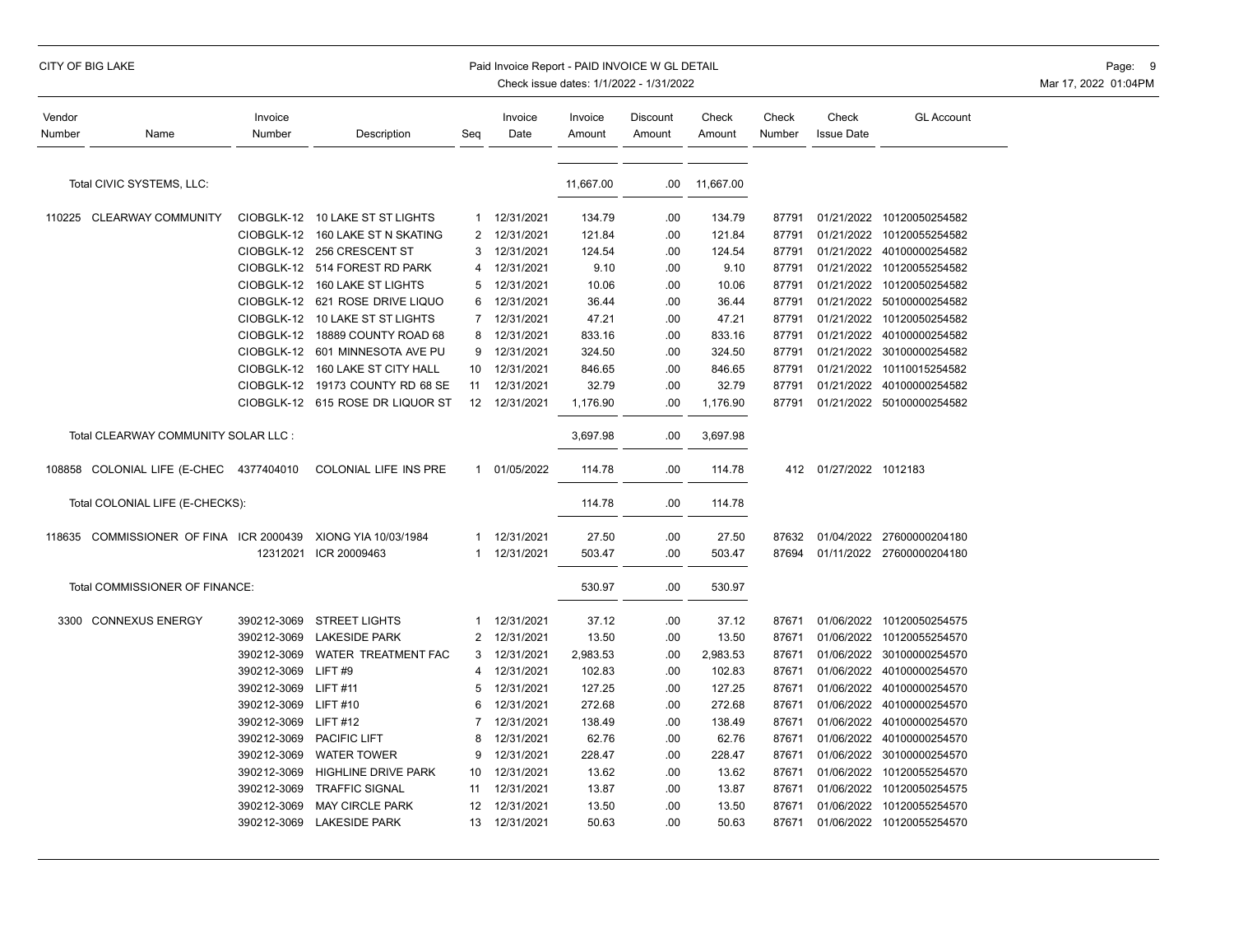# CITY OF BIG LAKE PAID INVOICE WORLD EXAMPLE PAID INVOICE WORLD DETAIL PAID INVOICE WORLD DETAIL PAGE: 10

| Vendor<br>Number | Name | Invoice<br>Number | Description               | Seq            | Invoice<br>Date | Invoice<br>Amount | Discount<br>Amount | Check<br>Amount | Check<br>Number | Check<br><b>Issue Date</b> | <b>GL Account</b> |
|------------------|------|-------------------|---------------------------|----------------|-----------------|-------------------|--------------------|-----------------|-----------------|----------------------------|-------------------|
|                  |      |                   |                           |                |                 |                   |                    |                 |                 |                            |                   |
|                  |      | 390212-3069       | POLICE/LIBRARY            | 14             | 12/31/2021      | 51.35             | .00                | 51.35           | 87671           | 01/06/2022                 | 10110020254570    |
|                  |      | 390212-3069       | POLICE/LIBRARY            | 15             | 12/31/2021      | 522.03            | .00                | 522.03          | 87671           | 01/06/2022                 | 10110020254570    |
|                  |      | 390212-3069       | WELLL #7                  | 16             | 12/31/2021      | 502.52            | .00                | 502.52          | 87671           | 01/06/2022                 | 30100000254570    |
|                  |      | 390212-3069       | <b>WWTP</b>               | 17             | 12/31/2021      | 6,407.78          | .00                | 6,407.78        | 87671           | 01/06/2022                 | 40100000254570    |
|                  |      | 390212-3069       | <b>NEDD ST IRRIGATION</b> | 18             | 12/31/2021      | 5.37              | .00                | 5.37            | 87671           | 01/06/2022                 | 10120055254570    |
|                  |      | 390212-3069       | <b>TRAFFIC SIGNAL</b>     | 19             | 12/31/2021      | 38.82             | .00                | 38.82           | 87671           | 01/06/2022                 | 10120050254575    |
|                  |      | 390212-3069       | PW BLDD                   | 20             | 12/31/2021      | 227.50            | .00                | 227.50          | 87671           | 01/06/2022                 | 10120050254570    |
|                  |      | 390212-3069       | PW BLDD                   | 21             | 12/31/2021      | 227.50            | .00                | 227.50          | 87671           | 01/06/2022                 | 10120055254570    |
|                  |      | 390212-3069       | <b>WATER TOWER</b>        | 22             | 12/31/2021      | 370.85            | .00                | 370.85          | 87671           | 01/06/2022                 | 30100000254570    |
|                  |      | 390212-3069       | <b>COMPOST GATE</b>       | 23             | 12/31/2021      | 16.51             | .00.               | 16.51           | 87671           | 01/06/2022                 | 10120050254570    |
|                  |      | 390212-3069       | <b>TRAFFIC SIGNAL</b>     | 24             | 12/31/2021      | 73.45             | .00                | 73.45           | 87671           | 01/06/2022                 | 10120050254575    |
|                  |      | 390212-3069       | <b>WATER TOWER</b>        | 25             | 12/31/2021      | 104.77            | .00                | 104.77          | 87671           | 01/06/2022                 | 30100000254570    |
|                  |      | 390212-3069       | <b>STREET LIGHTS</b>      | 26             | 12/31/2021      | 157.76            | .00                | 157.76          | 87671           | 01/06/2022                 | 10120050254575    |
|                  |      | 390212-3069       | <b>STREET LIGHTS</b>      | 27             | 12/31/2021      | 850.86            | .00                | 850.86          | 87671           | 01/06/2022                 | 10120050254575    |
|                  |      | 390212-3069       | <b>STREET LIGHTS</b>      | 28             | 12/31/2021      | 1,962.16          | .00                | 1,962.16        | 87671           | 01/06/2022                 | 10120050254575    |
|                  |      | 390212-3069       | WELL #4                   | 29             | 12/31/2021      | 1,347.64          | .00                | 1,347.64        | 87671           | 01/06/2022                 | 30100000254570    |
|                  |      | 390212-3069       | POLICE/LIBRARY            | 30             | 12/31/2021      | 281.34            | .00                | 281.34          | 87671           | 01/06/2022                 | 10110020254570    |
|                  |      | 390212-3069       | WELL #3                   | 31             | 12/31/2021      | 784.16            | .00                | 784.16          | 87671           | 01/06/2022                 | 30100000254570    |
|                  |      | 390212-3069       | LIFT#1                    | 32             | 12/31/2021      | 218.92            | .00                | 218.92          | 87671           | 01/06/2022                 | 40100000254570    |
|                  |      | 390212-3069       | LIFT#4                    | 33             | 12/31/2021      | 25.19             | .00                | 25.19           | 87671           | 01/06/2022                 | 40100000254570    |
|                  |      | 390212-3069       | CR 5 PARK                 | 34             | 12/31/2021      | 7.19              | .00                | 7.19            | 87671           | 01/06/2022                 | 10120055254570    |
|                  |      | 390212-3069       | <b>WWTP</b>               | 35             | 12/31/2021      | 2,358.97          | .00                | 2,358.97        | 87671           | 01/06/2022                 | 40100000254570    |
|                  |      | 390212-3069       | LIFT#6                    | 36             | 12/31/2021      | 38.58             | .00                | 38.58           | 87671           | 01/06/2022                 | 40100000254570    |
|                  |      | 390212-3069       | <b>PINTAIL PARK</b>       | 37             | 12/31/2021      | 13.50             | .00                | 13.50           | 87671           | 01/06/2022                 | 10120055254570    |
|                  |      | 390212-3069       | PW SHED                   | 38             | 12/31/2021      | 29.31             | .00                | 29.31           | 87671           | 01/06/2022                 | 10120050254570    |
|                  |      | 390212-3069       | <b>TEAL PARK</b>          | 39             | 12/31/2021      | 13.50             | .00                | 13.50           | 87671           | 01/06/2022                 | 10120055254570    |
|                  |      | 390212-3069       | POWELL ST PARK            | 40             | 12/31/2021      | 5.00              | .00                | 5.00            | 87671           | 01/06/2022                 | 10120055254570    |
|                  |      | 390212-3069       | LIFT#7                    | 41             | 12/31/2021      | 131.39            | .00                | 131.39          | 87671           | 01/06/2022                 | 40100000254570    |
|                  |      | 390212-3069       | LIFT#8                    | 42             | 12/31/2021      | 100.89            | .00                | 100.89          | 87671           | 01/06/2022                 | 40100000254570    |
|                  |      | 390212-3069       | <b>LAKESIDE PARK</b>      | 43             | 12/31/2021      | 13.50             | .00                | 13.50           | 87671           | 01/06/2022                 | 10120055254570    |
|                  |      | 390212-3069       | <b>LAKE RIDGE PARK</b>    | 44             | 12/31/2021      | 13.50             | .00.               | 13.50           | 87671           | 01/06/2022                 | 10120055254570    |
|                  |      | 390212-3069       | WELL #5                   | 45             | 12/31/2021      | 1,177.79          | .00                | 1,177.79        | 87671           | 01/06/2022                 | 30100000254570    |
|                  |      | 390212-3069       | <b>STREET LIGHTS</b>      | 46             | 12/31/2021      | 768.58            | .00                | 768.58          | 87671           | 01/06/2022                 | 10120050254575    |
|                  |      | 390212-3069       | PW BLDD                   | 47             | 12/31/2021      | 227.50            | .00                | 227.50          | 87671           | 01/06/2022                 | 30100000254570    |
|                  |      | 390212-3069       | PW BLDD                   | 48             | 12/31/2021      | 227.50            | .00                | 227.50          | 87671           | 01/06/2022                 | 40100000254570    |
|                  |      | 390212-3069       | <b>STREET LIGHTS</b>      | 1              | 12/31/2021      | 36.84             | .00                | 36.84           | 87792           | 01/21/2022                 | 10120050254575    |
|                  |      | 390212-3069       | <b>LAKESIDE PARK</b>      | $\overline{2}$ | 12/31/2021      | 13.50             | .00.               | 13.50           | 87792           | 01/21/2022                 | 10120055254570    |
|                  |      | 390212-3069       | WATER TREATMENT FAC       | 3              | 12/31/2021      | 4,017.47          | .00                | 4,017.47        | 87792           | 01/21/2022                 | 30100000254570    |
|                  |      | 390212-3069       | LIFT#9                    | 4              | 12/31/2021      | 118.48            | .00                | 118.48          | 87792           | 01/21/2022                 | 40100000254570    |
|                  |      | 390212-3069       | <b>LIFT #11</b>           | 5              | 12/31/2021      | 138.98            | .00                | 138.98          | 87792           | 01/21/2022                 | 40100000254570    |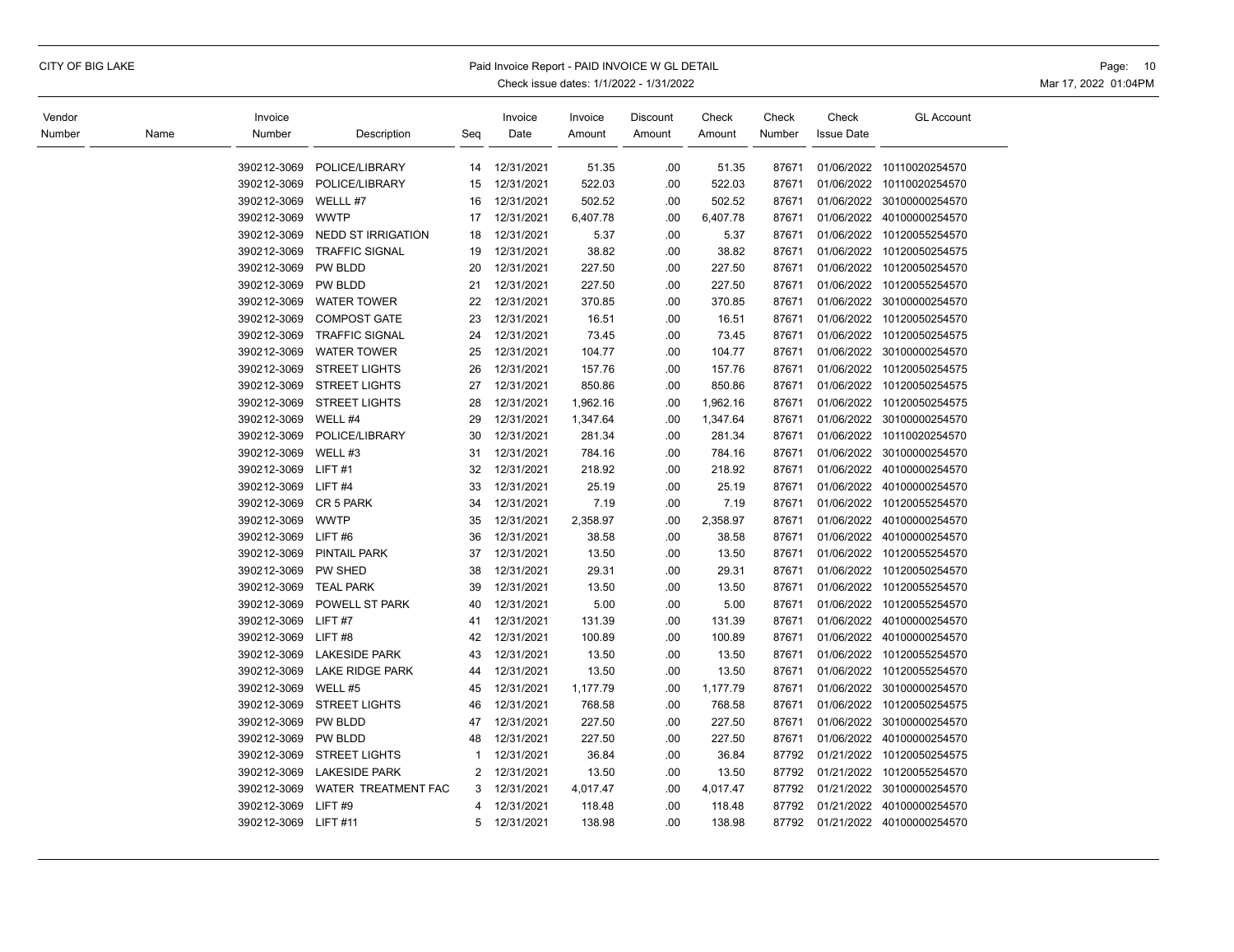| Vendor<br>Number | Name | Invoice<br>Number          | Description               | Seg            | Invoice<br>Date          | Invoice<br>Amount | Discount<br>Amount | Check<br>Amount  | Check<br>Number | Check<br><b>Issue Date</b> | <b>GL Account</b>         |
|------------------|------|----------------------------|---------------------------|----------------|--------------------------|-------------------|--------------------|------------------|-----------------|----------------------------|---------------------------|
|                  |      |                            | <b>LIFT#10</b>            | 6              |                          |                   |                    |                  |                 |                            | 01/21/2022 40100000254570 |
|                  |      | 390212-3069<br>390212-3069 | <b>LIFT #12</b>           | $\overline{7}$ | 12/31/2021<br>12/31/2021 | 284.30<br>151.29  | .00<br>.00         | 284.30<br>151.29 | 87792<br>87792  | 01/21/2022                 | 40100000254570            |
|                  |      | 390212-3069                | <b>PACIFIC LIFT</b>       | 8              | 12/31/2021               | 66.03             | .00                | 66.03            | 87792           | 01/21/2022                 | 40100000254570            |
|                  |      | 390212-3069                | <b>WATER TOWER</b>        | 9              | 12/31/2021               | 426.73            | .00                | 426.73           | 87792           | 01/21/2022                 | 30100000254570            |
|                  |      | 390212-3069                | <b>HIGHLINE PARK</b>      | 10             | 12/31/2021               | 13.50             | .00                | 13.50            | 87792           | 01/21/2022                 | 10120055254570            |
|                  |      | 390212-3069                | <b>TRAFFIC SIGNAL</b>     | 11             | 12/31/2021               | 13.86             | .00                | 13.86            | 87792           | 01/21/2022                 | 10120050254575            |
|                  |      | 390212-3069                | <b>MAY CIRCLE PARK</b>    | 12             | 12/31/2021               | 13.50             | .00                | 13.50            | 87792           | 01/21/2022                 | 10120055254570            |
|                  |      | 390212-3069                | <b>LAKESIDE PARK</b>      | 13             | 12/31/2021               | 55.83             | .00                | 55.83            | 87792           |                            | 01/21/2022 10120055254570 |
|                  |      | 390212-3069                | POLICE/LIBRARY            | 14             | 12/31/2021               | 145.86            | .00                | 145.86           | 87792           | 01/21/2022                 | 10110020254570            |
|                  |      | 390212-3069                | POLICE/LIBRARY            | 15             | 12/31/2021               | 605.00            | .00                | 605.00           | 87792           | 01/21/2022                 | 10110020254570            |
|                  |      | 390212-3069                | WELL #7                   | 16             | 12/31/2021               | 66.20             | .00                | 66.20            | 87792           | 01/21/2022                 | 30100000254570            |
|                  |      | 390212-3069                | <b>WWTP PLANT</b>         | 17             | 12/31/2021               | 5,947.46          | .00                | 5,947.46         | 87792           | 01/21/2022                 | 40100000254570            |
|                  |      | 390212-3069                | <b>NEDD ST IRRIGATION</b> | 18             | 12/31/2021               | 5.37              | .00                | 5.37             | 87792           | 01/21/2022                 | 10120055254570            |
|                  |      | 390212-3069                | <b>TRAFFIC SIGNAL</b>     | 19             | 12/31/2021               | 43.28             | .00                | 43.28            | 87792           | 01/21/2022                 | 10120050254575            |
|                  |      | 390212-3069                | <b>PW BLDG</b>            | 20             | 12/31/2021               | 288.87            | .00                | 288.87           | 87792           | 01/21/2022                 | 10120050254570            |
|                  |      | 390212-3069                | <b>PW BLDG</b>            | 21             | 12/31/2021               | 288.85            | .00                | 288.85           | 87792           | 01/21/2022                 | 10120055254570            |
|                  |      | 390212-3069                | <b>WATER TOWER</b>        | 22             | 12/31/2021               | 444.43            | .00                | 444.43           | 87792           | 01/21/2022                 | 30100000254570            |
|                  |      | 390212-3069                | <b>COMPOST GATE</b>       | 23             | 12/31/2021               | 16.85             | .00                | 16.85            | 87792           | 01/21/2022                 | 10120050254570            |
|                  |      | 390212-3069                | <b>STREET LIGHTS</b>      | 24             | 12/31/2021               | 78.04             | .00                | 78.04            | 87792           | 01/21/2022                 | 10120050254575            |
|                  |      | 390212-3069                | <b>WATER TOWER</b>        | 25             | 12/31/2021               | 256.35            | .00                | 256.35           | 87792           | 01/21/2022                 | 30100000254570            |
|                  |      | 390212-3069                | <b>STREET LIGHTS</b>      | 26             | 12/31/2021               | 156.54            | .00                | 156.54           | 87792           | 01/21/2022                 | 10120050254575            |
|                  |      | 390212-3069                | <b>STREET LIGHTS</b>      | 27             | 12/31/2021               | 845.75            | .00                | 845.75           | 87792           | 01/21/2022                 | 10120050254575            |
|                  |      | 390212-3069                | <b>STREET LIGHTS</b>      | 28             | 12/31/2021               | 1,950.35          | .00                | 1,950.35         | 87792           | 01/21/2022                 | 10120050254575            |
|                  |      | 390212-3069                | WELL #4                   | 29             | 12/31/2021               | 1,550.68          | .00                | 1,550.68         | 87792           | 01/21/2022                 | 30100000254570            |
|                  |      | 390212-3069                | POLICE/LIBRARY            | 30             | 12/31/2021               | 309.87            | .00                | 309.87           | 87792           | 01/21/2022                 | 10110020254570            |
|                  |      | 390212-3069                | WELL #3                   | 31             | 12/31/2021               | 980.81            | .00                | 980.81           | 87792           | 01/21/2022                 | 30100000254570            |
|                  |      | 390212-3069                | LIFT#1                    | 32             | 12/31/2021               | 313.44            | .00                | 313.44           | 87792           | 01/21/2022                 | 40100000254570            |
|                  |      | 390212-3069                | LIFT#4                    | 33             | 12/31/2021               | 27.02             | .00                | 27.02            | 87792           | 01/21/2022                 | 40100000254570            |
|                  |      | 390212-3069                | CR 5 PARK                 | 34             | 12/31/2021               | 7.17              | .00                | 7.17             | 87792           | 01/21/2022                 | 10120055254570            |
|                  |      | 390212-3069                | <b>WWTP PLANT</b>         | 35             | 12/31/2021               | 2,652.17          | .00                | 2,652.17         | 87792           | 01/21/2022                 | 40100000254570            |
|                  |      | 390212-3069                | LIFT#6                    | 36             | 12/31/2021               | 41.12             | .00                | 41.12            | 87792           | 01/21/2022                 | 40100000254570            |
|                  |      | 390212-3069                | <b>PINTAIL PARK</b>       | 37             | 12/31/2021               | 13.50             | .00                | 13.50            | 87792           | 01/21/2022                 | 10120055254570            |
|                  |      | 390212-3069                | PW SHED                   | 38             | 12/31/2021               | 34.47             | .00                | 34.47            | 87792           | 01/21/2022                 | 10120050254570            |
|                  |      | 390212-3069                | <b>TEAL PARK</b>          | 39             | 12/31/2021               | 13.50             | .00                | 13.50            | 87792           | 01/21/2022                 | 10120055254570            |
|                  |      | 390212-3069                | POWELL ST PARK            | 40             | 12/31/2021               | 5.00              | .00                | 5.00             | 87792           | 01/21/2022                 | 10120055254570            |
|                  |      | 390212-3069                | LIFT#7                    | 41             | 12/31/2021               | 189.72            | .00                | 189.72           | 87792           | 01/21/2022                 | 40100000254570            |
|                  |      | 390212-3069                | LIFT#8                    | 42             | 12/31/2021               | 110.51            | .00                | 110.51           | 87792           | 01/21/2022                 | 40100000254570            |
|                  |      | 390212-3069                | <b>LAKESIDE PARK</b>      | 43             | 12/31/2021               | 13.50             | .00                | 13.50            | 87792           | 01/21/2022                 | 10120055254570            |
|                  |      | 390212-3069                | <b>LAKE RIDGE PARK</b>    | 44             | 12/31/2021               | 13.50             | .00                | 13.50            | 87792           | 01/21/2022                 | 10120055254570            |
|                  |      | 390212-3069                | WELL #5                   | 45             | 12/31/2021               | 1,423.05          | .00                | 1,423.05         | 87792           | 01/21/2022                 | 30100000254570            |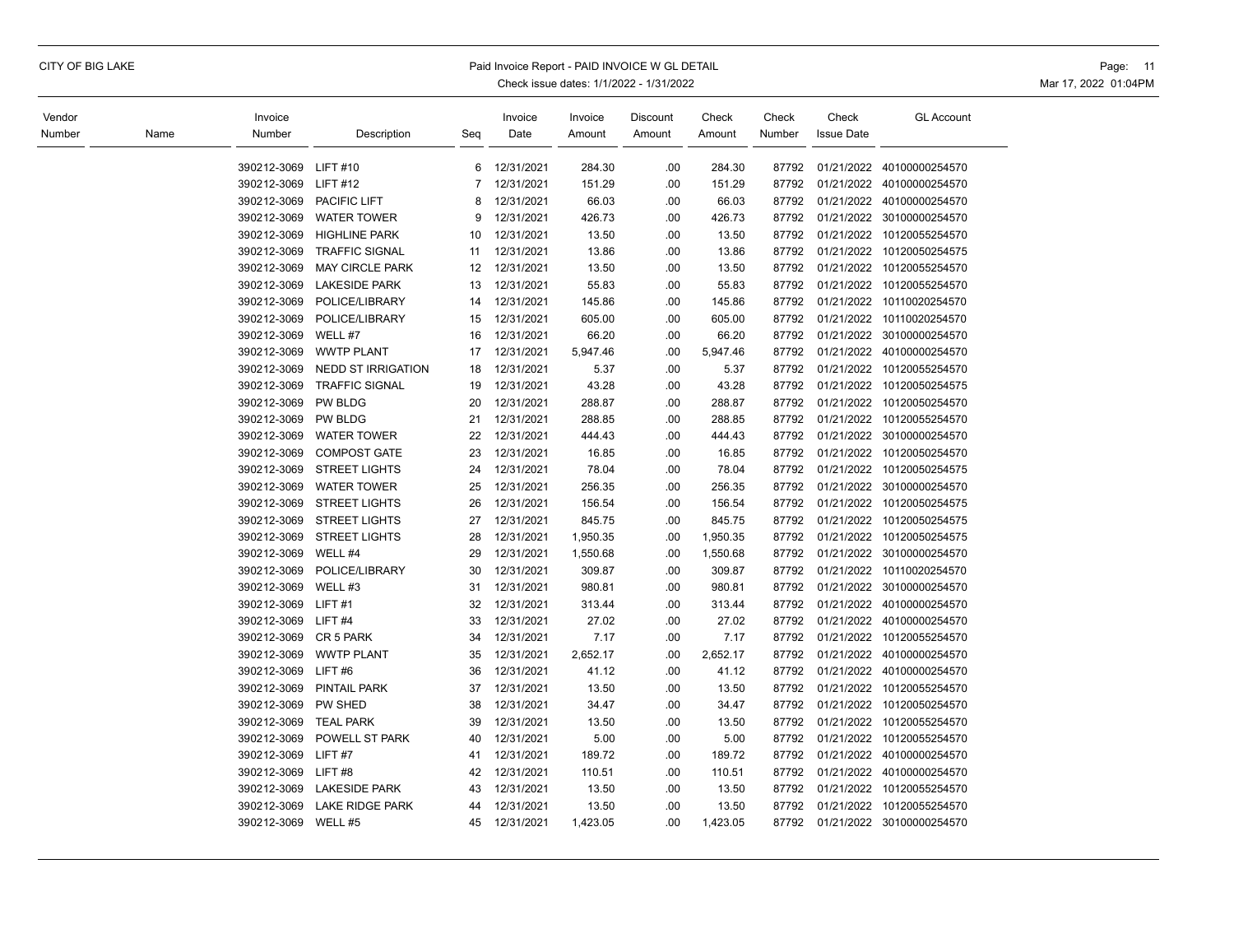|                  | CITY OF BIG LAKE                   |                     |                              |              | Paid Invoice Report - PAID INVOICE W GL DETAIL | Check issue dates: 1/1/2022 - 1/31/2022 |                    |                 |                 |                            |                                 | Page: 12<br>Mar 17, 2022 01:04PM |
|------------------|------------------------------------|---------------------|------------------------------|--------------|------------------------------------------------|-----------------------------------------|--------------------|-----------------|-----------------|----------------------------|---------------------------------|----------------------------------|
| Vendor<br>Number | Name                               | Invoice<br>Number   | Description                  | Seq          | Invoice<br>Date                                | Invoice<br>Amount                       | Discount<br>Amount | Check<br>Amount | Check<br>Number | Check<br><b>Issue Date</b> | <b>GL Account</b>               |                                  |
|                  |                                    |                     | 390212-3069 STREET LIGHTS    | 46           | 12/31/2021                                     | 762.58                                  | .00                | 762.58          | 87792           |                            | 01/21/2022 10120050254575       |                                  |
|                  |                                    | 390212-3069 PW BLDG |                              | 47           | 12/31/2021                                     | 288.85                                  | .00                | 288.85          | 87792           |                            | 01/21/2022 30100000254570       |                                  |
|                  |                                    | 390212-3069 PW BLDG |                              | 48           | 12/31/2021                                     | 288.85                                  | .00                | 288.85          |                 |                            | 87792 01/21/2022 40100000254570 |                                  |
|                  | <b>Total CONNEXUS ENERGY</b>       | ÷                   |                              |              |                                                | 48,890.25                               | .00.               | 48,890.25       |                 |                            |                                 |                                  |
|                  | 110755 CONSTANT CONTACT (E-        |                     | JAN 2022 CONSTANT CONTACT FM |              | 1 01/10/2022                                   | 45.00                                   | .00                | 45.00           | 406             |                            | 01/11/2022 28000000254260       |                                  |
|                  | Total CONSTANT CONTACT (E-CHECKS): |                     |                              |              |                                                | 45.00                                   | .00                | 45.00           |                 |                            |                                 |                                  |
|                  | 109448 CORE & MAIN LP              |                     | Q061446 WATER METER INVENTO  |              | 1 01/18/2022                                   | 5,047.80                                | .00                | 5,047.80        | 87757           |                            | 01/18/2022 30100000254387       |                                  |
|                  |                                    |                     | Q054622 WATER METER INVENTO  |              | 1 12/31/2021                                   | 4,567.80                                | .00                | 4,567.80        | 87813           |                            | 01/27/2022 30100000254387       |                                  |
|                  | Total CORE & MAIN LP               | ÷                   |                              |              |                                                | 9,615.60                                | .00.               | 9,615.60        |                 |                            |                                 |                                  |
|                  | 109340 CRYSTAL SPRINGS ICE         | 4002281             | <b>ICE/WATER</b>             | $\mathbf{1}$ | 01/18/2022                                     | 294.75                                  | .00                | 294.75          | 87758           |                            | 01/18/2022 50100000274266       |                                  |
|                  | Total CRYSTAL SPRINGS ICE          | ÷                   |                              |              |                                                | 294.75                                  | .00                | 294.75          |                 |                            |                                 |                                  |
|                  | 118520 CURBSIDE WASTE              |                     | 01112022 160 LAKE ST         | $\mathbf{1}$ | 01/11/2022                                     | 307.63                                  | .00                | 307.63          | 87695           |                            | 01/11/2022 10110015254225       |                                  |
|                  |                                    |                     | 01112022 615 ROSE DR         | 2            | 01/11/2022                                     | 522.71                                  | .00                | 522.71          | 87695           |                            | 01/11/2022 50100000254225       |                                  |
|                  |                                    |                     | 01112022 790 MINNESOTA       | 3            | 01/11/2022                                     | 177.54                                  | .00                | 177.54          | 87695           |                            | 01/11/2022 10110020254225       |                                  |
|                  |                                    |                     | 01112022 18999 CTY RD 14     | 4            | 01/11/2022                                     | 25.00                                   | .00                | 25.00           | 87695           |                            | 01/11/2022 40100000254225       |                                  |
|                  | Total CURBSIDE WASTE:              |                     |                              |              |                                                | 1,032.88                                | .00.               | 1,032.88        |                 |                            |                                 |                                  |
|                  | 105367 CUSHMAN MOTOR CO, I         |                     | 204700 SIDEWALK MACHINE PA   |              | 1 12/31/2021                                   | 344.50                                  | .00.               | 344.50          | 87633           |                            | 01/04/2022 10120052254546       |                                  |
|                  |                                    |                     | 204782 SIDEWALK MACHINE #30  |              | 1 12/31/2021                                   | 675.72                                  | .00.               | 675.72          | 87696           |                            | 01/11/2022 10120052254546       |                                  |
|                  | Total CUSHMAN MOTOR CO, INC:       |                     |                              |              |                                                | 1,020.22                                | .00.               | 1,020.22        |                 |                            |                                 |                                  |
|                  | 750 DAHLHEIMER DISTRIBUT           | 1510800 BEER        |                              | 1            | 12/31/2021                                     | 499.95                                  | .00                | 499.95          | 87634           |                            | 01/04/2022 50100000274263       |                                  |
|                  |                                    | 1514080 BEER        |                              | 1            | 12/31/2021                                     | 19,125.30                               | .00                | 19,125.30       | 87634           |                            | 01/04/2022 50100000274263       |                                  |
|                  |                                    |                     | 1514080 NA BEER              | 2            | 12/31/2021                                     | 55.20                                   | .00                | 55.20           | 87634           |                            | 01/04/2022 50100000274267       |                                  |
|                  |                                    | 1515613 BEER        |                              | 1            | 12/31/2021                                     | 142.00                                  | .00                | 142.00          | 87672           |                            | 01/06/2022 50100000274263       |                                  |
|                  |                                    |                     | 1515613 KEG DEPOSIT          |              | 2 12/31/2021                                   | 30.00                                   | .00                | 30.00           | 87672           |                            | 01/06/2022 50100000274274       |                                  |
|                  |                                    | 1516719 MIX         |                              | $\mathbf 1$  | 12/31/2021                                     | 49.00                                   | .00                | 49.00           | 87672           |                            | 01/06/2022 50100000274265       |                                  |
|                  |                                    |                     | 1516719 KEG DEPOSIT          | 2            | 12/31/2021                                     | 30.00                                   | .00.               | 30.00           | 87672           |                            | 01/06/2022 50100000274274       |                                  |
|                  |                                    | 1514660 BEER        |                              | 1            | 01/11/2022                                     | .01                                     | .00                | .01             | 87697           |                            | 01/11/2022 50100000274263       |                                  |
|                  |                                    | 1518203 BEER        |                              | $\mathbf{1}$ | 01/11/2022                                     | 20,797.02                               | .00.               | 20,797.02       | 87697           |                            | 01/11/2022 50100000274263       |                                  |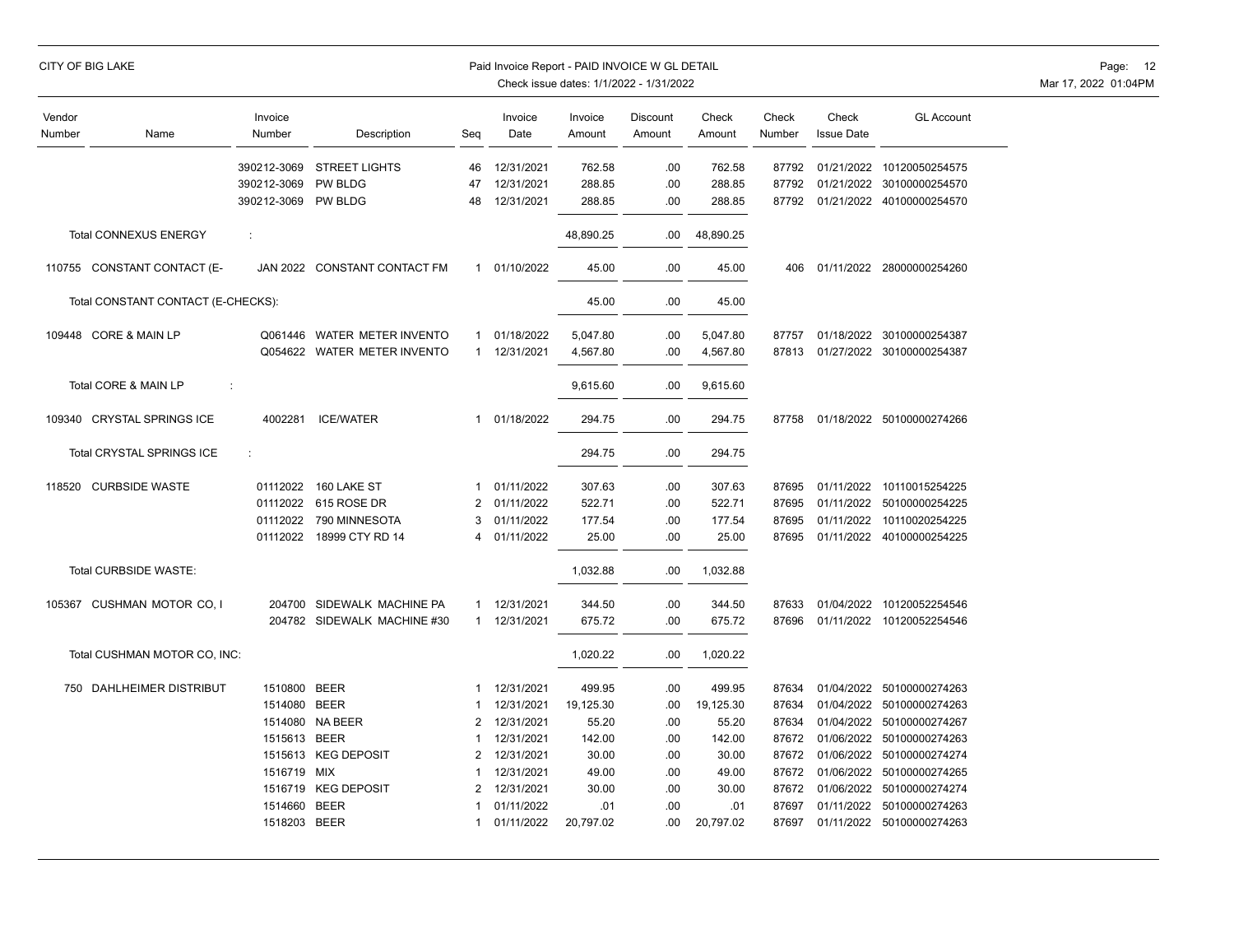|  |  |  | CITY OF BIG LAKE |
|--|--|--|------------------|
|--|--|--|------------------|

#### Paid Invoice Report - PAID INVOICE W GL DETAIL **Page: 13** Page: 13

| Vendor |                                      | Invoice              |                                  |                | Invoice      | Invoice   | Discount | Check     | Check  | Check              | <b>GL Account</b>         |
|--------|--------------------------------------|----------------------|----------------------------------|----------------|--------------|-----------|----------|-----------|--------|--------------------|---------------------------|
| Number | Name                                 | Number               | Description                      | Seq            | Date         | Amount    | Amount   | Amount    | Number | <b>Issue Date</b>  |                           |
|        |                                      |                      |                                  |                |              |           |          |           |        |                    |                           |
|        |                                      |                      | 1518203 NA BEER                  | 2              | 01/11/2022   | 54.00     | .00      | 54.00     | 87697  | 01/11/2022         | 50100000274267            |
|        |                                      | 1518203 MIX          |                                  | 3              | 01/11/2022   | 243.80    | .00      | 243.80    | 87697  | 01/11/2022         | 50100000274265            |
|        |                                      |                      | 1518203 KEG DEPOSIT              | 4              | 01/11/2022   | $30.00 -$ | .00      | $30.00 -$ | 87697  |                    | 01/11/2022 50100000274274 |
|        |                                      | 1518335 BEER         |                                  | -1             | 01/11/2022   | 144.90-   | .00      | 144.90-   | 87697  | 01/11/2022         | 50100000274263            |
|        |                                      | 1521243 BEER         |                                  | -1             | 01/18/2022   | $27.50 -$ | .00      | $27.50 -$ | 87759  | 01/18/2022         | 50100000274263            |
|        |                                      | 1521275 BEER         |                                  | -1             | 01/18/2022   | 11,231.19 | .00      | 11,231.19 | 87759  | 01/18/2022         | 50100000274263            |
|        |                                      |                      | 1521275 NA BEER                  | 2              | 01/18/2022   | 104.40    | .00      | 104.40    | 87759  |                    | 01/18/2022 50100000274267 |
|        |                                      |                      | 1521275 KEG DEPOSIT              | 3              | 01/18/2022   | $30.00 -$ | .00      | $30.00 -$ | 87759  |                    | 01/18/2022 50100000274274 |
|        |                                      | 1521275 MIX          |                                  | 4              | 01/18/2022   | 109.00    | .00      | 109.00    | 87759  |                    | 01/18/2022 50100000274265 |
|        |                                      | 1521385 BEER         |                                  | 1              | 01/18/2022   | $91.00 -$ | .00      | 91.00-    | 87759  |                    | 01/18/2022 50100000274263 |
|        |                                      | 1523626 BEER         |                                  | 1              | 01/25/2022   | 704.20    | .00      | 704.20    | 87814  |                    | 01/27/2022 50100000274263 |
|        |                                      | 1524613 BEER         |                                  | 1              | 01/25/2022   | 41.40-    | .00      | $41.40 -$ | 87814  |                    | 01/27/2022 50100000274263 |
|        |                                      | 1524618 BEER         |                                  |                | 01/25/2022   | 34.00-    | .00.     | $34.00 -$ | 87814  |                    | 01/27/2022 50100000274263 |
|        |                                      | 1524717 BEER         |                                  | 1              | 01/25/2022   | $51.20 -$ | .00      | $51.20 -$ | 87814  |                    | 01/27/2022 50100000274263 |
|        |                                      | 1524793 BEER         |                                  | 1              | 01/25/2022   | 20,837.27 | .00      | 20,837.27 | 87814  |                    | 01/27/2022 50100000274263 |
|        |                                      |                      | 1524793 NA BEER                  | 2              | 01/25/2022   | 36.80     | .00      | 36.80     | 87814  |                    | 01/27/2022 50100000274267 |
|        |                                      |                      | 1524793 LIQUOR                   | 3              | 01/25/2022   | 102.80    | .00      | 102.80    | 87814  |                    | 01/27/2022 50100000274262 |
|        |                                      |                      |                                  |                |              |           |          |           |        |                    |                           |
|        | Total DAHLHEIMER DISTRIBUTING CO :   |                      |                                  |                |              | 73,701.94 | .00      | 73,701.94 |        |                    |                           |
|        |                                      |                      |                                  |                |              |           |          |           |        |                    |                           |
| 110849 | DAILEY DATA & ASSC (E-               |                      | DEC 2021 LIQUOR STORE CC FEES    |                | 1 12/31/2021 | 8,252.52  | .00      | 8,252.52  | 397    |                    | 01/07/2022 50100000254110 |
|        |                                      |                      |                                  |                |              |           |          |           |        |                    |                           |
|        | Total DAILEY DATA & ASSC (E-CHECKS): |                      |                                  |                |              | 8,252.52  | .00      | 8,252.52  |        |                    |                           |
|        |                                      |                      |                                  |                |              |           |          |           |        |                    |                           |
| 109891 | DEARBORN NATIONAL (E                 |                      | JAN 2022 LIFE INS PREMS JAN 202  | $\mathbf{1}$   | 01/01/2022   | 25.37     | .00      | 25.37     | 386    | 01/01/2022 1012182 |                           |
|        |                                      |                      | JAN 2022 LIFE INS PREMS JAN 202  | 2              | 01/01/2022   | 1,377.75  | .00      | 1,377.75  | 386    | 01/01/2022 1012182 |                           |
|        |                                      |                      | JAN 2022 LIFE INS PREMS JAN 202  | 3              | 01/01/2022   | 387.46    | .00      | 387.46    | 386    | 01/01/2022 1012182 |                           |
|        |                                      |                      | JAN 2022 LIFE INS PREMS JAN 202  | $\overline{4}$ | 01/01/2022   | 3.44      | .00      | 3.44      | 386    | 01/01/2022 1011158 |                           |
|        |                                      |                      |                                  |                |              |           |          |           |        |                    |                           |
|        | Total DEARBORN NATIONAL (E-CHECK):   |                      |                                  |                |              | 1,794.02  | .00      | 1,794.02  |        |                    |                           |
|        |                                      |                      |                                  |                |              |           |          |           |        |                    |                           |
|        | 4475 DEHMER FIRE PROTECT             |                      | 02280 FIRE EXT ANNUAL CHEC       |                | 1 01/18/2022 | 42.00     | .00      | 42.00     | 87760  |                    | 01/18/2022 10110015254540 |
|        |                                      |                      |                                  |                |              |           |          |           |        |                    |                           |
|        | <b>Total DEHMER FIRE PROTECTION</b>  | $\ddot{\phantom{a}}$ |                                  |                |              | 42.00     | .00      | 42.00     |        |                    |                           |
|        |                                      |                      |                                  |                |              |           |          |           |        |                    |                           |
|        | 104361 DELTA DENTAL (E-CHEC          | CNS0000855           | DENTAL INS PREM JAN 2            | $\mathbf{1}$   | 01/01/2022   | 110.65    | .00      | 110.65    | 390    |                    | 01/02/2022 10130075054008 |
|        |                                      | CNS0000855           | DENTAL INS PREM JAN 2            | $\overline{2}$ | 01/01/2022   | 110.65    | .00      | 110.65    | 390    | 01/02/2022 1012182 |                           |
|        |                                      | CNS0000855           | DENTAL INS PREM JAN 2            | 3              | 01/01/2022   | 2,799.75  | .00      | 2,799.75  | 390    | 01/02/2022 1012182 |                           |
|        |                                      | CNS0000855           | DENTAL INS PREM JAN 2            | 4              | 01/01/2022   | 42.00-    | .00      | 42.00-    | 390    | 01/02/2022 1012182 |                           |
|        |                                      |                      | CNS0000855 DENTAL INS PREM JAN 2 |                | 5 01/01/2022 | 204.10    | .00      | 204.10    | 390    | 01/02/2022 1012182 |                           |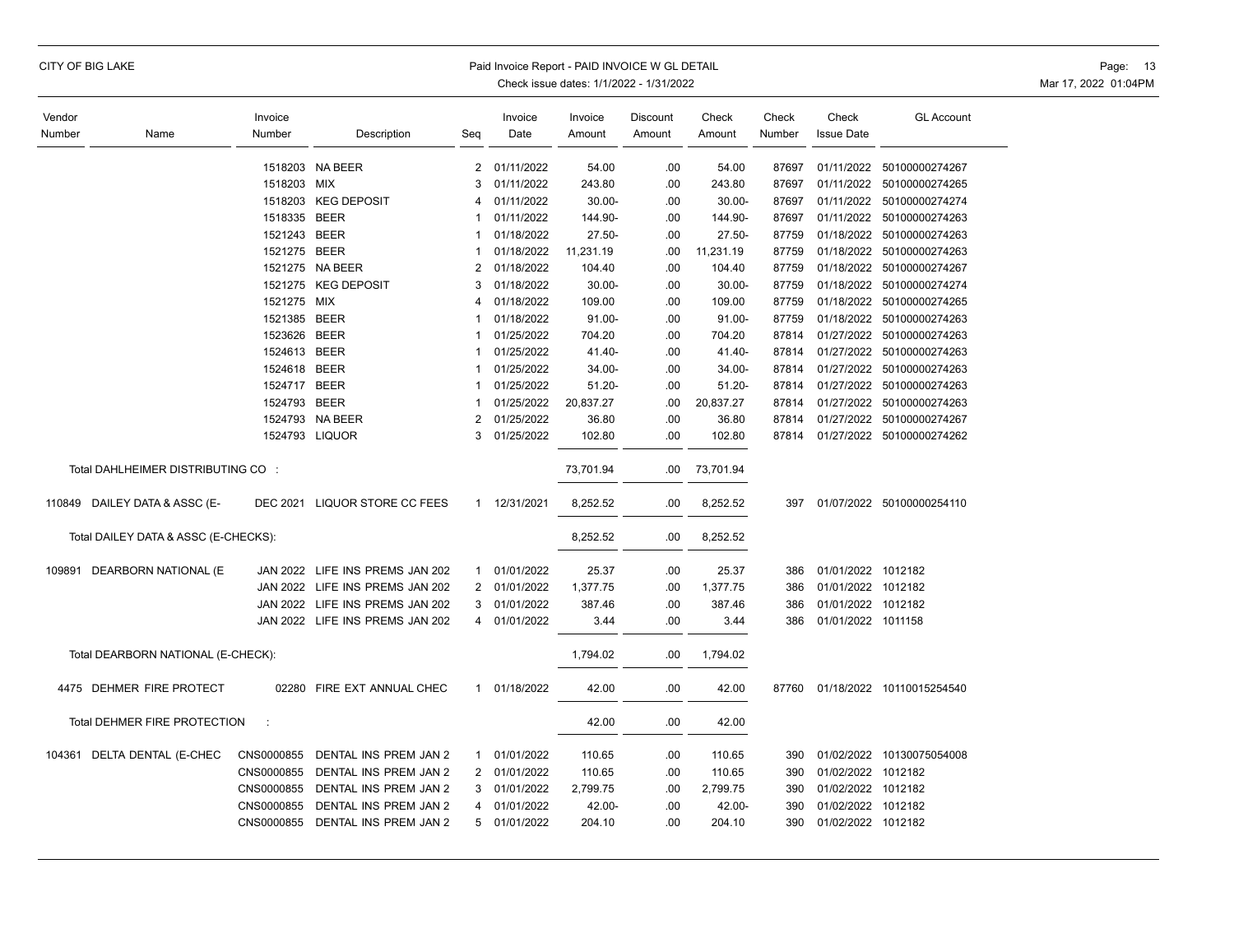# CITY OF BIG LAKE PAID INVOICE WORLD EXAMPLE PAID INVOICE WORLD DETAIL PAID INVOICE WORLD DETAIL PAGE: 14

| Vendor<br>Number | Name                                 | Invoice<br>Number | Description                  | Seg            | Invoice<br>Date | Invoice<br>Amount | Discount<br>Amount | Check<br>Amount | Check<br>Number | Check<br><b>Issue Date</b> | <b>GL Account</b>               |
|------------------|--------------------------------------|-------------------|------------------------------|----------------|-----------------|-------------------|--------------------|-----------------|-----------------|----------------------------|---------------------------------|
|                  | Total DELTA DENTAL (E-CHECKS):       |                   |                              |                |                 | 3,183.15          | .00                | 3,183.15        |                 |                            |                                 |
|                  |                                      |                   |                              |                |                 |                   |                    |                 |                 |                            |                                 |
|                  | 110217 DK CONCRETE LLC               |                   | 7818 REPAIR PW GARAGE FL     |                | 1 12/31/2021    | 14.000.00         | .00                | 14,000.00       | 87833           |                            | 01/27/2022 19900050254545       |
|                  | <b>Total DK CONCRETE LLC</b>         | ÷                 |                              |                |                 | 14,000.00         | .00                | 14,000.00       |                 |                            |                                 |
|                  | 110186 DOORSTEP D.O.T. MEDIC         |                   | 1112022 DOT TESTING GREENWA  | 1              | 01/11/2022      | 79.00             | .00                | 79.00           | 87698           | 01/11/2022                 | 10120055204185                  |
|                  |                                      |                   | 1112022 DOT TESTING JOHNSON  | $\overline{2}$ | 01/11/2022      | 79.00             | .00                | 79.00           | 87698           |                            | 01/11/2022 10120050204185       |
|                  | Total DOORSTEP D.O.T. MEDICAL CERT : |                   |                              |                |                 | 158.00            | .00                | 158.00          |                 |                            |                                 |
|                  | 7772 ECM PUBLISHERS, INC.            |                   | 869359 ESCROW CARLSON DEV    | -1             | 12/31/2021      | 58.50             | .00                | 58.50           | 87699           | 01/11/2022 1012055         |                                 |
|                  |                                      | 869360            | <b>COMP PLAN AMEND</b>       | -1             | 12/31/2021      | 40.50             | .00                | 40.50           | 87699           | 01/11/2022                 | 10110010254220                  |
|                  |                                      | 870755            | <b>ESCROW CARLSON DEV</b>    | -1             | 01/18/2022      | 63.00             | .00                | 63.00           | 87761           | 01/18/2022                 | 1012055                         |
|                  |                                      | 871391            | 2022 STREET PROJECT          | -1             | 01/18/2022      | 81.00             | .00.               | 81.00           | 87761           |                            | 01/18/2022 17500000254220       |
|                  |                                      |                   | 871503 PLANNING TECH POSITI  | $\mathbf 1$    | 01/18/2022      | 336.60            | .00                | 336.60          | 87761           |                            | 01/18/2022 10110010254220       |
|                  | Total ECM PUBLISHERS, INC.           | ÷                 |                              |                |                 | 579.60            | .00                | 579.60          |                 |                            |                                 |
|                  | 4806 EHLERS AND ASSOCIAT             | PFS-122021-       | <b>EHLERS TRAINING</b>       | 1              | 01/11/2022      | 215.00            | .00                | 215.00          | 87700           |                            | 01/11/2022 10110015254238       |
|                  | Total EHLERS AND ASSOCIATES, INC. :  |                   |                              |                |                 | 215.00            | .00                | 215.00          |                 |                            |                                 |
|                  | 4923 FIREMANS RELIEF ASSO            |                   | 12182022 2022 BUDGET CONTRIB |                | 1 01/18/2022    | 4,000.00          | .00                | 4,000.00        |                 |                            | 87762 01/18/2022 10130085054015 |
|                  | Total FIREMANS RELIEF ASSOCIATION:   |                   |                              |                |                 | 4,000.00          | .00                | 4,000.00        |                 |                            |                                 |
|                  | 103633 FLAHERTY S HAPPY TYM          | 39142 MIX         |                              | $\mathbf{1}$   | 12/31/2021      | 59.40             | .00                | 59.40           | 87635           |                            | 01/04/2022 50100000274265       |
|                  | Total FLAHERTY S HAPPY TYME COMPANY: |                   |                              |                |                 | 59.40             | .00                | 59.40           |                 |                            |                                 |
|                  | 4915 FREIDAY, SARA                   |                   | 004339 CITY DEC 21 CLEANING  | 1              | 12/31/2021      | 1,000.00          | .00                | 1,000.00        | 87701           |                            | 01/11/2022 10110015254217       |
|                  |                                      |                   | 004339 POLICE/LIBRARY DEC 20 | 2              | 12/31/2021      | 960.00            | .00                | 960.00          | 87701           |                            | 01/11/2022 10110020254217       |
|                  | Total FREIDAY, SARA:                 |                   |                              |                |                 | 1,960.00          | .00                | 1,960.00        |                 |                            |                                 |
|                  | 118503 FROOGLE LLC                   | 4165              | JAN 2022 ONLINE FEE          | 1              | 01/11/2022      | 50.00             | .00                | 50.00           | 87702           | 01/11/2022                 | 50100000254110                  |
|                  |                                      |                   | 4174 LIQUOR ONLINE FEE-DE    | 1              | 12/31/2021      | 31.43             | .00                | 31.43           | 87702           |                            | 01/11/2022 50100000254111       |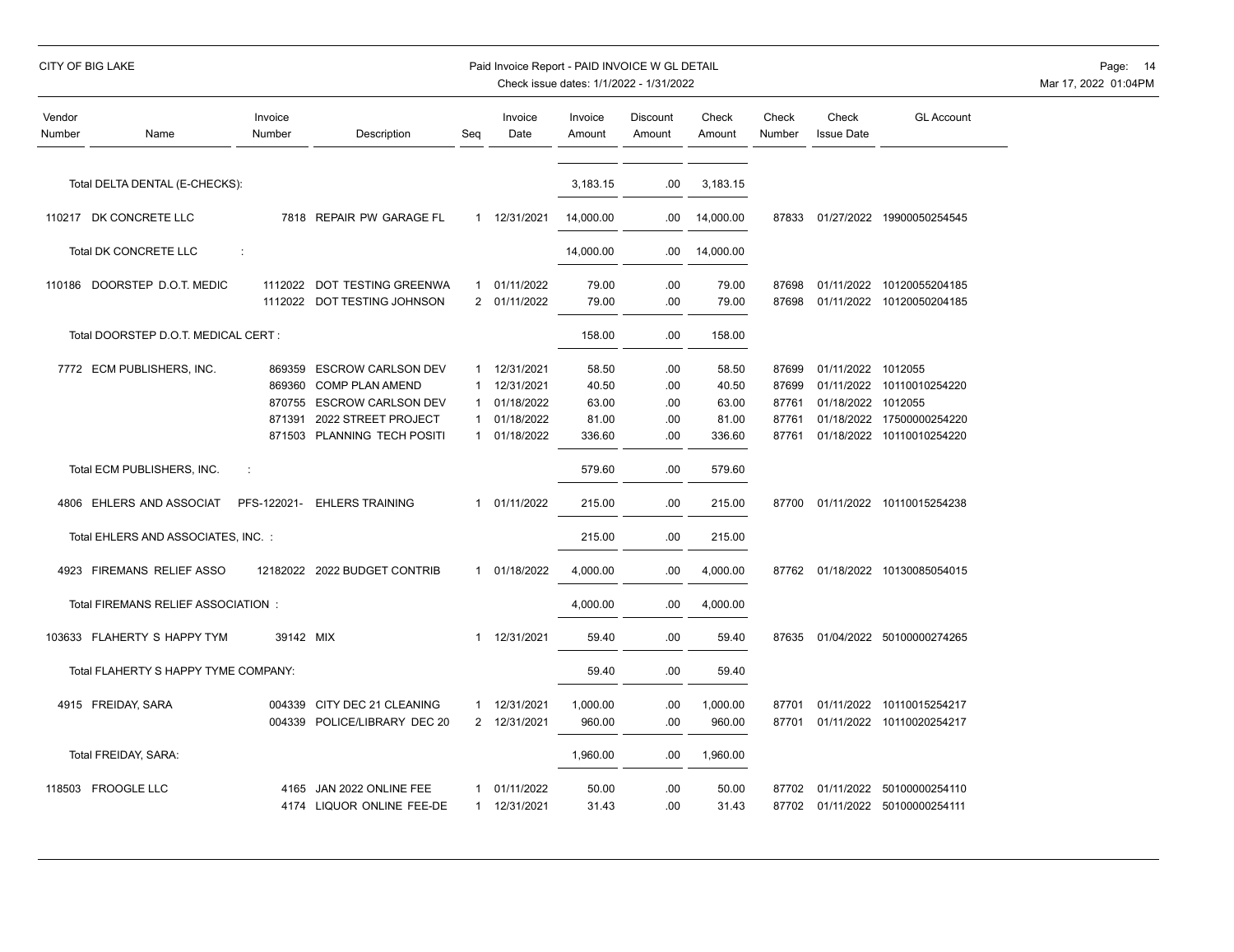# CITY OF BIG LAKE PAID INVOICE WORLD EXAMPLE PAID INVOICE WORLD DETAIL PAID INVOICE WORLD DETAIL PAGE: 15

| Vendor<br>Number | Name                              | Invoice<br>Number | Description                   | Seq | Invoice<br>Date | Invoice<br>Amount | Discount<br>Amount | Check<br>Amount | Check<br>Number | Check<br><b>Issue Date</b> | <b>GL Account</b>         |
|------------------|-----------------------------------|-------------------|-------------------------------|-----|-----------------|-------------------|--------------------|-----------------|-----------------|----------------------------|---------------------------|
|                  |                                   |                   |                               |     |                 |                   |                    |                 |                 |                            |                           |
|                  | Total FROOGLE LLC:                |                   |                               |     |                 | 81.43             | .00.               | 81.43           |                 |                            |                           |
|                  | 5213 GRANITE CITY JOBBING         |                   | 263848 TOBACCO                | 1   | 01/11/2022      | 187.82            | .00.               | 187.82          | 87703           |                            | 01/11/2022 50100000274273 |
|                  |                                   | 263848            | <b>CIGAR</b>                  | 2   | 01/11/2022      | 83.61             | .00                | 83.61           | 87703           |                            | 01/11/2022 50100000274271 |
|                  |                                   | 263848            | MIX                           | 3   | 01/11/2022      | 73.38             | .00.               | 73.38           | 87703           |                            | 01/11/2022 50100000274265 |
|                  |                                   | 263848 FRT        |                               | 4   | 01/11/2022      | 4.25              | .00.               | 4.25            | 87703           | 01/11/2022                 | 50100000274269            |
|                  |                                   |                   | 264200 SUPPLIES               |     | 01/11/2022      | 71.11             | .00.               | 71.11           | 87703           | 01/11/2022                 | 50100000254210            |
|                  |                                   |                   | 264798 TOBACCO                |     | 01/18/2022      | 668.57            | .00.               | 668.57          | 87763           |                            | 01/18/2022 50100000274273 |
|                  |                                   |                   | 264798 CIGAR                  | 2   | 01/18/2022      | 73.08             | .00.               | 73.08           | 87763           |                            | 01/18/2022 50100000274271 |
|                  |                                   | 264798 MIX        |                               | 3   | 01/18/2022      | 38.34             | .00.               | 38.34           | 87763           |                            | 01/18/2022 50100000274265 |
|                  |                                   | 264798 FRT        |                               | 4   | 01/18/2022      | 4.25              | .00.               | 4.25            | 87763           |                            | 01/18/2022 50100000274269 |
|                  |                                   | 265699            | <b>TOBACCO</b>                |     | 01/25/2022      | 960.40            | .00.               | 960.40          | 87815           | 01/27/2022                 | 50100000274273            |
|                  |                                   | 265699            | <b>CIGARS</b>                 | 2   | 01/25/2022      | 184.66            | .00.               | 184.66          | 87815           |                            | 01/27/2022 50100000274271 |
|                  |                                   | 265699 FRT        |                               | 3   | 01/25/2022      | 4.25              | .00.               | 4.25            | 87815           |                            | 01/27/2022 50100000274269 |
|                  | <b>Total GRANITE CITY JOBBING</b> | ÷                 |                               |     |                 | 2,353.72          | .00                | 2,353.72        |                 |                            |                           |
|                  | 110230 GUARDIAN FLEET SAFET       |                   | 21-1035 UNIT 728 REPAIR CLAIM |     | 1 12/31/2021    | 384.84            | .00.               | 384.84          | 87673           |                            | 01/06/2022 10130075254430 |
|                  | Total GUARDIAN FLEET SAFETY       |                   |                               |     |                 | 384.84            | .00.               | 384.84          |                 |                            |                           |
|                  | 105205 HAWKINS, INC-1             |                   | 6091293 WWTP CHEMICALS        |     | 12/31/2021      | 5,294.25          | .00                | 5,294.25        | 87704           |                            | 01/11/2022 40100000254380 |
|                  |                                   |                   | 6091294 WATER CHEMICALS       | 1   | 12/31/2021      | 816.06            | .00.               | 816.06          | 87704           |                            | 01/11/2022 30100000254380 |
|                  | Total HAWKINS, INC-1<br>÷         |                   |                               |     |                 | 6,110.31          | .00                | 6,110.31        |                 |                            |                           |
|                  | 118672 HDR ENGINEERING INC        | 1200400834        | CR 43 PROJECT DEC EN          |     | 1 12/31/2021    | 1,948.92          | .00                | 1,948.92        | 87736           |                            | 01/13/2022 19800000204150 |
|                  | Total HDR ENGINEERING INC:        |                   |                               |     |                 | 1,948.92          | .00                | 1,948.92        |                 |                            |                           |
|                  | 104376 HEALTH PARTNERS (E-C       | 109305081         | HEALTH INS PREMS JAN          | 1   | 01/01/2022      | 1,619.24          | .00                | 1,619.24        | 387             |                            | 01/01/2022 10130075054008 |
|                  |                                   | 109305081         | <b>HEALTH INS PREMS JAN</b>   | 2   | 01/01/2022      | 764.18            | .00                | 764.18          | 387             |                            | 01/01/2022 10130075054008 |
|                  |                                   | 109305081         | HEALTH INS PREMS JAN          | 3   | 01/01/2022      | 559.44            | .00.               | 559.44          | 387             |                            | 01/01/2022 10130075054008 |
|                  |                                   | 109305081         | HEALTH INS PREMS JAN          | 4   | 01/01/2022      | 1,073.79          | .00                | 1,073.79        | 387             | 01/01/2022 1011158         |                           |
|                  |                                   | 109305081         | HEALTH INS PREMS JAN          | 5   | 01/01/2022      | 357.93-           | .00.               | 357.93-         | 387             | 01/01/2022 1012182         |                           |
|                  |                                   | 109305081         | HEALTH INS PREMS JAN          | 6   | 01/01/2022      | 29,855.67         | .00                | 29,855.67       | 387             | 01/01/2022 1012182         |                           |
|                  |                                   | 109305081         | HEALTH INS PREMS JAN          |     | 7 01/01/2022    | 4,967.63          | .00                | 4,967.63        | 387             | 01/01/2022 1012182         |                           |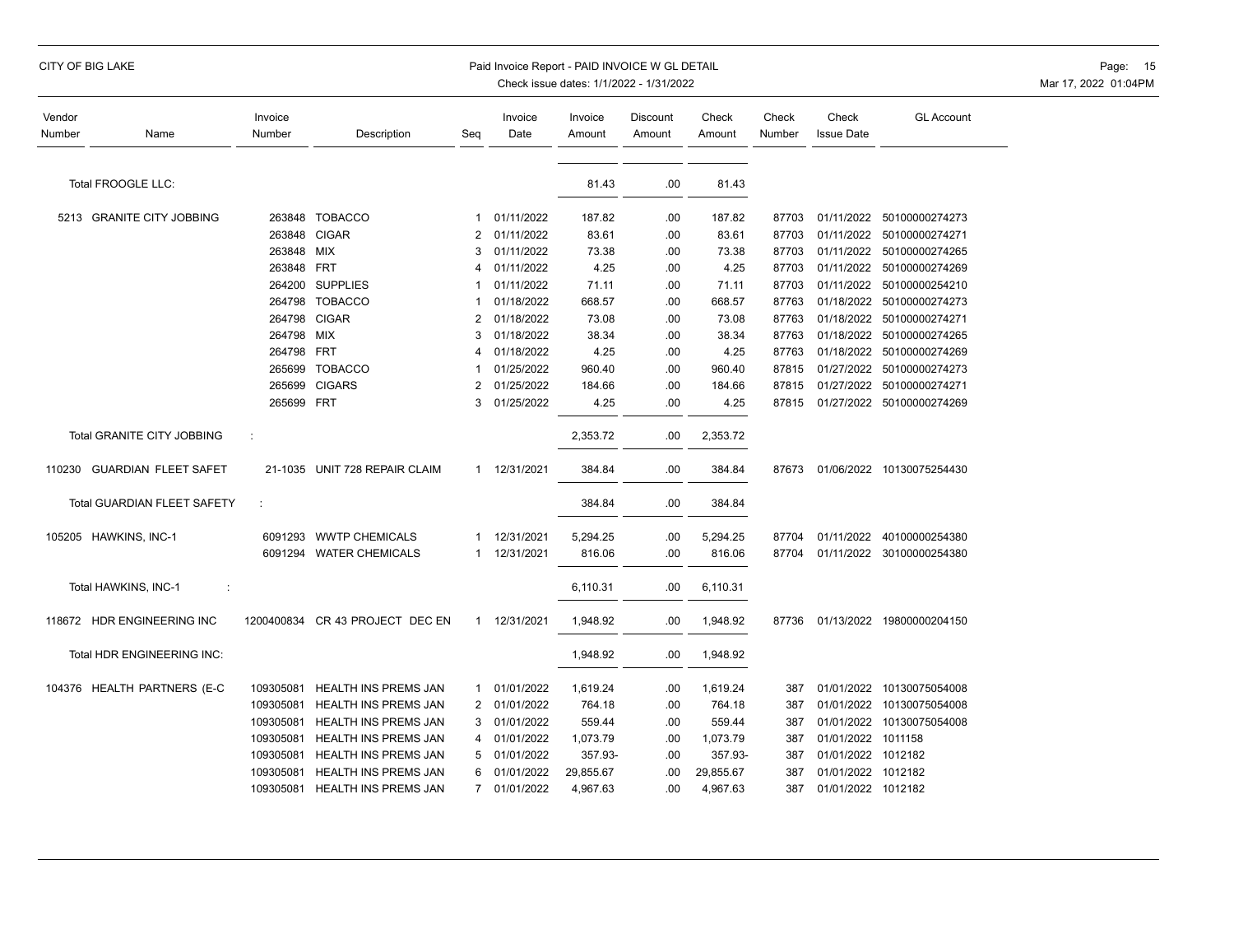|  | CITY OF BIG LAKE |
|--|------------------|
|  |                  |

# Paid Invoice Report - PAID INVOICE W GL DETAIL **Page:** 16

| Vendor<br>Number | Name                                        | Invoice<br>Number                  | Description                                                | Seg    | Invoice<br>Date                                      | Invoice<br>Amount                     | Discount<br>Amount       | Check<br>Amount                       | Check<br>Number                  | Check<br><b>Issue Date</b>             | <b>GL Account</b>                                                               |
|------------------|---------------------------------------------|------------------------------------|------------------------------------------------------------|--------|------------------------------------------------------|---------------------------------------|--------------------------|---------------------------------------|----------------------------------|----------------------------------------|---------------------------------------------------------------------------------|
|                  | Total HEALTH PARTNERS (E-CHECKS):           |                                    |                                                            |        |                                                      | 38,482.02                             | .00                      | 38,482.02                             |                                  |                                        |                                                                                 |
|                  | 105141 HEARTLAND PAYMENTS                   |                                    | DEC 2021 LIQUOR STORE FROOGL                               |        | 1 12/31/2021                                         | 155.69                                | .00                      | 155.69                                | 407                              |                                        | 01/11/2022 50100000254111                                                       |
|                  | Total HEARTLAND PAYMENT SYSTEMS (E-CHECKS): |                                    |                                                            |        |                                                      | 155.69                                | .00                      | 155.69                                |                                  |                                        |                                                                                 |
|                  | 230 HOGLUND BUS COMPAN                      |                                    | X100002095: PART FOR SNOW PLOW                             |        | 1 12/31/2021                                         | 952.05                                | .00                      | 952.05                                | 87737                            |                                        | 01/13/2022 10120052254431                                                       |
|                  | Total HOGLUND BUS COMPANY                   | ÷                                  |                                                            |        |                                                      | 952.05                                | .00                      | 952.05                                |                                  |                                        |                                                                                 |
|                  | 108463 INDIAN ISLAND WINERY                 |                                    | 4178 WINE                                                  | 1      | 01/18/2022                                           | 129.12                                | .00                      | 129.12                                | 87764                            |                                        | 01/18/2022 50100000274264                                                       |
|                  | Total INDIAN ISLAND WINERY                  | ÷                                  |                                                            |        |                                                      | 129.12                                | .00                      | 129.12                                |                                  |                                        |                                                                                 |
|                  | 103685 INITIATIVE FOUNDATION                |                                    | 12474 2022 CONTRIBUTION                                    |        | 1 01/11/2022                                         | 1,100.00                              | .00                      | 1,100.00                              | 87705                            |                                        | 01/11/2022 10140095254902                                                       |
|                  | Total INITIATIVE FOUNDATION                 | ÷                                  |                                                            |        |                                                      | 1,100.00                              | .00                      | 1,100.00                              |                                  |                                        |                                                                                 |
|                  | 107099 INSPECTRON, INC.                     |                                    | 2021-219 BUILDING CONTR DEC 2                              | 1      | 12/31/2021                                           | 1,920.00                              | .00                      | 1,920.00                              | 87738                            |                                        | 01/13/2022 10110030254257                                                       |
|                  | Total INSPECTRON, INC.                      | ÷                                  |                                                            |        |                                                      | 1,920.00                              | .00                      | 1,920.00                              |                                  |                                        |                                                                                 |
| 118581           | INVOICE CLOUD INC (E-C 2466-2021 1          | 2466-2021 1                        | <b>INVOICE CLOUD FEES -</b><br><b>INVOICE CLOUD FEES -</b> | 1<br>2 | 12/31/2021<br>12/31/2021                             | 1,197.82<br>1,197.81                  | .00<br>.00               | 1,197.82<br>1,197.81                  | 398<br>398                       | 01/07/2022                             | 30100000254110<br>01/07/2022 40100000254110                                     |
|                  | Total INVOICE CLOUD INC (E-CHECKS):         |                                    |                                                            |        |                                                      | 2,395.63                              | .00                      | 2,395.63                              |                                  |                                        |                                                                                 |
|                  | 109539 IUOE LOCAL #49                       | 01182022                           | PW UNION DUES JAN 20                                       |        | 1 01/18/2022                                         | 455.00                                | .00                      | 455.00                                | 87765                            | 01/18/2022 1012175                     |                                                                                 |
|                  | Total IUOE LOCAL #49<br>÷                   |                                    |                                                            |        |                                                      | 455.00                                | .00                      | 455.00                                |                                  |                                        |                                                                                 |
|                  | 109658 IUOE LOCAL 49 FRINGE                 | <b>FEB PREMI</b>                   | PW FEB 2022 PREMIUMS                                       | 1      | 01/11/2022                                           | 18,550.00                             | .00                      | 18,550.00                             | 87706                            | 01/11/2022 1012185                     |                                                                                 |
|                  | Total IUOE LOCAL 49 FRINGE BENEFIT :        |                                    |                                                            |        |                                                      | 18,550.00                             | .00                      | 18,550.00                             |                                  |                                        |                                                                                 |
|                  | 1500 JOHNSON BROTHERS W                     | 1956476<br>1959779<br>1959780 WINE | 1956475 LIQUOR<br>WINE<br><b>LIQUOR</b>                    | 1      | 12/31/2021<br>12/31/2021<br>12/31/2021<br>12/31/2021 | 170.40<br>62.76<br>2,785.30<br>229.15 | .00<br>.00<br>.00<br>.00 | 170.40<br>62.76<br>2,785.30<br>229.15 | 87636<br>87636<br>87636<br>87636 | 01/04/2022<br>01/04/2022<br>01/04/2022 | 50100000274262<br>50100000274264<br>50100000274262<br>01/04/2022 50100000274264 |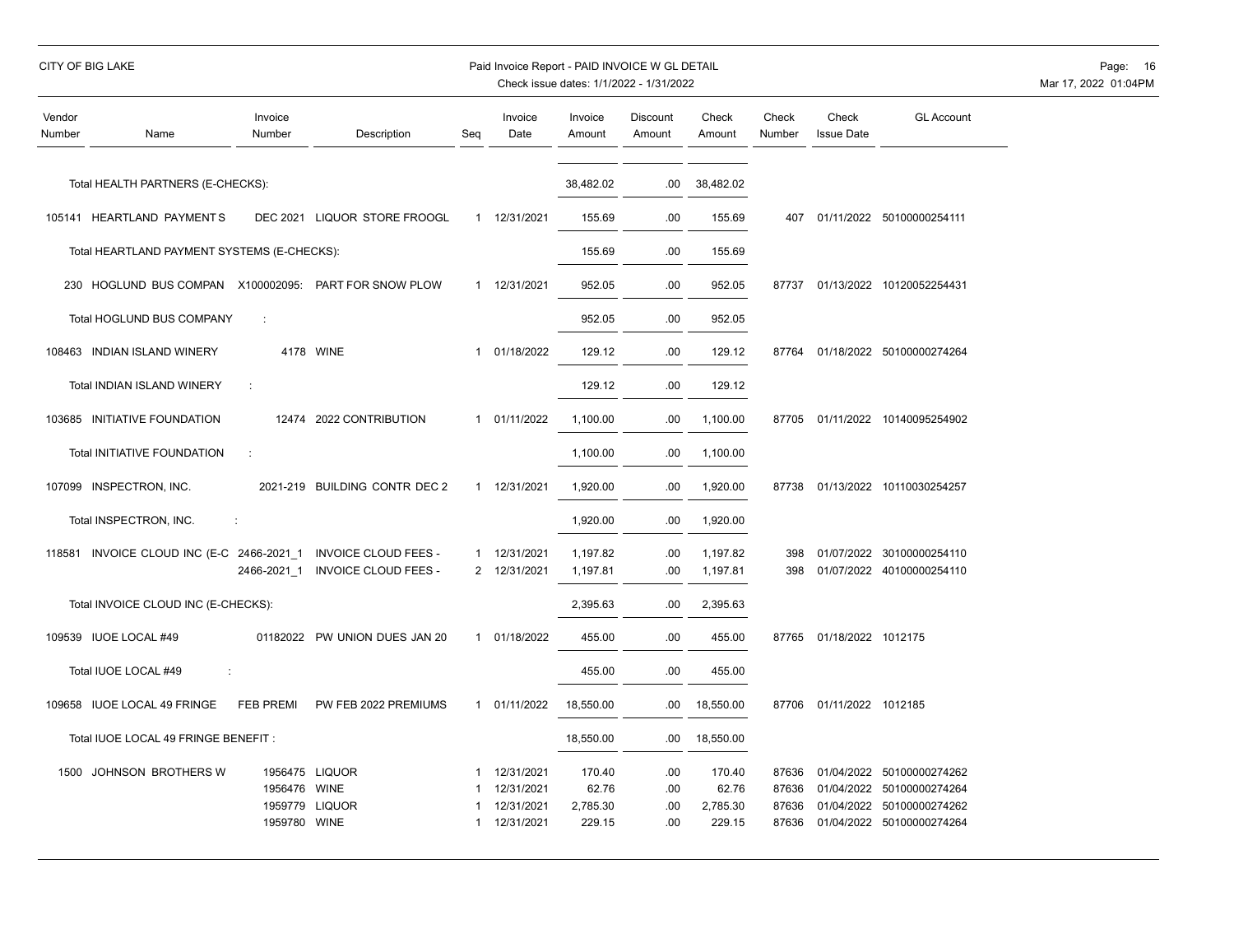|  |  |  | CITY OF BIG LAKE |
|--|--|--|------------------|
|--|--|--|------------------|

#### Paid Invoice Report - PAID INVOICE W GL DETAIL **Page: 17** Page: 17

| Vendor |                                    | Invoice      |                                |              | Invoice    | Invoice   | Discount | Check     | Check  | Check             | <b>GL Account</b>         |
|--------|------------------------------------|--------------|--------------------------------|--------------|------------|-----------|----------|-----------|--------|-------------------|---------------------------|
| Number | Name                               | Number       | Description                    | Seg          | Date       | Amount    | Amount   | Amount    | Number | <b>Issue Date</b> |                           |
|        |                                    |              |                                |              |            |           |          |           |        |                   |                           |
|        |                                    |              | 1959781 LIQUOR                 | 1            | 12/31/2021 | 1,443.82  | .00      | 1,443.82  | 87636  | 01/04/2022        | 50100000274262            |
|        |                                    | 1959782 WINE |                                | 1            | 12/31/2021 | 3,597.35  | .00      | 3,597.35  | 87636  |                   | 01/04/2022 50100000274264 |
|        |                                    |              | 1963545 LIQUOR                 | -1           | 12/31/2021 | 1,663.60  | .00      | 1,663.60  | 87674  | 01/06/2022        | 50100000274262            |
|        |                                    | 1963546 WINE |                                | -1           | 12/31/2021 | 2,498.94  | .00      | 2,498.94  | 87674  |                   | 01/06/2022 50100000274264 |
|        |                                    |              | 1963547 LIQUOR                 | 1            | 12/31/2021 | 344.00    | .00      | 344.00    | 87674  | 01/06/2022        | 50100000274262            |
|        |                                    |              | 1965335 LIQUOR                 | 1            | 01/18/2022 | 87.36     | .00      | 87.36     | 87766  | 01/18/2022        | 50100000274262            |
|        |                                    | 1965336      | <b>WINE</b>                    | -1           | 01/18/2022 | 141.96    | .00      | 141.96    | 87766  | 01/18/2022        | 50100000274264            |
|        |                                    |              | 1968524 LIQUOR                 | 1            | 01/18/2022 | 5,873.69  | .00      | 5,873.69  | 87766  | 01/18/2022        | 50100000274262            |
|        |                                    | 1968525      | <b>WINE</b>                    | 1            | 01/18/2022 | 1,735.94  | .00      | 1,735.94  | 87766  | 01/18/2022        | 50100000274264            |
|        |                                    | 1968526      | MIX                            | 1            | 01/18/2022 | 54.50     | .00      | 54.50     | 87766  | 01/18/2022        | 50100000274265            |
|        |                                    |              | 1968527 LIQUOR                 | -1           | 01/18/2022 | 9,300.50  | .00      | 9,300.50  | 87766  |                   | 01/18/2022 50100000274262 |
|        |                                    | 1968528      | <b>LIQUOR</b>                  | 1            | 01/18/2022 | 20,036.09 | .00      | 20,036.09 | 87766  | 01/18/2022        | 50100000274262            |
|        |                                    |              | 1969510 LIQUOR                 | 1            | 01/18/2022 | 2,023.74  | .00      | 2,023.74  | 87766  |                   | 01/18/2022 50100000274262 |
|        |                                    | 1969511      | <b>WINE</b>                    | 1            | 01/18/2022 | 136.56    | .00      | 136.56    | 87766  |                   | 01/18/2022 50100000274264 |
|        |                                    |              | 1969517 LIQUOR                 | -1           | 01/18/2022 | 54.00     | .00      | 54.00     | 87766  |                   | 01/18/2022 50100000274262 |
|        |                                    | 1972357      | <b>LIQUOR</b>                  | -1           | 01/18/2022 | 10,253.20 | .00      | 10,253.20 | 87766  | 01/18/2022        | 50100000274262            |
|        |                                    | 1972358      | <b>WINE</b>                    | $\mathbf{1}$ | 01/18/2022 | 4,823.98  | .00      | 4,823.98  | 87766  | 01/18/2022        | 50100000274264            |
|        |                                    | 1972359      | <b>BEER</b>                    | $\mathbf{1}$ | 01/18/2022 | 21.00     | .00      | 21.00     | 87766  |                   | 01/18/2022 50100000274263 |
|        |                                    | 1972360      | <b>MIX</b>                     | $\mathbf{1}$ | 01/18/2022 | 109.00    | .00      | 109.00    | 87766  |                   | 01/18/2022 50100000274265 |
|        |                                    |              | 1972361 LIQUOR                 | -1           | 01/18/2022 | 8,453.00  | .00      | 8,453.00  | 87766  |                   | 01/18/2022 50100000274262 |
|        |                                    | 1973755 WINE |                                | 1            | 01/25/2022 | 132.72    | .00      | 132.72    | 87816  | 01/27/2022        | 50100000274264            |
|        |                                    |              | 1973841 LIQUOR                 | 1            | 01/25/2022 | 373.98    | .00      | 373.98    | 87816  |                   | 01/27/2022 50100000274262 |
|        |                                    | 1976598      | <b>LIQUOR</b>                  | 1            | 01/25/2022 | 5,450.70  | .00      | 5,450.70  | 87816  | 01/27/2022        | 50100000274262            |
|        |                                    | 1976599      | <b>WINE</b>                    | -1           | 01/25/2022 | 2,706.33  | .00      | 2,706.33  | 87816  | 01/27/2022        | 50100000274264            |
|        |                                    | 1976600      | <b>MIX</b>                     | -1           | 01/25/2022 | 110.00    | .00      | 110.00    | 87816  | 01/27/2022        | 50100000274265            |
|        |                                    |              | 1976601 LIQUOR                 | $\mathbf{1}$ | 01/25/2022 | 2,792.00  | .00      | 2,792.00  | 87816  |                   | 01/27/2022 50100000274262 |
|        | Total JOHNSON BROTHERS WHOLESALE : |              |                                |              |            | 87,465.57 | .00      | 87,465.57 |        |                   |                           |
|        | 109824 JOHNSON CONTROLS S          | 36858221     | COMPOST SECURITY-FE            | $\mathbf{1}$ | 01/18/2022 | 295.55    | .00      | 295.55    | 87767  |                   | 01/18/2022 10120050254315 |
|        | Total JOHNSON CONTROLS SECURITY :  |              |                                |              |            | 295.55    | .00      | 295.55    |        |                   |                           |
|        | 118675 KOURIL WOODWORKS L          |              | 01262022 BRANDING CITY HALL SI | $\mathbf{1}$ | 01/26/2022 | 2,500.00  | .00      | 2,500.00  | 87800  |                   | 01/26/2022 19900015254413 |
|        | Total KOURIL WOODWORKS LLC:        |              |                                |              |            | 2,500.00  | .00      | 2,500.00  |        |                   |                           |
|        | 108884 KWIK TRIP - CREDIT DEP      | 12312021     | POLICE FUEL NOV 21             | 1            | 01/13/2022 | 3,545.39  | .00      | 3,545.39  | 87739  |                   | 01/13/2022 10130075254405 |
|        |                                    | 12312021     | STREET FUEL NOV 2021           | 2            | 01/13/2022 | 1,482.06  | .00      | 1,482.06  | 87739  |                   | 01/13/2022 10120050254405 |
|        |                                    |              | 12312021 PARKS FUEL NOV 2021   | 3            | 01/13/2022 | 1,482.06  | .00      | 1,482.06  | 87739  |                   | 01/13/2022 10120055254405 |
|        |                                    |              |                                |              |            |           |          |           |        |                   |                           |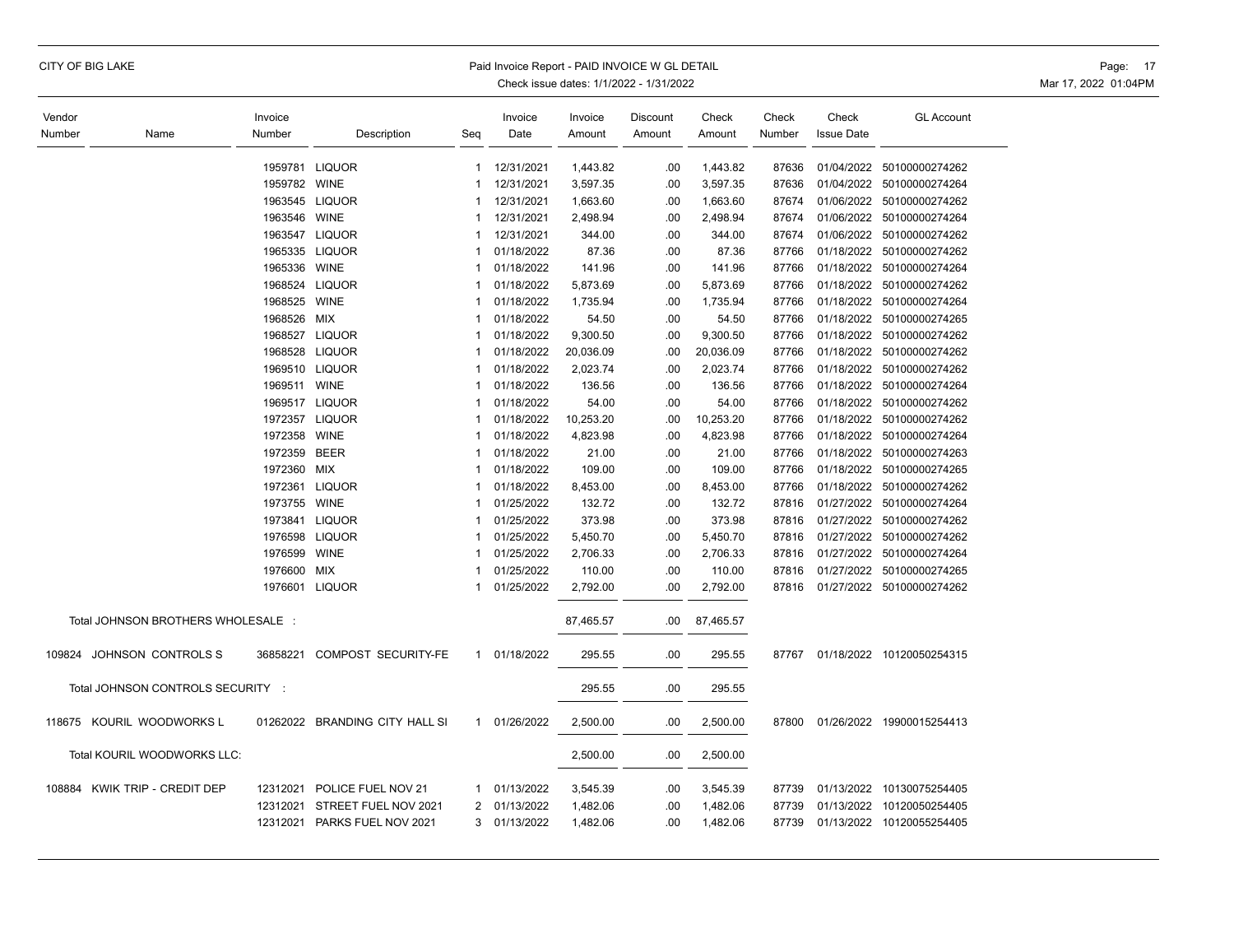| <b>CITY OF BIG LAKE</b><br>Paid Invoice Report - PAID INVOICE W GL DETAIL<br>Check issue dates: 1/1/2022 - 1/31/2022 |                                           |                   |                              |                |                 |                   |                    |                 |                 | Page: 18<br>Mar 17, 2022 01:04PM |                                 |  |
|----------------------------------------------------------------------------------------------------------------------|-------------------------------------------|-------------------|------------------------------|----------------|-----------------|-------------------|--------------------|-----------------|-----------------|----------------------------------|---------------------------------|--|
| Vendor<br>Number                                                                                                     | Name                                      | Invoice<br>Number | Description                  | Seq            | Invoice<br>Date | Invoice<br>Amount | Discount<br>Amount | Check<br>Amount | Check<br>Number | Check<br><b>Issue Date</b>       | <b>GL Account</b>               |  |
|                                                                                                                      |                                           |                   | 12312021 WATER FUEL NOV 2021 | 4              | 01/13/2022      | 547.15            | .00                | 547.15          | 87739           |                                  | 01/13/2022 30100000254405       |  |
|                                                                                                                      |                                           |                   | 12312021 WWTP FUEL NOV 2021  | 5              | 01/13/2022      | 547.15            | .00                | 547.15          | 87739           |                                  | 01/13/2022 40100000254405       |  |
|                                                                                                                      |                                           |                   | DEC 2021 POLICE FUEL         | $\mathbf{1}$   | 12/31/2021      | 2,919.86          | .00                | 2,919.86        | 87739           |                                  | 01/13/2022 10130075254405       |  |
|                                                                                                                      |                                           |                   | DEC 2021 STREET FUEL         | 2              | 12/31/2021      | 1,098.89          | .00                | 1,098.89        | 87739           |                                  | 01/13/2022 10120050254405       |  |
|                                                                                                                      |                                           |                   | DEC 2021 PARKS FUEL          | 3              | 12/31/2021      | 1,098.89          | .00                | 1,098.89        | 87739           | 01/13/2022                       | 10120055254405                  |  |
|                                                                                                                      |                                           |                   | DEC 2021 FLEET FUEL          | 4              | 12/31/2021      | 70.64             | .00                | 70.64           | 87739           |                                  | 01/13/2022 10120052254405       |  |
|                                                                                                                      |                                           |                   | DEC 2021 WATER FUEL          | 5              | 12/31/2021      | 616.13            | .00                | 616.13          | 87739           |                                  | 01/13/2022 30100000254405       |  |
|                                                                                                                      |                                           |                   | DEC 2021 WWTP FUEL           | 6              | 12/31/2021      | 616.13            | .00                | 616.13          | 87739           |                                  | 01/13/2022 40100000254405       |  |
|                                                                                                                      |                                           |                   | OCT 2021 STREET FUEL         | $\mathbf{1}$   | 12/31/2021      | 1,505.24          | .00                | 1,505.24        | 87739           | 01/13/2022                       | 10120050254405                  |  |
|                                                                                                                      |                                           |                   | OCT 2021 POLICE FUEL         | $\overline{2}$ | 12/31/2021      | 3,155.20          | .00                | 3,155.20        | 87739           |                                  | 01/13/2022 10130075254405       |  |
|                                                                                                                      |                                           |                   | OCT 2021 PARK FUEL           | 3              | 12/31/2021      | 1,505.24          | .00                | 1,505.24        | 87739           |                                  | 01/13/2022 10120055254405       |  |
|                                                                                                                      |                                           |                   | OCT 2021 FLEET FUEL          | 4              | 12/31/2021      | 218.84            | .00                | 218.84          | 87739           |                                  | 01/13/2022 10120052254405       |  |
|                                                                                                                      |                                           |                   | OCT 2021 WATER FUEL          | 5              | 12/31/2021      | 567.45            | .00                | 567.45          | 87739           |                                  | 01/13/2022 30100000254405       |  |
|                                                                                                                      |                                           |                   | OCT 2021 WWTP FUEL           | 6              | 12/31/2021      | 567.45            | .00                | 567.45          |                 |                                  | 87739 01/13/2022 40100000254405 |  |
|                                                                                                                      | Total KWIK TRIP - CREDIT DEPT             | $\cdot$ :         |                              |                |                 | 21,543.77         | $.00\,$            | 21,543.77       |                 |                                  |                                 |  |
|                                                                                                                      | 104254 LANDFORM PROFESSIO                 |                   | 32464 BIG LAKE BUSINESS PAR  | $\mathbf{1}$   | 12/31/2021      | 2,021.00          | .00                | 2,021.00        | 87740           | 01/13/2022 1012055               |                                 |  |
|                                                                                                                      |                                           |                   | 32464 PARK KNOLLS EAW        |                | 2 12/31/2021    | 271.75            | .00                | 271.75          | 87740           | 01/13/2022 1012055               |                                 |  |
|                                                                                                                      |                                           |                   | 32464 CONSULTANT CITY MEET   |                | 3 12/31/2021    | 106.50            | .00                | 106.50          |                 |                                  | 87740 01/13/2022 10110010204180 |  |
|                                                                                                                      | Total LANDFORM PROFESSIONAL SERVICES LLC: |                   |                              |                |                 | 2,399.25          | .00                | 2,399.25        |                 |                                  |                                 |  |
|                                                                                                                      | 5096 LAW ENFORCEMENT LA                   |                   | 1112022 POLICE UNION DUES JA |                | 1 01/11/2022    | 780.00            | .00                | 780.00          |                 | 87707 01/11/2022 1012175         |                                 |  |
|                                                                                                                      | Total LAW ENFORCEMENT LABOR SERVICE:      |                   |                              |                |                 | 780.00            | .00                | 780.00          |                 |                                  |                                 |  |
|                                                                                                                      | 105672 M&M EXPRESS SALES &                |                   | 357412 STREETS/CART FOR TAR  |                | 1 12/31/2021    | 514.90            | .00                | 514.90          |                 |                                  | 87708 01/11/2022 19900050254413 |  |
|                                                                                                                      |                                           |                   | 358511 WATER/KEY             |                | 1 01/18/2022    | 3.92              | .00                | 3.92            |                 |                                  | 87768 01/18/2022 30100000254210 |  |
|                                                                                                                      | Total M&M EXPRESS SALES & SERVICE:        |                   |                              |                |                 | 518.82            | .00                | 518.82          |                 |                                  |                                 |  |
|                                                                                                                      | 110838 MACQUEEN EMERGENC                  |                   | P39308 SIDEWALK MACHINE      |                | 1 01/25/2022    | 41.15             | .00                | 41.15           |                 |                                  | 87817 01/27/2022 10120052254546 |  |
|                                                                                                                      | Total MACQUEEN EMERGENCY GROUP :          |                   |                              |                |                 | 41.15             | .00.               | 41.15           |                 |                                  |                                 |  |
|                                                                                                                      | 109825 MAJESTIC CREATIONS                 |                   | 10677 COUNCIL SHIRTS         | $\mathbf{1}$   | 01/25/2022      | 118.75            | .00                | 118.75          | 87818           |                                  | 01/27/2022 10110005254215       |  |
|                                                                                                                      |                                           |                   | 10677 ADM/FIN SHIRTS         | 2              | 01/25/2022      | 71.25             | .00                | 71.25           | 87818           |                                  | 01/27/2022 10110015254215       |  |
|                                                                                                                      |                                           |                   | 10677 EXTRA SHIRT            | 3              | 01/25/2022      | 23.75             | .00                | 23.75           | 87818           |                                  | 01/27/2022 10110015254215       |  |
|                                                                                                                      |                                           |                   | 10677 COMM DEV DIR SHIRT     |                | 4 01/25/2022    | 23.75             | .00                | 23.75           |                 |                                  | 87818 01/27/2022 10110025254215 |  |
|                                                                                                                      |                                           |                   |                              |                |                 |                   |                    |                 |                 |                                  |                                 |  |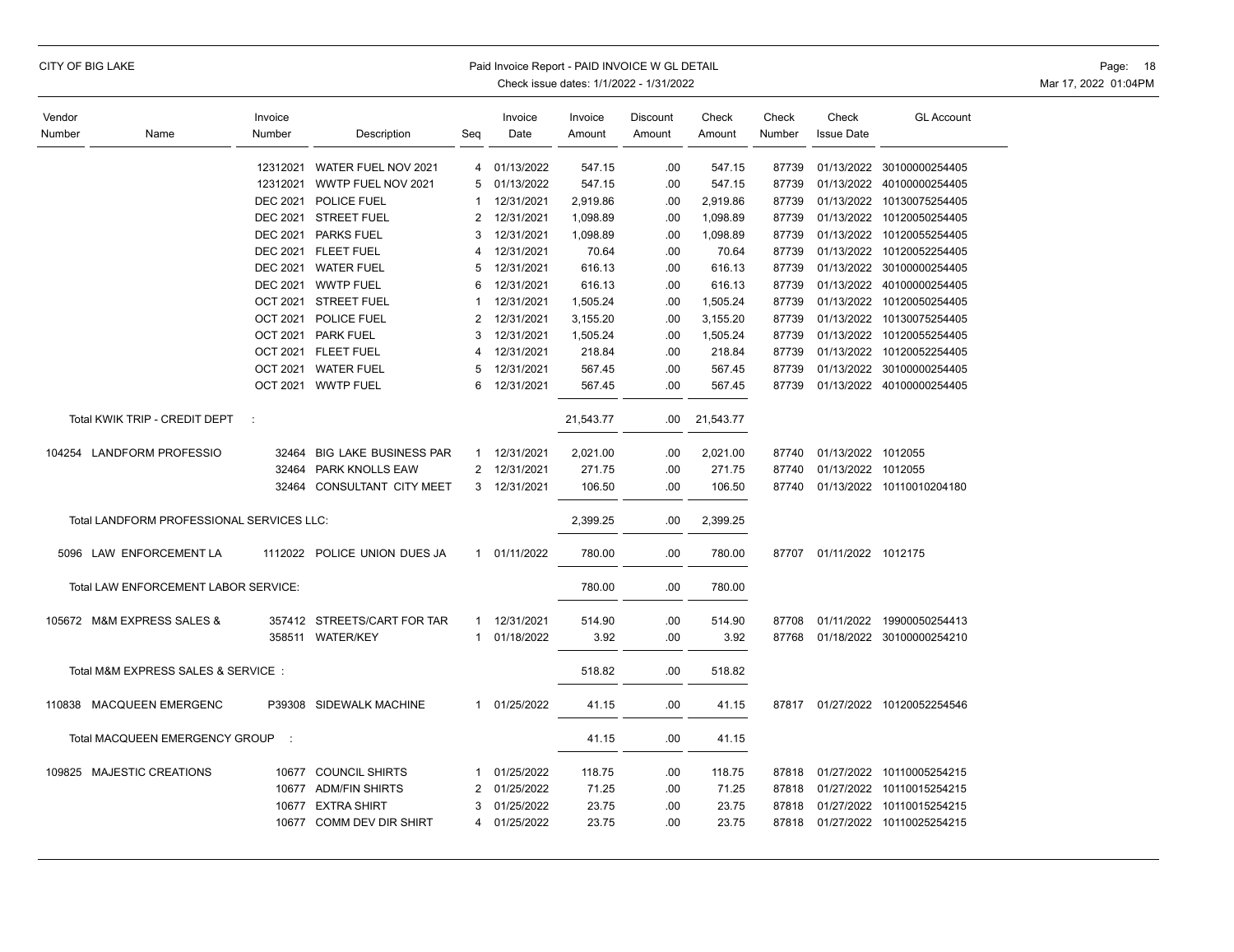|                  | CITY OF BIG LAKE                         |                   |                                  |                | Paid Invoice Report - PAID INVOICE W GL DETAIL | Check issue dates: 1/1/2022 - 1/31/2022 | Page: 19<br>Mar 17, 2022 01:04PM |                 |                 |                            |                                 |  |
|------------------|------------------------------------------|-------------------|----------------------------------|----------------|------------------------------------------------|-----------------------------------------|----------------------------------|-----------------|-----------------|----------------------------|---------------------------------|--|
| Vendor<br>Number | Name                                     | Invoice<br>Number | Description                      | Seq            | Invoice<br>Date                                | Invoice<br>Amount                       | Discount<br>Amount               | Check<br>Amount | Check<br>Number | Check<br><b>Issue Date</b> | <b>GL Account</b>               |  |
|                  |                                          | 10677             | <b>RECR COORD SHIRT</b>          | 5              | 01/25/2022                                     | 23.75                                   | .00                              | 23.75           | 87818           | 01/27/2022                 | 10140056254215                  |  |
|                  |                                          |                   | 10677 ENGINEERING SHIRT          | 6              | 01/25/2022                                     | 23.75                                   | .00                              | 23.75           | 87818           | 01/27/2022                 | 10120040254215                  |  |
|                  |                                          | 10677             | SUPERINTENDENT SHIR              | $\overline{7}$ | 01/25/2022                                     | 23.75                                   | .00                              | 23.75           | 87818           | 01/27/2022                 | 10120050254215                  |  |
|                  |                                          | 10677             | SUPERINTENDENT SHIR              | 8              | 01/25/2022                                     | 23.75                                   | .00                              | 23.75           | 87818           | 01/27/2022                 | 40100000254215                  |  |
|                  |                                          |                   | 10677 PLANNER TECH SHIRT         | 9              | 01/25/2022                                     | 47.50                                   | .00                              | 47.50           | 87818           |                            | 01/27/2022 10110010254215       |  |
|                  | <b>Total MAJESTIC CREATIONS</b>          | ÷                 |                                  |                |                                                | 380.00                                  | .00                              | 380.00          |                 |                            |                                 |  |
|                  | 118502 MARCO TECHNOLOGIES                |                   | 460554215 CITY HALL COPIER LEAS  | 1              | 12/28/2021                                     | 903.78                                  | .00                              | 903.78          | 391             |                            | 01/02/2022 10110015254208       |  |
|                  |                                          |                   | 460554215 PW COPIER LEASE 12/10  |                | 2 12/28/2021                                   | 138.92                                  | .00                              | 138.92          | 391             |                            | 01/02/2022 10120050254208       |  |
|                  |                                          |                   | 460554215 PW COPIER LEASE 12/10  | 3              | 12/28/2021                                     | 138.92                                  | .00                              | 138.92          | 391             |                            | 01/02/2022 10120055254208       |  |
|                  |                                          |                   | 460554215 FIRE COPIER LEASE 12/1 | 4              | 12/28/2021                                     | 30.00                                   | .00                              | 30.00           | 391             |                            | 01/02/2022 10130085254208       |  |
|                  | Total MARCO TECHNOLOGIES - ECHECK:       |                   |                                  |                |                                                | 1,211.62                                | .00.                             | 1,211.62        |                 |                            |                                 |  |
|                  | 107506 MCCHESNEY HEATING A               |                   | 8099 FAN BLADE                   | $\mathbf{1}$   | 01/25/2022                                     | 125.00                                  | .00                              | 125.00          |                 |                            | 87819 01/27/2022 10120050254545 |  |
|                  | Total MCCHESNEY HEATING AND              | ÷                 |                                  |                |                                                | 125.00                                  | .00                              | 125.00          |                 |                            |                                 |  |
|                  | 6769 MENARDS                             |                   | 43617 MAIL BOX REPAIRS           | 1              | 12/31/2021                                     | 149.27                                  | .00                              | 149.27          | 87709           |                            | 01/11/2022 10120050254210       |  |
|                  |                                          |                   | 43757 MAIL BOX REPAIRS           | 1              | 12/31/2021                                     | 208.09                                  | .00                              | 208.09          | 87709           |                            | 01/11/2022 10120050254210       |  |
|                  | <b>Total MENARDS</b><br>$\cdot$ :        |                   |                                  |                |                                                | 357.36                                  | .00                              | 357.36          |                 |                            |                                 |  |
| 106343 MHFA      |                                          | 2021 QTR 4        | 4984 MITCHELL 2021 QT            |                | 1 12/31/2021                                   | 461.81                                  | .00                              | 461.81          | 87741           |                            | 01/13/2022 11600000254212       |  |
|                  | <b>Total MHFA</b><br>÷                   |                   |                                  |                |                                                | 461.81                                  | .00                              | 461.81          |                 |                            |                                 |  |
|                  | 106095 MID-STATES ORGANIZED              |                   | 01182022 2022 MEMBERSHIP POLI    | $\mathbf{1}$   | 01/18/2022                                     | 150.00                                  | .00                              | 150.00          | 87769           |                            | 01/18/2022 10130075254260       |  |
|                  | Total MID-STATES ORGANIZED CRIME:        |                   |                                  |                |                                                | 150.00                                  | .00                              | 150.00          |                 |                            |                                 |  |
|                  | 6899 MIDWAY IRON INC.                    |                   | 512321 SIDEWALK MACHINE BLA      | $\mathbf{1}$   | 01/18/2022                                     | 169.64                                  | .00                              | 169.64          | 87770           |                            | 01/18/2022 10120052254546       |  |
|                  |                                          |                   | 511165 STREET                    | $\mathbf{1}$   | 12/31/2021                                     | 455.33                                  | .00                              | 455.33          | 87820           |                            | 01/27/2022 10120052254210       |  |
|                  | Total MIDWAY IRON INC.<br>$\ddot{\cdot}$ |                   |                                  |                |                                                | 624.97                                  | .00                              | 624.97          |                 |                            |                                 |  |
|                  | 110189 MIDWEST MACHINERY C               |                   | 2554725 LAWN MOWER REPAIR #      | $\mathbf{1}$   | 01/18/2022                                     | 24.67                                   | .00                              | 24.67           | 87771           |                            | 01/18/2022 10120052254547       |  |
|                  |                                          |                   | 2554896 LAWN MOWER REPAIR #      |                | 1 01/18/2022                                   | 845.78                                  | .00                              | 845.78          | 87771           |                            | 01/18/2022 10120052254547       |  |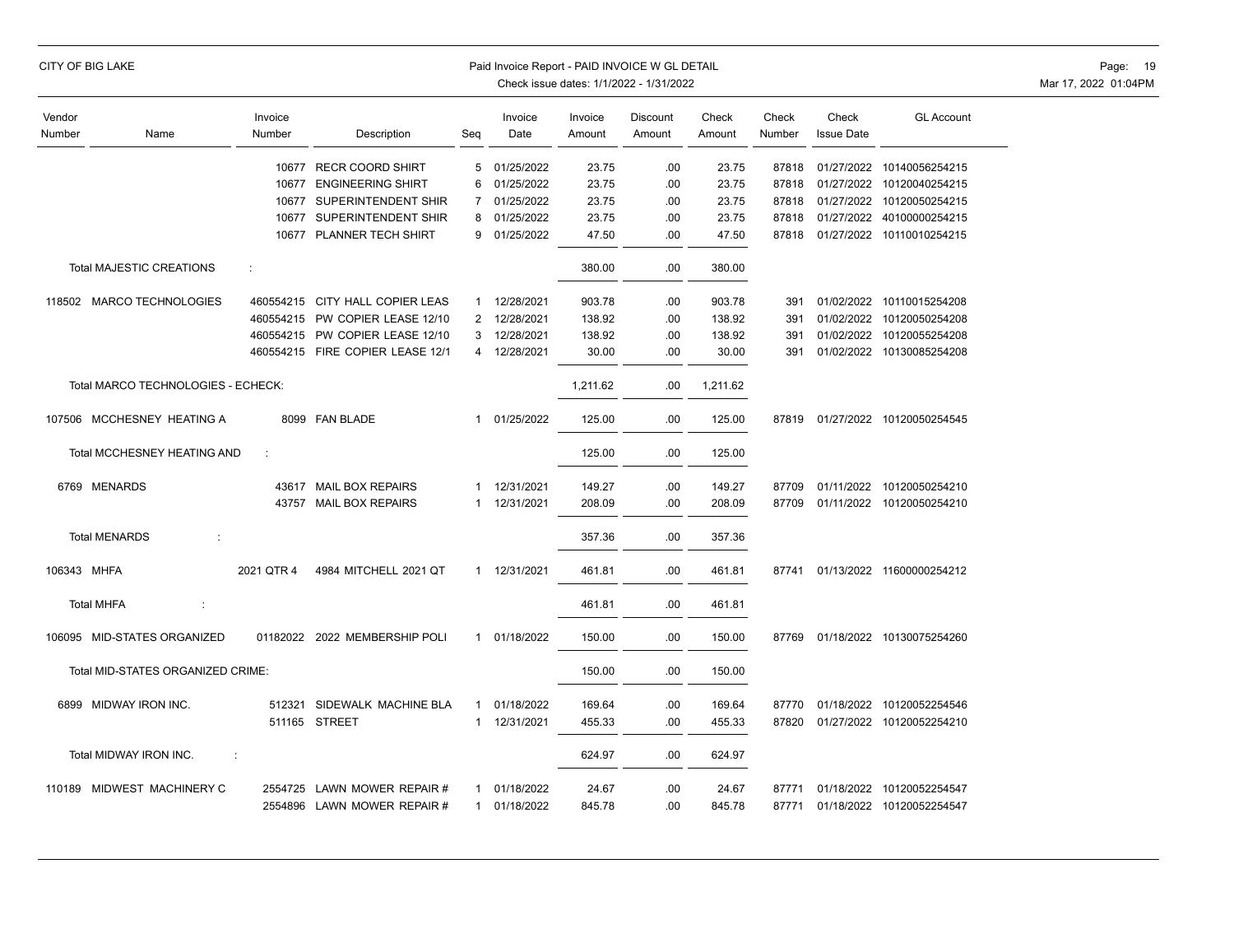| Vendor<br>Number | Name                                         | Invoice<br>Number | Description                   | Seq          | Invoice<br>Date | Invoice<br>Amount | <b>Discount</b><br>Amount | Check<br>Amount | Check<br>Number | Check<br><b>Issue Date</b> | <b>GL Account</b>               |
|------------------|----------------------------------------------|-------------------|-------------------------------|--------------|-----------------|-------------------|---------------------------|-----------------|-----------------|----------------------------|---------------------------------|
|                  |                                              |                   |                               |              |                 |                   |                           |                 |                 |                            |                                 |
|                  | Total MIDWEST MACHINERY CO                   |                   |                               |              |                 | 870.45            | .00                       | 870.45          |                 |                            |                                 |
|                  | 6082 MN BUREAU OF CRIM AP                    | 0000068524        | <b>CJDN ACCESS</b>            | 1            | 12/31/2021      | 150.00            | .00                       | 150.00          |                 |                            | 87742 01/13/2022 10130075254260 |
|                  | Total MN BUREAU OF CRIM APPREHENSION:        |                   |                               |              |                 | 150.00            | .00                       | 150.00          |                 |                            |                                 |
|                  | 260 MN COMPUTER SYSTEM                       |                   | 333276 DEC 2021 COPIER LEAS   |              | 1 12/31/2021    | 25.88             | .00                       | 25.88           |                 |                            | 87743 01/13/2022 10130075254208 |
|                  | Total MN COMPUTER SYSTEMS INC                | ÷                 |                               |              |                 | 25.88             | .00                       | 25.88           |                 |                            |                                 |
|                  | 2562 MN DEPT OF LABOR & IN 4TH QTR 20        |                   | <b>BUILDING PERMIT SURC</b>   | 1            | 12/31/2021      | 2,482.49          | .00                       | 2,482.49        | 399             |                            | 01/07/2022 10110030254412       |
|                  | Total MN DEPT OF LABOR & INDUSTRY (E-CHECK): |                   |                               |              |                 | 2,482.49          | .00                       | 2,482.49        |                 |                            |                                 |
|                  | 103966 MN DEPT OF MOTOR VE                   |                   | 01262022 2022 GMC SIERRA 2500 | 1            | 01/26/2022      | 2,113.85          | .00                       | 2,113.85        | 87801           |                            | 01/26/2022 39900000704316       |
|                  | Total MN DEPT OF MOTOR VEHICLE :             |                   |                               |              |                 | 2,113.85          | .00                       | 2,113.85        |                 |                            |                                 |
|                  | 1700 MN DEPT OF PUBLIC SA 7101900072         |                   | <b>2021 EPCRA</b>             | 1            | 12/31/2021      | 100.00            | .00                       | 100.00          | 87821           |                            | 01/27/2022 30100000254260       |
|                  | Total MN DEPT OF PUBLIC SAFETY               | $\sim$ 1          |                               |              |                 | 100.00            | .00                       | 100.00          |                 |                            |                                 |
|                  | 6209 MN DEPT OF REVENUE-                     | <b>DEC 2021 S</b> | SALES TAX PAYMENT - D         | 1            | 12/31/2021      | 55,952.00         | .00                       | 55,952.00       | 408             | 01/11/2022 5012176         |                                 |
|                  |                                              | <b>DEC 2021 S</b> | SALES TAX PAYMENT - D         |              | 2 12/31/2021    | 2.00              | .00                       | 2.00            | 408             | 01/11/2022                 | 1012176                         |
|                  |                                              | <b>DEC 2021 S</b> | SALES TAX PAYMENT - D         |              | 3 12/31/2021    | 1,127.00          | .00                       | 1,127.00        | 408             | 01/11/2022 3012176         |                                 |
|                  | Total MN DEPT OF REVENUE-SALES TAX:          |                   |                               |              |                 | 57,081.00         | .00                       | 57,081.00       |                 |                            |                                 |
|                  | 103595 MN NCPERS LIFE                        | 3426000120        | JAN 2022 PREMIUM              | $\mathbf{1}$ | 01/11/2022      | 64.00             | .00                       | 64.00           | 87710           | 01/11/2022 1012180         |                                 |
|                  | <b>Total MN NCPERS LIFE</b>                  | ÷                 |                               |              |                 | 64.00             | .00                       | 64.00           |                 |                            |                                 |
|                  | 1650 MONTICELLO TIMES INC                    | MCT-730784        | <b>MONTICELLO TIMES</b>       | $\mathbf{1}$ | 12/31/2021      | 60.95             | .00                       | 60.95           | 87637           |                            | 01/04/2022 10130075254260       |
|                  | Total MONTICELLO TIMES INC                   | ÷                 |                               |              |                 | 60.95             | .00                       | 60.95           |                 |                            |                                 |
|                  | 108209 NELSON AUTO CENTER                    |                   | F M277 UNIT 730 2021 FORD/202 | $\mathbf{1}$ | 01/11/2022      | 32,770.38         | .00                       | 32,770.38       | 87711           |                            | 01/11/2022 19900075704316       |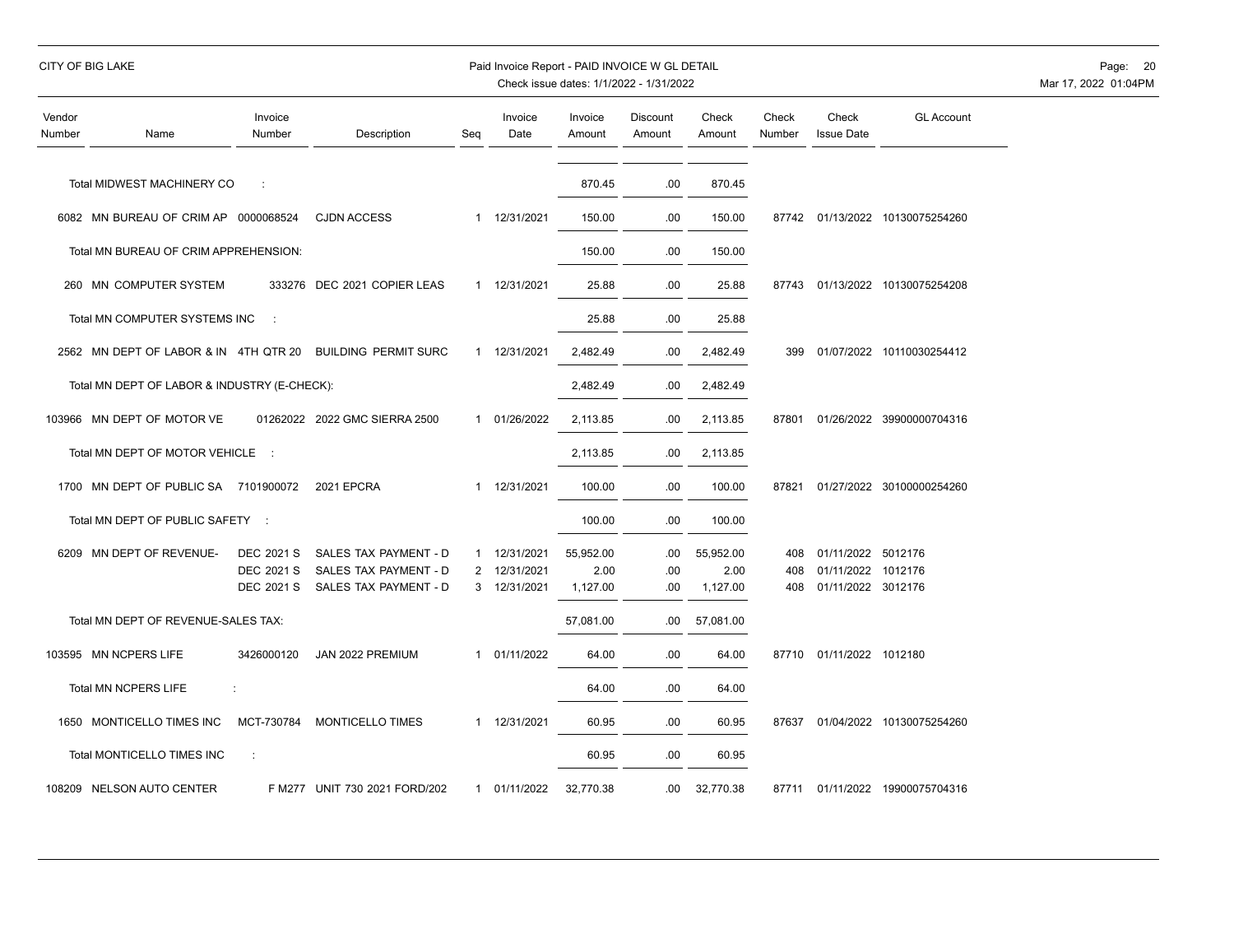| Vendor<br>Number | Name                              | Invoice<br>Number | Description                    | Seq            | Invoice<br>Date | Invoice<br>Amount     | Discount<br>Amount | Check<br>Amount | Check<br>Number | Check<br><b>Issue Date</b> | <b>GL Account</b>               |
|------------------|-----------------------------------|-------------------|--------------------------------|----------------|-----------------|-----------------------|--------------------|-----------------|-----------------|----------------------------|---------------------------------|
|                  | <b>Total NELSON AUTO CENTER</b>   | ÷                 |                                |                |                 | 32,770.38             | .00                | 32,770.38       |                 |                            |                                 |
|                  | 108889 NELSON, DEAN               |                   | 440760 BOOTS                   | 3              | 01/08/2021      | $91.25 -$             |                    |                 |                 |                            | 30100000254215                  |
|                  |                                   | 440760            | <b>BOOTS</b>                   | 4              | 01/08/2021      | 91.24-                |                    |                 |                 |                            | 40100000254215                  |
|                  |                                   | 440760            | <b>BOOTS</b>                   |                | 01/08/2021      | 91.25                 | .00                | .00             | 84944           |                            | Multiple 30100000254215         |
|                  |                                   | 440760            | <b>BOOTS</b>                   | 2              | 01/08/2021      | 91.24                 | .00                | .00             | 84944           |                            | Multiple 40100000254215         |
|                  | Total NELSON, DEAN:               |                   |                                |                |                 | .00                   | .00                | .00             |                 |                            |                                 |
|                  | 104067 NEWMAN TRAFFIC SIGN        | TRFINV0365        | <b>SIGN REPLACEMENTS</b>       |                | 1 12/31/2021    | 435.15                | .00                | 435.15          |                 |                            | 87712 01/11/2022 10120050254395 |
|                  | <b>Total NEWMAN TRAFFIC SIGNS</b> | ÷                 |                                |                |                 | 435.15                | .00                | 435.15          |                 |                            |                                 |
|                  | 118516 NORTH COUNTRY CHEV         |                   | 9977388 2022 GMC SIERRA 2500   |                | 1 01/11/2022    | 31,424.54             | .00                | 31,424.54       | 87713           |                            | 01/11/2022 39900000704316       |
|                  | Total NORTH COUNTRY CHEVROLET:    |                   |                                |                |                 | 31,424.54             | .00                | 31,424.54       |                 |                            |                                 |
|                  | 108861 NORTHERN STAR APTS,        | 01112022          | 2021 TAX SETTLEMENT T          | $\mathbf{1}$   | 01/11/2022      | 49,115.05             | .00                | 49,115.05       | 87714           |                            | 01/11/2022 17300000254270       |
|                  |                                   | 01112022          | 2021 TAX SETTLEMENT T          | $\overline{2}$ | 01/11/2022      | 5,108.92              | .00                | 5,108.92        | 87714           |                            | 01/11/2022 17300000254620       |
|                  | Total NORTHERN STAR APTS, LLC     | $\cdot$ :         |                                |                |                 | 54,223.97             | .00                | 54,223.97       |                 |                            |                                 |
|                  | 108650 NORTHLAND SECURITIE        | 6838              | 2020 ANNUAL CONT DIS           | 1              | 12/31/2021      | 375.00                | .00                | 375.00          | 87715           |                            | 01/11/2022 50100000204180       |
|                  |                                   | 6838              | 2020 ANNUAL CONT DIS           | $\overline{c}$ | 12/31/2021      | 375.00                | .00                | 375.00          | 87715           | 01/11/2022                 | 30100000204180                  |
|                  |                                   | 6838              | 2020 ANNUAL CONT DIS           | 3              | 12/31/2021      | 375.00                | .00                | 375.00          | 87715           | 01/11/2022                 | 40100000204180                  |
|                  |                                   | 6838              | 2020 ANNUAL CONT DIS           | 4              | 12/31/2021      | 375.00                | .00                | 375.00          | 87715           |                            | 01/11/2022 10110015204180       |
|                  | Total NORTHLAND SECURITIES, INC : |                   |                                |                |                 | 1,500.00              | .00                | 1,500.00        |                 |                            |                                 |
|                  | 109160 NORTHLAND SECURITIE        | FEB 2022          | 2016A FEB PRINCIPAL PA         | 1              |                 | 01/07/2022 270,000.00 | .00.               | 270,000.00      | 400             | 01/07/2022                 | 22300000854603                  |
|                  |                                   | FEB 2022          | 2018A FEB PRINCIPAL PA         | 2              |                 | 01/07/2022 135,000.00 | .00                | 135,000.00      | 400             | 01/07/2022                 | 22700000854603                  |
|                  |                                   | FEB 2022          | 2016B PAYING AGENT FE          | 3              | 01/07/2022      | 495.00                | .00                | 495.00          | 400             | 01/07/2022                 | 22400000854611                  |
|                  |                                   | FEB 2022          | 2016B FEB INTEREST PA          | 4              | 01/07/2022      | 3,450.00              | .00                | 3,450.00        | 400             | 01/07/2022                 | 22400000854610                  |
|                  |                                   | FEB 2022          | 2016B FEB PRINCIPAL PA         | 5              | 01/07/2022      | 50,000.00             | .00                | 50,000.00       | 400             | 01/07/2022                 | 22400000854603                  |
|                  |                                   | <b>FEB 2022</b>   | 2015A PAYING AGENT FE          | 6              | 01/07/2022      | 57.05                 | .00                | 57.05           | 400             | 01/07/2022                 | 30100000854611                  |
|                  |                                   | FEB 2022          | 2015A PAYING AGENT FE          | 7              | 01/07/2022      | 199.65                | .00                | 199.65          | 400             | 01/07/2022                 | 40100000854611                  |
|                  |                                   | FEB 2022          | 2015A PAYING AGENT FE          | 8              | 01/07/2022      | 238.30                | .00                | 238.30          | 400             | 01/07/2022                 | 22200000854611                  |
|                  |                                   | FEB 2022          | 2015A FEB INTEREST PA          | 9              | 01/07/2022      | 8,650.05              | .00                | 8,650.05        | 400             | 01/07/2022                 | 30100000854610                  |
|                  |                                   |                   | FEB 2022 2015A FEB INTEREST PA | 10             | 01/07/2022      | 32,949.95             | .00                | 32,949.95       | 400             |                            | 01/07/2022 40100000854610       |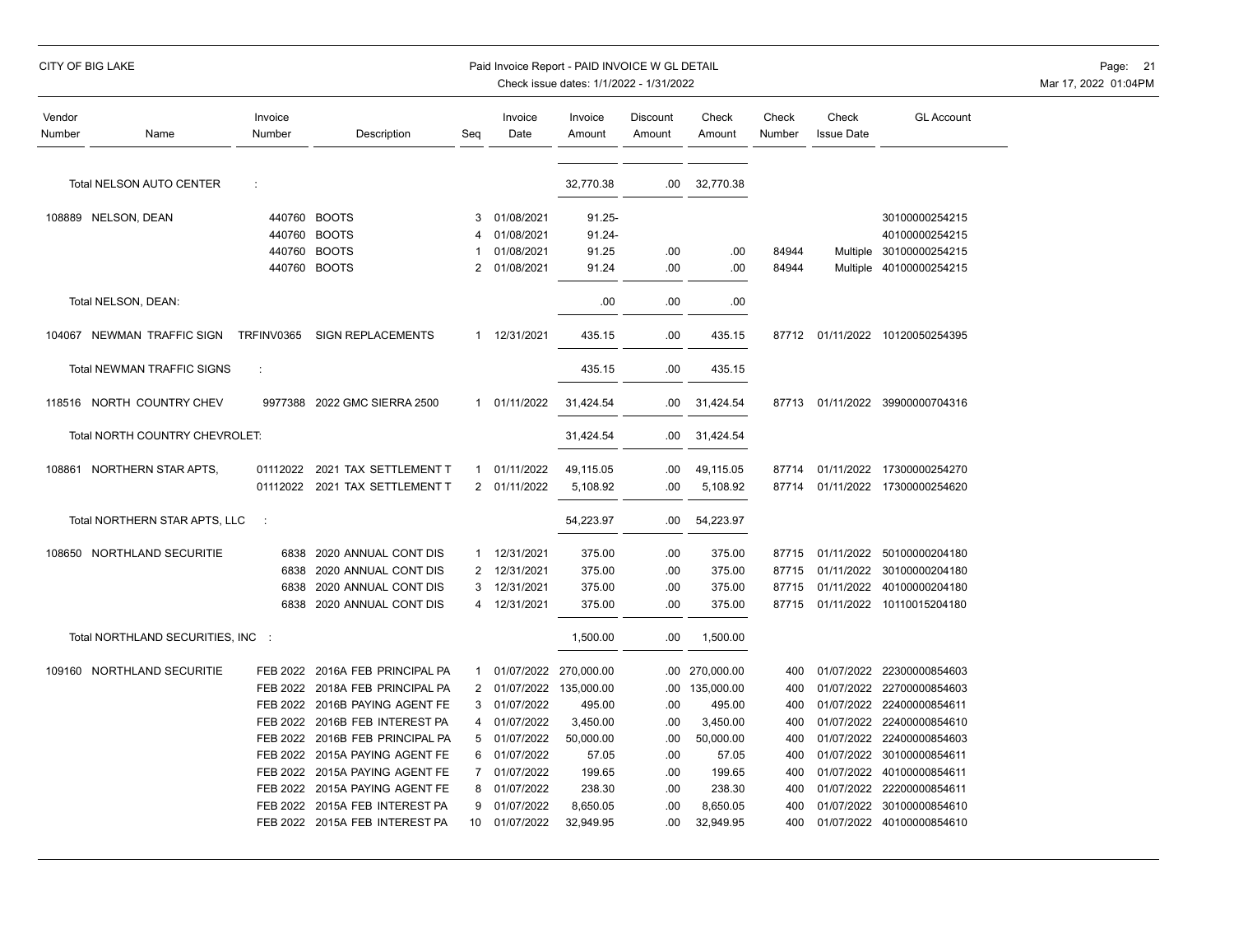|  |  |  | CITY OF BIG LAKE |
|--|--|--|------------------|
|--|--|--|------------------|

#### Paid Invoice Report - PAID INVOICE W GL DETAIL **Page: 22** Page: 22

| Vendor |                                   | Invoice     |                                 |              | Invoice      | Invoice               | Discount | Check          | Check  | Check              | <b>GL Account</b>         |
|--------|-----------------------------------|-------------|---------------------------------|--------------|--------------|-----------------------|----------|----------------|--------|--------------------|---------------------------|
| Number | Name                              | Number      | Description                     | Seq          | Date         | Amount                | Amount   | Amount         | Number | <b>Issue Date</b>  |                           |
|        |                                   |             |                                 |              |              |                       |          |                |        |                    |                           |
|        |                                   | FEB 2022    | 2015A FEB INTEREST PA           | 11           | 01/07/2022   | 24,431.25             | .00.     | 24,431.25      | 400    |                    | 01/07/2022 22200000854610 |
|        |                                   |             | FEB 2022 2015A FEB PRINCIPAL PA | 12           | 01/07/2022   | 90,754.50             | .00      | 90,754.50      | 400    | 01/07/2022 3012251 |                           |
|        |                                   | FEB 2022    | 2015A FEB PRINCIPAL PA          | 13           |              | 01/07/2022 274,245.50 | .00      | 274,245.50     | 400    | 01/07/2022 4012251 |                           |
|        |                                   |             | FEB 2022 2015A FEB PRINCIPAL PA | 14           | 01/07/2022   | 550,000.00            | .00.     | 550,000.00     | 400    |                    | 01/07/2022 22200000854603 |
|        |                                   | FEB 2022    | 2016C FEB INTEREST PA           | 15           | 01/07/2022   | 14,700.00             | .00      | 14,700.00      | 400    |                    | 01/07/2022 22600000854610 |
|        |                                   |             | FEB 2022 2016C FEB PRINCIPAL PA | 16           |              | 01/07/2022 205,000.00 | .00.     | 205,000.00     | 400    |                    | 01/07/2022 22600000854603 |
|        |                                   | FEB 2022    | 2016A PAYING AGENT FE           | 17           | 01/07/2022   | 495.00                | .00      | 495.00         | 400    |                    | 01/07/2022 22300000854611 |
|        |                                   |             | FEB 2022 2016A FEB INTEREST PA  | 18           | 01/07/2022   | 22,210.00             | .00      | 22,210.00      | 400    |                    | 01/07/2022 22300000854610 |
|        |                                   |             | FEB 2022 2018A FEB INTEREST PA  | 19           | 01/07/2022   | 32,175.00             | .00      | 32,175.00      | 400    |                    | 01/07/2022 22700000854610 |
|        |                                   |             | FEB 2022 2012A FEB INTEREST PA  | 20           | 01/07/2022   | 48,638.74             | .00      | 48,638.74      | 400    |                    | 01/07/2022 22700000854610 |
|        | Total NORTHLAND SECURITIES-BONDS: |             |                                 |              |              | 1,763,689.            |          | .00 1,763,689. |        |                    |                           |
|        | 108774 NYSTROM PUBLISHING         | 45007       | NEWSLETTER WINTER 2             | 1            | 12/31/2021   | 1,558.53              | .00      | 1,558.53       | 87638  | 01/04/2022 1011555 |                           |
|        |                                   | 45007       | NEWSLETTER WINTER 2             | 2            | 12/31/2021   | 155.86                | .00      | 155.86         | 87638  | 01/04/2022 3011555 |                           |
|        |                                   | 45007       | NEWSLETTER WINTER 2             | 3            | 12/31/2021   | 155.86                | .00      | 155.86         | 87638  | 01/04/2022 4011555 |                           |
|        |                                   | 45007       | NEWSLETTER WINTER 2             | 4            | 12/31/2021   | 155.86                | .00.     | 155.86         | 87638  | 01/04/2022 5011555 |                           |
|        |                                   |             | 45007 NEWSLETTER WINTER 2       | 5            | 12/31/2021   | 155.86                | .00      | 155.86         | 87638  | 01/04/2022 6011555 |                           |
|        |                                   |             |                                 |              |              |                       |          |                |        |                    |                           |
|        | Total NYSTROM PUBLISHING          | ÷           |                                 |              |              | 2,181.97              | .00      | 2,181.97       |        |                    |                           |
|        | 7679 OFFICE DEPOT                 | 2187847160  | <b>PW SUPPLIES</b>              | 1            | 12/31/2021   | 38.56                 | .00.     | 38.56          | 87744  |                    | 01/13/2022 10120050254210 |
|        |                                   | 2187847170  | <b>PW SUPPLIES</b>              | 1            | 12/31/2021   | 13.43                 | .00      | 13.43          | 87744  |                    | 01/13/2022 10120050254210 |
|        | Total OFFICE DEPOT<br>÷           |             |                                 |              |              | 51.99                 | .00.     | 51.99          |        |                    |                           |
|        | 103690 OREILLY AUTOMOTIVE, I      | 1532-325119 | POLICE VEHICLE MAINT            |              | 1 12/31/2021 | 37.71                 | .00.     | 37.71          | 87639  |                    | 01/04/2022 10130075254430 |
|        |                                   | 1532-325447 | POLICE VEHICLE MAINT            | $\mathbf{1}$ | 12/31/2021   | 22.94                 | .00      | 22.94          | 87639  | 01/04/2022         | 10130075254430            |
|        |                                   | 1532-       | WWTP SNOW BLOWER C              | $\mathbf{1}$ | 12/31/2021   | 16.79-                | .00.     | 16.79-         | 87716  |                    | 01/11/2022 40100000254545 |
|        |                                   | 1532-322052 | <b>WWTP TRUCK REPAIR-1</b>      | $\mathbf{1}$ | 12/31/2021   | 14.38                 | .00      | 14.38          | 87716  | 01/11/2022         | 40100000254430            |
|        |                                   | 1532-322153 | OIL FOR TRUCKS                  | $\mathbf{1}$ | 12/31/2021   | 56.99                 | .00.     | 56.99          | 87716  | 01/11/2022         | 10120052254385            |
|        |                                   | 1532-322197 | OIL FOR TRUCKS                  | 1            | 12/31/2021   | 14.82                 | .00.     | 14.82          | 87716  | 01/11/2022         | 10120052254385            |
|        |                                   | 1532-322317 | <b>GENERATOR BATTERIES</b>      | 1            | 12/31/2021   | 268.78                | .00.     | 268.78         | 87716  | 01/11/2022         | 10120052254546            |
|        |                                   | 1532-322525 | <b>PLOW TRUCK</b>               | 1            | 12/31/2021   | 70.04                 | .00      | 70.04          | 87716  | 01/11/2022         | 10120052254431            |
|        |                                   | 1532-323186 | <b>WWTP SNOW BLOWER</b>         | $\mathbf{1}$ | 12/31/2021   | 28.78                 | .00      | 28.78          | 87716  | 01/11/2022         | 40100000254545            |
|        |                                   | 1532-323306 | <b>WWTP SNOW BLOWER</b>         | 1            | 12/31/2021   | 16.79                 | .00      | 16.79          | 87716  | 01/11/2022         | 40100000254545            |
|        |                                   |             | 1532-323322 WWTP SNOW BLOWER P  | $\mathbf{1}$ | 12/31/2021   | 11.99                 | .00      | 11.99          | 87716  |                    | 01/11/2022 40100000254545 |
|        | Total OREILLY AUTOMOTIVE, INC     | ÷           |                                 |              |              | 526.43                | .00      | 526.43         |        |                    |                           |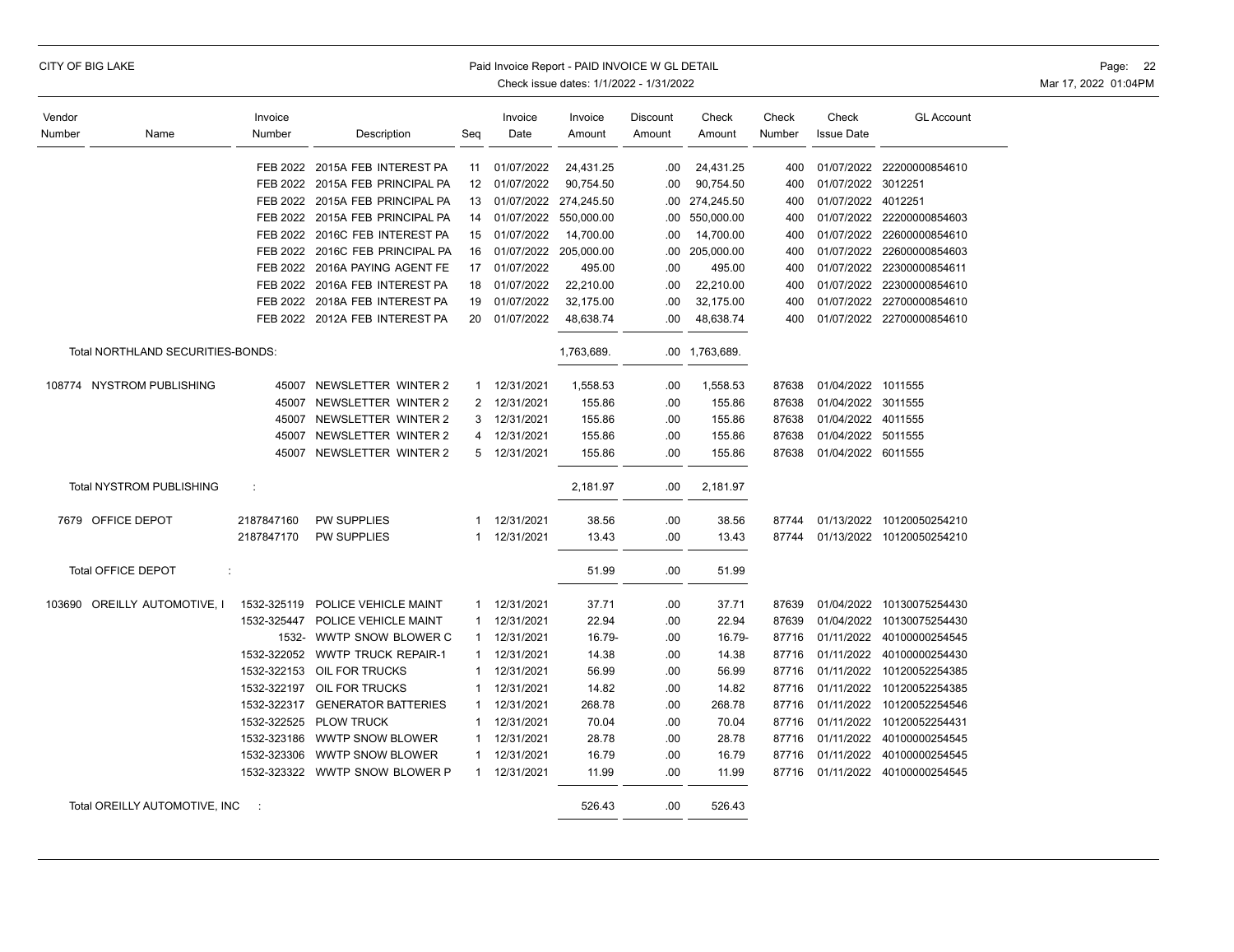|  |  |  | CITY OF BIG LAKE |
|--|--|--|------------------|
|--|--|--|------------------|

#### Paid Invoice Report - PAID INVOICE W GL DETAIL **Page: 23** Page: 23

| Vendor<br>Number | Name                              | Invoice<br>Number | Description                   | Seg            | Invoice<br>Date | Invoice<br>Amount | Discount<br>Amount | Check<br>Amount | Check<br>Number | Check<br><b>Issue Date</b> | <b>GL Account</b>         |
|------------------|-----------------------------------|-------------------|-------------------------------|----------------|-----------------|-------------------|--------------------|-----------------|-----------------|----------------------------|---------------------------|
|                  | 110759 PATRIOT NEWS MN            | 004788            | FREEDOM ROCK DONATI           | $\mathbf{1}$   | 12/31/2021      | 66.20             | .00                | 66.20           | 87717           | 01/11/2022                 | 28100000254220            |
|                  |                                   | 004827            | <b>WINTER FARMERS MARK</b>    | $\mathbf{1}$   | 12/31/2021      | 147.70            | .00                | 147.70          | 87717           | 01/11/2022                 | 28000000254220            |
|                  |                                   | 004874            | <b>LIQUOR ADVERTISING</b>     | $\mathbf{1}$   | 12/31/2021      | 346.30            | .00                | 346.30          | 87717           |                            | 01/11/2022 50100000254220 |
|                  |                                   |                   |                               |                |                 |                   |                    |                 |                 |                            |                           |
|                  | <b>Total PATRIOT NEWS MN</b>      | ÷                 |                               |                |                 | 560.20            | .00                | 560.20          |                 |                            |                           |
| 1095             | PAUSTIS WINE COMPAN               |                   | 150708 LIQUOR                 | 1              | 12/31/2021      | 59.50             | .00                | 59.50           | 87640           | 01/04/2022                 | 50100000274262            |
|                  |                                   | 150708 WINE       |                               | 2              | 12/31/2021      | 811.00            | .00                | 811.00          | 87640           | 01/04/2022                 | 50100000274264            |
|                  |                                   | 150708            | <b>FRT</b>                    | 3              | 12/31/2021      | 11.25             | .00                | 11.25           | 87640           | 01/04/2022                 | 50100000274269            |
|                  |                                   | 151159            | <b>WINE</b>                   | 1              | 12/31/2021      | 585.00            | .00                | 585.00          | 87675           |                            | 01/06/2022 50100000274264 |
|                  |                                   | 151159            | <b>FRT</b>                    | 2              | 12/31/2021      | 10.50             | .00                | 10.50           | 87675           | 01/06/2022                 | 50100000274269            |
|                  |                                   |                   | 152151 LIQUOR                 |                | 01/18/2022      | 119.00            | .00                | 119.00          | 87772           |                            | 01/18/2022 50100000274262 |
|                  |                                   | 152151            | <b>WINE</b>                   | $\overline{2}$ | 01/18/2022      | 937.75            | .00                | 937.75          | 87772           |                            | 01/18/2022 50100000274264 |
|                  |                                   | 152151            | <b>NA WINE</b>                | 3              | 01/18/2022      | 88.00             | .00                | 88.00           | 87772           | 01/18/2022                 | 50100000274268            |
|                  |                                   | 152151 FRT        |                               | 4              | 01/18/2022      | 12.50             | .00                | 12.50           | 87772           |                            | 01/18/2022 50100000274269 |
|                  |                                   | 152776            | <b>WINE</b>                   | 1              | 01/25/2022      | 987.00            | .00                | 987.00          | 87822           | 01/27/2022                 | 50100000274264            |
|                  |                                   | 152776 FRT        |                               | 2              | 01/25/2022      | 11.25             | .00                | 11.25           | 87822           |                            | 01/27/2022 50100000274269 |
|                  | Total PAUSTIS WINE COMPANY        | ÷                 |                               |                |                 | 3,632.75          | .00                | 3,632.75        |                 |                            |                           |
|                  | 110065 PETERSONS PROMOTIO         |                   | 01182022 LIQUOR STORE ADVERTI | $\mathbf{1}$   | 01/18/2022      | 350.00            | .00                | 350.00          | 87773           |                            | 01/18/2022 50100000254220 |
|                  | <b>Total PETERSONS PROMOTIONS</b> | ÷                 |                               |                |                 | 350.00            | .00                | 350.00          |                 |                            |                           |
|                  | 7075 PETTY CASH                   | DEC 31 2021       | POLICE DMV                    | 1              | 12/31/2021      | 50.00             | .00                | 50.00           | 87641           |                            | 01/04/2022 10130075254430 |
|                  |                                   | DEC 31 2021       | PETTY CASH SHORT              | $\overline{c}$ | 12/31/2021      | 1.00              | .00                | 1.00            | 87641           |                            | 01/04/2022 1010153385     |
|                  | <b>Total PETTY CASH</b><br>÷      |                   |                               |                |                 | 51.00             | .00                | 51.00           |                 |                            |                           |
|                  | 7106 PHILLIPS WINE & SPIRIT       |                   | 6325001 LIQUOR                | 1              | 12/31/2021      | 1,782.40          | .00                | 1,782.40        | 87642           | 01/04/2022                 | 50100000274262            |
|                  |                                   | 6325002 WINE      |                               | 1              | 12/31/2021      | 707.00            | .00                | 707.00          | 87642           |                            | 01/04/2022 50100000274264 |
|                  |                                   |                   | 6325003 LIQUOR                | $\mathbf{1}$   | 12/31/2021      | 100.00            | .00                | 100.00          | 87642           | 01/04/2022                 | 50100000274262            |
|                  |                                   |                   | 6327721 LIQUOR                | 1              | 12/31/2021      | 2,232.15          | .00                | 2,232.15        | 87676           |                            | 01/06/2022 50100000274262 |
|                  |                                   | 6327722 WINE      |                               | 1              | 12/31/2021      | 376.50            | .00                | 376.50          | 87676           |                            | 01/06/2022 50100000274264 |
|                  |                                   | 6327723 MIX       |                               | 1              | 12/31/2021      | 24.50             | .00                | 24.50           | 87676           | 01/06/2022                 | 50100000274265            |
|                  |                                   |                   | 6327723 NA WINE               | 2              | 12/31/2021      | 144.00            | .00                | 144.00          | 87676           |                            | 01/06/2022 50100000274268 |
|                  |                                   |                   | 6331333 LIQUOR                | 1              | 01/18/2022      | 2,319.55          | .00                | 2,319.55        | 87774           | 01/18/2022                 | 50100000274262            |
|                  |                                   | 6331334           | <b>WINE</b>                   | 1              | 01/18/2022      | 1,288.20          | .00                | 1,288.20        | 87774           |                            | 01/18/2022 50100000274264 |
|                  |                                   | 6331335 MIX       |                               | 1              | 01/18/2022      | 122.50            | .00                | 122.50          | 87774           | 01/18/2022                 | 50100000274265            |
|                  |                                   |                   | 6331335 NA WINE               | 2              | 01/18/2022      | 41.25             | .00                | 41.25           | 87774           |                            | 01/18/2022 50100000274268 |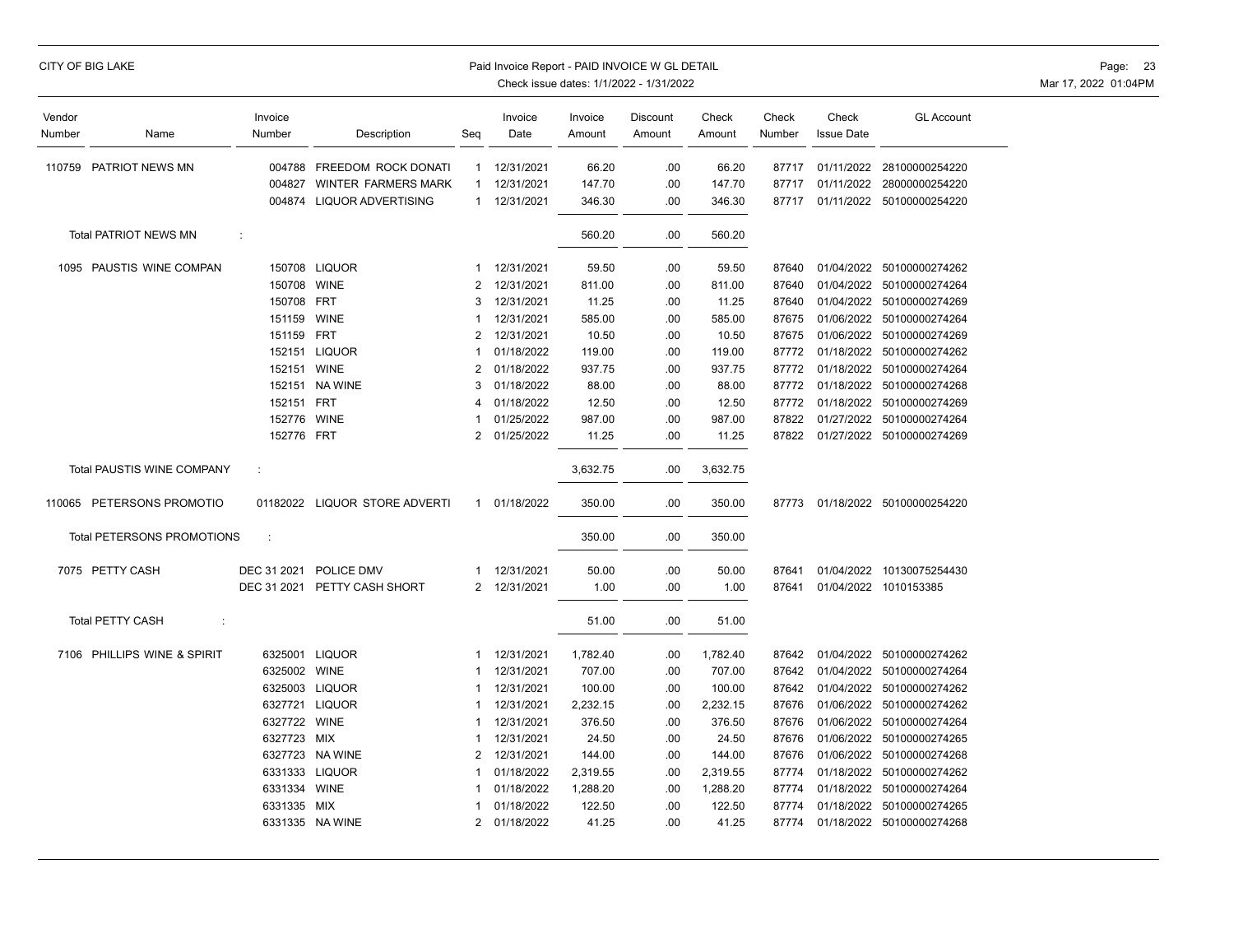|                  | CITY OF BIG LAKE                                |                      |                              |              | Paid Invoice Report - PAID INVOICE W GL DETAIL |                   | Check issue dates: 1/1/2022 - 1/31/2022 |                 |                 |                            |                                 | Page: 24<br>Mar 17, 2022 01:04PM |
|------------------|-------------------------------------------------|----------------------|------------------------------|--------------|------------------------------------------------|-------------------|-----------------------------------------|-----------------|-----------------|----------------------------|---------------------------------|----------------------------------|
| Vendor<br>Number | Name                                            | Invoice<br>Number    | Description                  | Seg          | Invoice<br>Date                                | Invoice<br>Amount | Discount<br>Amount                      | Check<br>Amount | Check<br>Number | Check<br><b>Issue Date</b> | <b>GL Account</b>               |                                  |
|                  |                                                 |                      | 6334189 LIQUOR               | $\mathbf{1}$ | 01/18/2022                                     | 12,892.26         | .00                                     | 12,892.26       | 87774           |                            | 01/18/2022 50100000274262       |                                  |
|                  |                                                 | 6334190 WINE         |                              | -1           | 01/18/2022                                     | 804.25            | .00                                     | 804.25          | 87774           |                            | 01/18/2022 50100000274264       |                                  |
|                  |                                                 | 6334191 MIX          |                              | -1           | 01/18/2022                                     | 162.00            | .00.                                    | 162.00          |                 |                            | 87774 01/18/2022 50100000274265 |                                  |
|                  |                                                 |                      | 6334191 NA WINE              | 2            | 01/18/2022                                     | 144.00            | .00.                                    | 144.00          | 87774           |                            | 01/18/2022 50100000274268       |                                  |
|                  |                                                 |                      | 6337531 LIQUOR               | $\mathbf 1$  | 01/25/2022                                     | 2,631.35          | .00                                     | 2,631.35        | 87823           |                            | 01/27/2022 50100000274262       |                                  |
|                  |                                                 | 6337532 WINE         |                              | 1            | 01/25/2022                                     | 837.75            | .00                                     | 837.75          | 87823           |                            | 01/27/2022 50100000274264       |                                  |
|                  |                                                 | 6337533 MIX          |                              | 1            | 01/25/2022                                     | 1,113.28          | .00                                     | 1,113.28        |                 |                            | 87823 01/27/2022 50100000274265 |                                  |
|                  | Total PHILLIPS WINE & SPIRITS                   | $\ddot{\phantom{a}}$ |                              |              |                                                | 27,722.94         | .00                                     | 27,722.94       |                 |                            |                                 |                                  |
|                  | 7100 PITNEY BOWES (E-CHEC                       |                      | JAN 2022 POSTAGE PURCHASE 1/ | $\mathbf{1}$ | 01/27/2022                                     | 200.00            | .00                                     | 200.00          | 413             | 01/27/2022 1011551         |                                 |                                  |
|                  |                                                 |                      | JAN 2022 POSTAGE PURCHASE 1/ |              | 2 01/27/2022                                   | 200.00            | .00                                     | 200.00          | 413             | 01/27/2022 1011551         |                                 |                                  |
|                  |                                                 |                      | JAN 2022 POSTAGE PURCHASE 1/ |              | 3 01/27/2022                                   | 200.00            | .00                                     | 200.00          |                 | 413 01/27/2022 1011551     |                                 |                                  |
|                  | Total PITNEY BOWES (E-CHECKS):                  |                      |                              |              |                                                | 600.00            | .00                                     | 600.00          |                 |                            |                                 |                                  |
|                  | 7670 POSTMASTER                                 | 01112022             | PREPAID UB POSTAGE           | $\mathbf{1}$ | 01/11/2022                                     | 4,500.00          | .00                                     | 4,500.00        |                 | 87718 01/11/2022 3011551   |                                 |                                  |
|                  |                                                 | 01112022             | PREPAID UB POSTAGE           |              | 2 01/11/2022                                   | 4,500.00          | .00                                     | 4,500.00        |                 | 87718 01/11/2022 4011551   |                                 |                                  |
|                  |                                                 |                      | 01112022 PREPAID UB POSTAGE  | 3            | 01/11/2022                                     | 1,000.00          | .00                                     | 1,000.00        |                 | 87718 01/11/2022 6011551   |                                 |                                  |
|                  | <b>Total POSTMASTER</b><br>$\ddot{\phantom{a}}$ |                      |                              |              |                                                | 10,000.00         | .00                                     | 10,000.00       |                 |                            |                                 |                                  |
|                  | 109035 PSN (E-CHECKS)                           |                      | 251821 PSN FEES - DEC 2021   | $\mathbf{1}$ | 12/31/2021                                     | 146.56            | .00                                     | 146.56          | 401             |                            | 01/07/2022 10110015254110       |                                  |
|                  | Total PSN (E-CHECKS):                           |                      |                              |              |                                                | 146.56            | .00                                     | 146.56          |                 |                            |                                 |                                  |
|                  | 1946 QUALITY FLOW SYSTEM                        |                      | 42257 LS7 CHECK VALVE REPAI  |              | 1 01/18/2022                                   | 5,916.50          | .00                                     | 5,916.50        |                 |                            | 87775 01/18/2022 40100000254545 |                                  |
|                  | Total QUALITY FLOW SYSTEMS                      |                      |                              |              |                                                | 5,916.50          | .00                                     | 5,916.50        |                 |                            |                                 |                                  |
|                  | 110687 QUALITY REFRIGERATIO                     |                      | 0098103 LIQUOR STORE COOLER  | $\mathbf{1}$ | 12/31/2021                                     | 763.01            | .00                                     | 763.01          |                 |                            | 87643 01/04/2022 50100000254545 |                                  |
|                  | Total QUALITY REFRIGERATION                     | $\mathcal{L}$        |                              |              |                                                | 763.01            | .00                                     | 763.01          |                 |                            |                                 |                                  |
|                  | 109057 RED BULL DISTRIBUTION                    | 2001230546 MIX       |                              | $\mathbf{1}$ | 12/31/2021                                     | 81.50             | .00                                     | 81.50           |                 |                            | 87644 01/04/2022 50100000274265 |                                  |
|                  | Total RED BULL DISTRIBUTION CO, INC:            |                      |                              |              |                                                | 81.50             | .00                                     | 81.50           |                 |                            |                                 |                                  |
|                  | 118646 RED CEDAR CONSULTIN                      |                      | 000058 ADMIN CONSULT-HAYEN   |              | 1 12/31/2021                                   | 4,776.50          | .00                                     | 4,776.50        |                 |                            | 87719 01/11/2022 10110015204180 |                                  |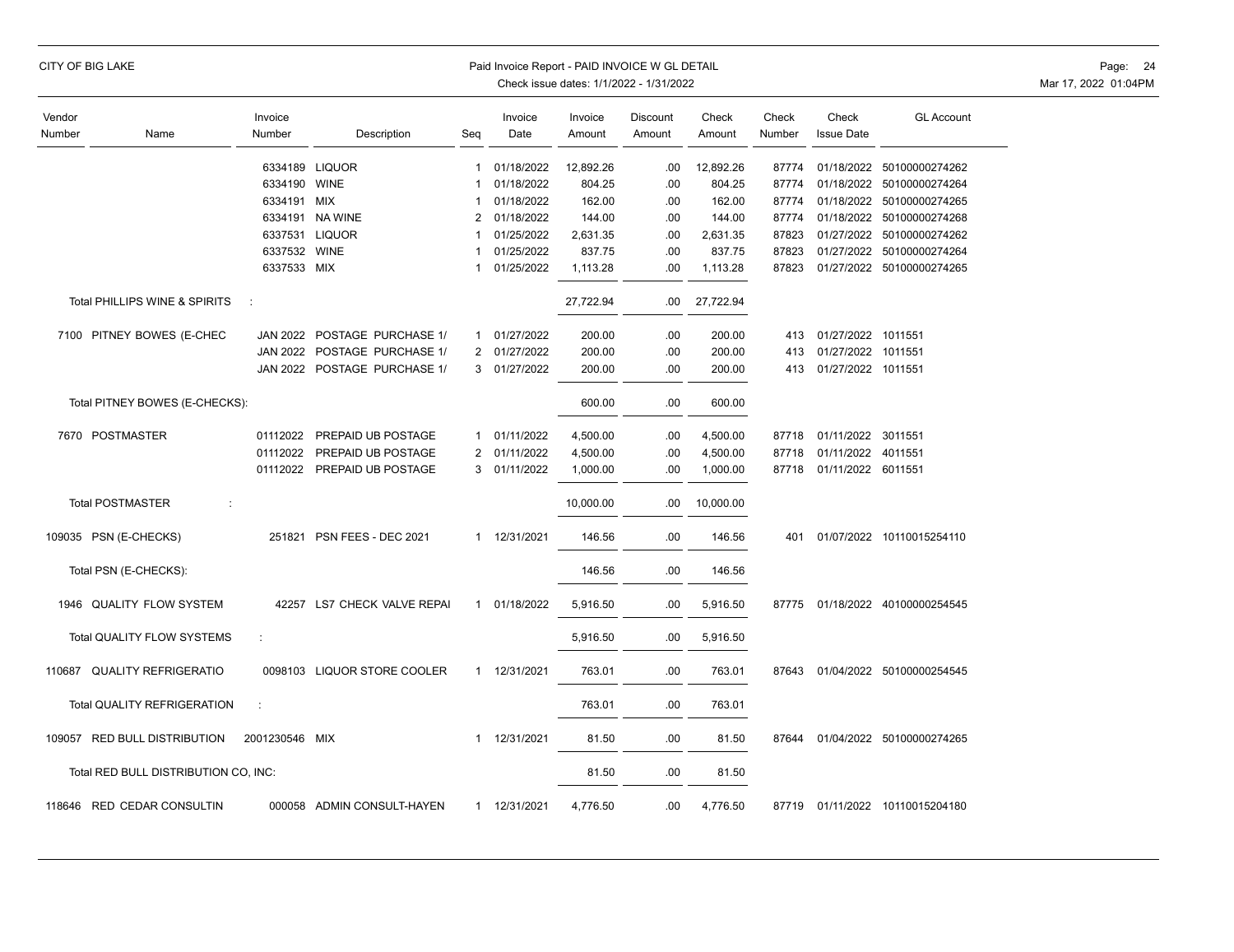| Vendor<br>Number | Name                                  | Invoice<br>Number | Description                     | Seq          | Invoice<br>Date | Invoice<br>Amount | Discount<br>Amount | Check<br>Amount | Check<br>Number | Check<br><b>Issue Date</b> | <b>GL Account</b>         |
|------------------|---------------------------------------|-------------------|---------------------------------|--------------|-----------------|-------------------|--------------------|-----------------|-----------------|----------------------------|---------------------------|
|                  | Total RED CEDAR CONSULTING:           |                   |                                 |              |                 | 4,776.50          | .00                | 4,776.50        |                 |                            |                           |
|                  |                                       |                   |                                 |              |                 |                   |                    |                 |                 |                            |                           |
|                  | 105644 RMR SERVICES                   | 2021405           | UB METER READS NOV 2            | $\mathbf{1}$ | 12/31/2021      | 1,068.85          | .00                | 1,068.85        | 87793           | 01/21/2022                 | 40100000254257            |
|                  |                                       | 2021405           | UB METER READS NOV 2            | 2            | 12/31/2021      | 1,068.85          | .00                | 1,068.85        | 87793           | 01/21/2022                 | 30100000254257            |
|                  |                                       | 2021405           | UB METER READS NOV 2            | 3            | 12/31/2021      | 237.52            | .00                | 237.52          | 87793           | 01/21/2022                 | 60100000254257            |
|                  |                                       | 2021406           | UB METER READS DEC 2            | -1           | 12/31/2021      | 1,072.20          | .00                | 1,072.20        | 87793           | 01/21/2022                 | 40100000254257            |
|                  |                                       | 2021406           | UB METER READS DEC 2            | 2            | 12/31/2021      | 1,072.20          | .00                | 1,072.20        | 87793           | 01/21/2022                 | 30100000254257            |
|                  |                                       | 2021406           | UB METER READS DEC 2            | 3            | 12/31/2021      | 238.26            | .00                | 238.26          | 87793           | 01/21/2022                 | 60100000254257            |
|                  | <b>Total RMR SERVICES</b><br>÷        |                   |                                 |              |                 | 4,757.88          | .00                | 4,757.88        |                 |                            |                           |
|                  | 7264 ROYAL TIRE INC                   |                   | 301-183532 POLICE TIRE INVENTOR |              | 1 01/18/2022    | 1,016.40          | .00                | 1,016.40        | 87776           |                            | 01/18/2022 10130075254410 |
|                  | Total ROYAL TIRE INC:                 |                   |                                 |              |                 | 1,016.40          | .00                | 1,016.40        |                 |                            |                           |
|                  | 110778 RUTLEDGE, LENNY                |                   | 12312021 TRAINING               | -1           | 12/31/2021      | 67.20             | .00                | 67.20           | 87794           | 01/21/2022                 | 10110015254238            |
|                  |                                       |                   | 01252022 MILEAGE TRAINING       | 1            | 01/25/2022      | 126.36            | .00                | 126.36          | 87824           |                            | 01/27/2022 10110030254238 |
|                  | Total RUTLEDGE, LENNY:                |                   |                                 |              |                 | 193.56            | .00                | 193.56          |                 |                            |                           |
|                  |                                       |                   |                                 |              |                 |                   |                    |                 |                 |                            |                           |
|                  | 109795 S&P GLOBAL RATINGS             | 11428040          | 2022A BOND RATING FEE           | $\mathbf{1}$ | 01/18/2022      | 14,175.00         | .00                | 14,175.00       | 87777           |                            | 01/18/2022 22900000854605 |
|                  | Total S&P GLOBAL RATINGS              | ÷                 |                                 |              |                 | 14,175.00         | .00                | 14,175.00       |                 |                            |                           |
|                  | 118674 SENTINEL MN LLC                |                   | KGM2 FIREARMS-2 KGM R-30 7      | $\mathbf{1}$ | 01/18/2022      | 1,650.00          | .00                | 1,650.00        | 87778           |                            | 01/18/2022 10130075254216 |
|                  | Total SENTINEL MN LLC:                |                   |                                 |              |                 | 1,650.00          | .00                | 1,650.00        |                 |                            |                           |
|                  | 7324 SHERBURNE CO AUDITO              |                   | 01112022 2022 TAX STATEMENTS    | 1            | 01/11/2022      | 804.08            | .00                | 804.08          | 87720           | 01/11/2022                 | 10110015254212            |
|                  | Total SHERBURNE CO AUDITOR-TREASURER: |                   |                                 |              |                 | 804.08            | .00                | 804.08          |                 |                            |                           |
|                  | 7116 SHERBURNE CO SHERIF              |                   | 2021-12 DEC 2021 IT SERVICES    |              | 1 12/31/2021    | 2,833.33          | .00                | 2,833.33        | 87795           |                            | 01/21/2022 10110515204129 |
|                  | Total SHERBURNE CO SHERIFFS DEPT :    |                   |                                 |              |                 | 2,833.33          | .00                | 2,833.33        |                 |                            |                           |
|                  |                                       |                   |                                 |              |                 |                   |                    |                 |                 |                            |                           |
|                  | 7300 SHERBURNE COUNTY A               | ICR 2000439       | XIONG YIA 10/03/1984            |              | 12/31/2021      | 55.00             | .00                | 55.00           | 87645           |                            | 01/04/2022 27600000204170 |
|                  |                                       | 12312021          | ICR 20009463                    |              | 12/31/2021      | 1,006.95          | .00                | 1,006.95        | 87721           | 01/11/2022                 | 27600000204170            |
|                  |                                       | 7290              | COURT FINES DEC 2021            | 1            | 12/31/2021      | 400.79            | .00                | 400.79          | 87745           |                            | 01/13/2022 10130075204181 |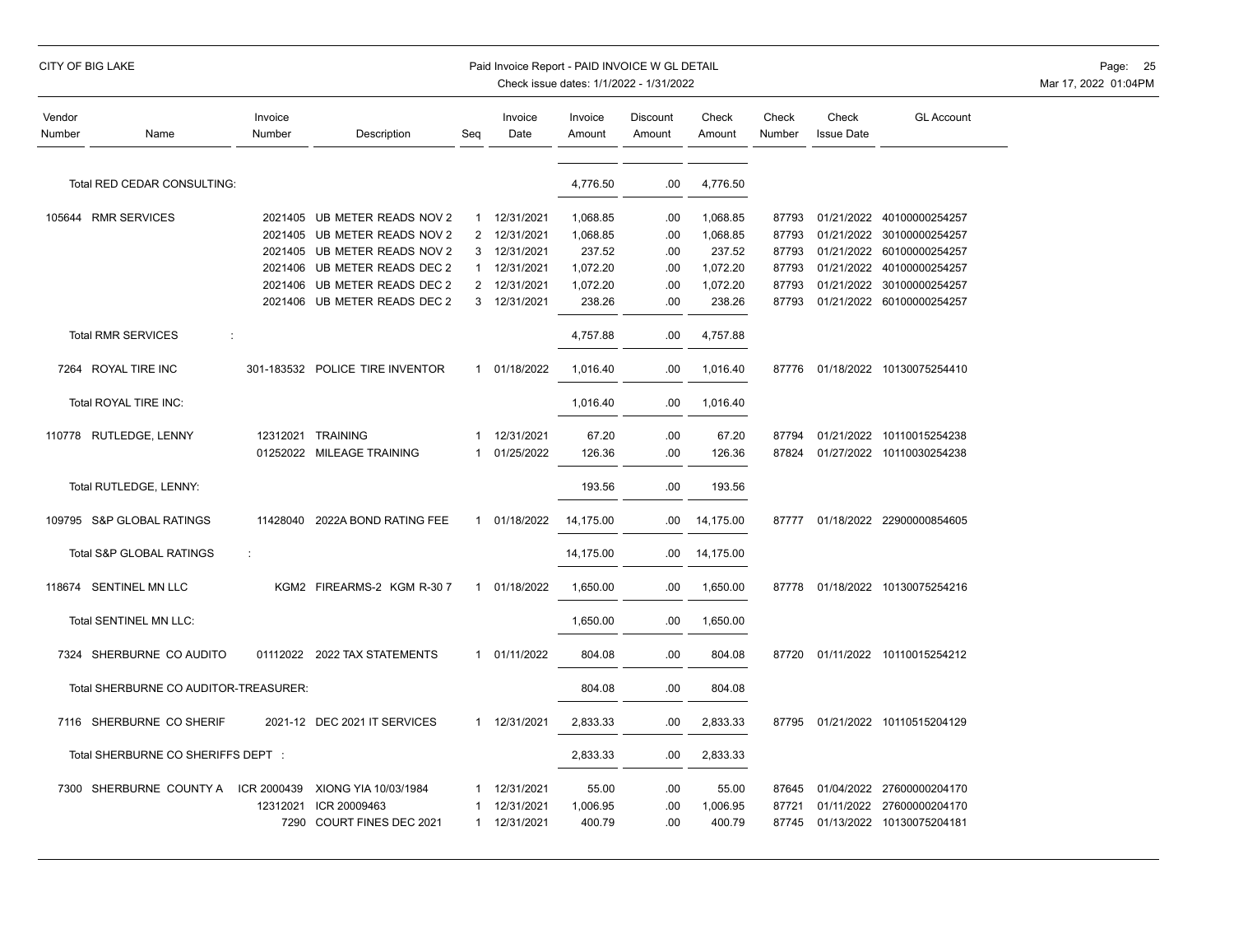|  | CITY OF BIG LAKE |  |
|--|------------------|--|
|  |                  |  |

# Paid Invoice Report - PAID INVOICE W GL DETAIL **Page:** 26

| Vendor<br>Number | Name                                 | Invoice<br>Number | Description                                  | Seg            | Invoice<br>Date          | Invoice<br>Amount | Discount<br>Amount | Check<br>Amount | Check<br>Number | Check<br><b>Issue Date</b> | <b>GL Account</b>                                      |
|------------------|--------------------------------------|-------------------|----------------------------------------------|----------------|--------------------------|-------------------|--------------------|-----------------|-----------------|----------------------------|--------------------------------------------------------|
|                  | Total SHERBURNE COUNTY ATTORNEY :    |                   |                                              |                |                          | 1,462.74          | .00                | 1,462.74        |                 |                            |                                                        |
|                  | 104566 SHERBURNE LAND COM            |                   | 01202022 NORLAND PARK FINAL E                |                | 1 01/20/2022             | 29,237.30         | .00                | 29,237.30       | 87789           | 01/20/2022 1502055         |                                                        |
|                  | Total SHERBURNE LAND COMPANY         | ÷                 |                                              |                |                          | 29,237.30         | .00                | 29,237.30       |                 |                            |                                                        |
|                  | 7358 SHORT-ELLIOTT-HENDRI            | 419498            | BIG LAKE AWIA RRA & ER                       |                | 1 12/31/2021             | 548.16            | .00                | 548.16          | 87825           |                            | 01/27/2022 39900000204150                              |
|                  | Total SHORT-ELLIOTT-HENDRICKSON:     |                   |                                              |                |                          | 548.16            | .00                | 548.16          |                 |                            |                                                        |
|                  | 108705 SHRED RIGHT                   |                   | 565964 SHREDDING DEC<br>565964 SHREDDING DEC | $\overline{2}$ | 12/31/2021<br>12/31/2021 | 40.00<br>40.00    | .00<br>.00         | 40.00<br>40.00  | 87746<br>87746  |                            | 01/13/2022 10110015254212<br>01/13/2022 10130075254212 |
|                  | <b>Total SHRED RIGHT</b><br>÷        |                   |                                              |                |                          | 80.00             | .00                | 80.00           |                 |                            |                                                        |
|                  | 110285 SMALL LOT MN                  | MN49271 WINE      |                                              | $\mathbf{1}$   | 01/25/2022               | 96.00             | .00                | 96.00           | 87826           |                            | 01/27/2022 50100000274264                              |
|                  | Total SMALL LOT MN:                  |                   |                                              |                |                          | 96.00             | .00                | 96.00           |                 |                            |                                                        |
|                  | 108370 SMART SIGNS                   |                   | 10024 LOGO UNIT 728 CLAIM 13                 |                | 1 12/31/2021             | 900.00            | .00                | 900.00          |                 |                            | 87722 01/11/2022 10130075254430                        |
|                  | Total SMART SIGNS:                   |                   |                                              |                |                          | 900.00            | .00                | 900.00          |                 |                            |                                                        |
|                  | 107551 SOUTHERN WINE & SPIR          |                   | 2163592 LIQUOR                               | 1              | 12/31/2021               | 2,811.08          | .00                | 2,811.08        | 87677           |                            | 01/06/2022 50100000274262                              |
|                  |                                      | 2163593 WINE      |                                              |                | 12/31/2021               | 1,546.00          | .00                | 1,546.00        | 87677           | 01/06/2022                 | 50100000274264                                         |
|                  |                                      | 02155810- WINE    |                                              |                | 12/31/2021               | 74.25             | .00                | 74.25           | 87723           |                            | 01/11/2022 50100000274264                              |
|                  |                                      | 2165469           | <b>LIQUOR</b>                                |                | 01/18/2022               | 7,656.85          | .00                | 7,656.85        | 87779           |                            | 01/18/2022 50100000274262                              |
|                  |                                      | 2165471           | <b>WINE</b>                                  | 1              | 01/18/2022               | 856.00            | .00                | 856.00          | 87779           | 01/18/2022                 | 50100000274264                                         |
|                  |                                      | 2167634           | <b>LIQUOR</b>                                |                | 01/18/2022               | 10,771.86         | .00                | 10,771.86       | 87779           | 01/18/2022                 | 50100000274262                                         |
|                  |                                      | 2167635 MIX       |                                              |                | 01/18/2022               | 62.14             | .00                | 62.14           | 87779           |                            | 01/18/2022 50100000274265                              |
|                  |                                      | 2167636           | <b>WINE</b>                                  | 1              | 01/18/2022               | 1,330.00          | .00                | 1,330.00        | 87779           | 01/18/2022                 | 50100000274264                                         |
|                  |                                      |                   | 5080026 LIQUOR                               |                | 01/18/2022               | 1,592.00          | .00                | 1,592.00        | 87779           | 01/18/2022                 | 50100000274262                                         |
|                  |                                      | 5080027           | <b>LIQUOR</b>                                |                | 01/18/2022               | 314.00            | .00                | 314.00          | 87779           | 01/18/2022                 | 50100000274262                                         |
|                  |                                      | 2170139           | <b>LIQUOR</b>                                |                | 01/25/2022               | 10,488.03         | .00                | 10,488.03       | 87827           |                            | 01/27/2022 50100000274262                              |
|                  |                                      | 2170140           | WINE                                         | 1              | 01/25/2022               | 1,052.00          | .00                | 1,052.00        | 87827           |                            | 01/27/2022 50100000274264                              |
|                  | Total SOUTHERN WINE & SPIRITS OF MN: |                   |                                              |                |                          | 38,554.21         | .00                | 38,554.21       |                 |                            |                                                        |
|                  | 118577 SPECTRUM                      |                   | 00130780110 WATER TREATMENT FAC              |                | 1 12/31/2021             | 178.97            | .00                | 178.97          | 87796           |                            | 01/21/2022 30100000254230                              |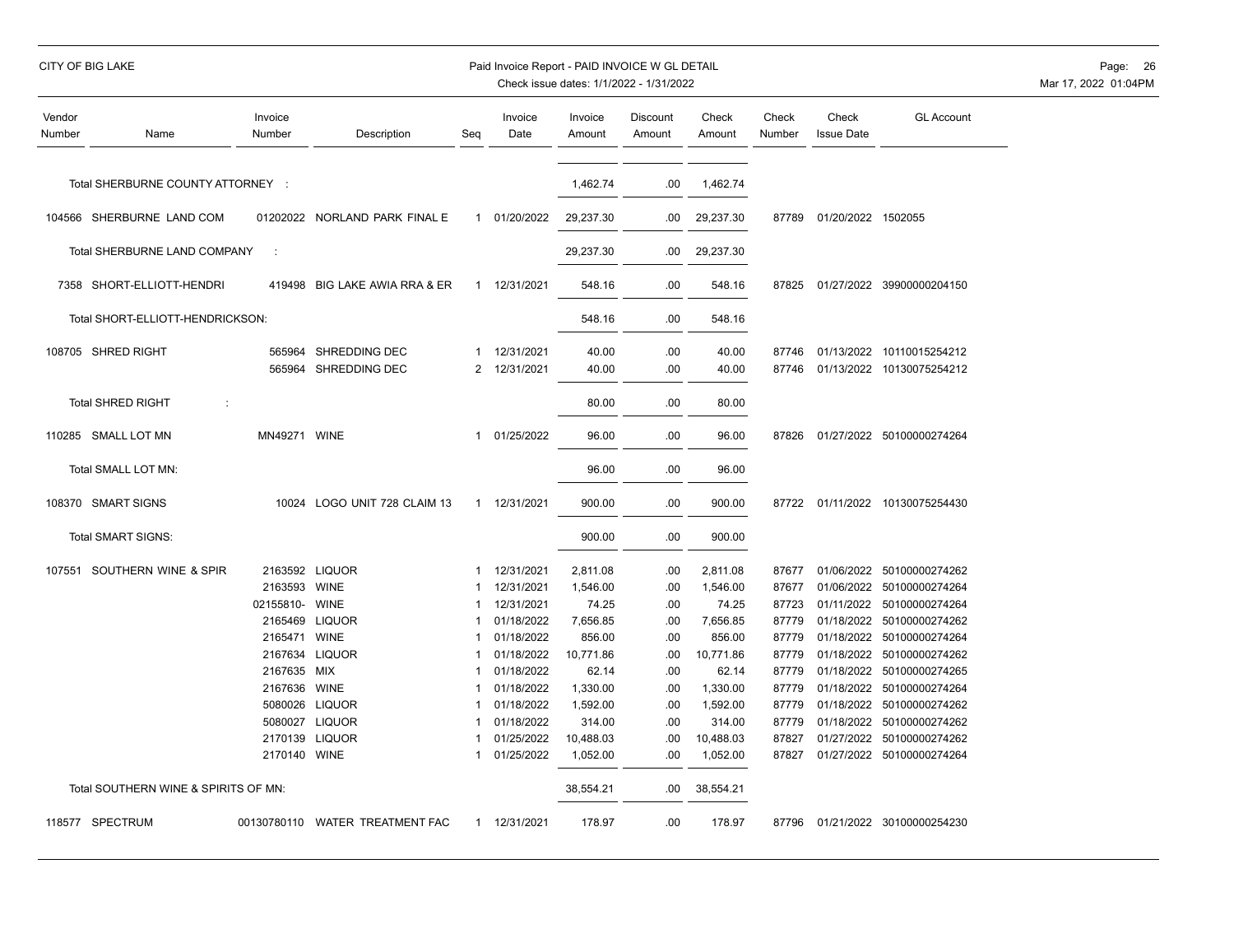| Vendor<br>Number | Name                                 | Invoice<br>Number | Description               | Seg | Invoice<br>Date | Invoice<br>Amount | Discount<br>Amount | Check<br>Amount | Check<br>Number | Check<br><b>Issue Date</b> | <b>GL Account</b>         |
|------------------|--------------------------------------|-------------------|---------------------------|-----|-----------------|-------------------|--------------------|-----------------|-----------------|----------------------------|---------------------------|
|                  | Total SPECTRUM:                      |                   |                           |     |                 | 178.97            | .00                | 178.97          |                 |                            |                           |
|                  | 107412 STAPLES ADVANTAGE             | 7345860803-       | <b>CREDIT</b>             | 1   | 12/31/2021      | $1.74 -$          | .00                | $1.74 -$        | 87646           |                            | 01/04/2022 10110015254210 |
|                  |                                      | 7346637452-       | 2022 MEMBERSHIP FEE       |     | 12/31/2021      | 299.00            | .00                | 299.00          | 87646           | 01/04/2022 1011555         |                           |
|                  |                                      | 7346752400-       | <b>CITY HALL</b>          | 1   | 12/31/2021      | 38.24             | .00                | 38.24           | 87646           |                            | 01/04/2022 10110015254210 |
|                  |                                      | 7347249863-       | <b>CITY HALL SUPPLIES</b> |     | 01/18/2022      | 11.39             | .00                | 11.39           | 87780           | 01/18/2022                 | 10110015254210            |
|                  |                                      | 7347249863-       | <b>CITY HALL SUPPLIES</b> | 1   | 01/18/2022      | 11.19             | .00                | 11.19           | 87780           | 01/18/2022                 | 10110015254210            |
|                  |                                      | 7347249863-       | <b>CITY HALL SUPPLIES</b> |     | 01/18/2022      | 11.39             | .00                | 11.39           | 87780           | 01/18/2022                 | 10110015254210            |
|                  |                                      | 7347249863-       | <b>CITY HALL SUPPLIES</b> |     | 01/18/2022      | 11.39             | .00                | 11.39           | 87780           |                            | 01/18/2022 10110015254210 |
|                  |                                      | 7347249863-       | <b>CITY HALL SUPPLIES</b> | 1   | 01/18/2022      | 29.59             | .00                | 29.59           | 87780           | 01/18/2022                 | 10110015254210            |
|                  |                                      | 7347249863-       | <b>ADM</b>                |     | 01/25/2022      | 11.29-            | .00                | 11.29-          | 87828           |                            | 01/27/2022 10110015254210 |
|                  |                                      | 7347837866-       | <b>ADM SUPPLIES</b>       |     | 01/25/2022      | 13.58             | .00                | 13.58           | 87828           | 01/27/2022                 | 10110015254210            |
|                  |                                      | 7347837866-       | <b>ADM SUPPLIES</b>       |     | 01/25/2022      | 15.96             | .00                | 15.96           | 87828           |                            | 01/27/2022 10110015254210 |
|                  | Total STAPLES ADVANTAGE:             |                   |                           |     |                 | 428.70            | .00                | 428.70          |                 |                            |                           |
|                  | 4550 STREICHERS                      | 11529009          | POLICE UNIFORM/PRIGG      | 1   | 12/31/2021      | 49.99             | .00                | 49.99           | 87647           | 01/04/2022                 | 10130075254215            |
|                  |                                      | 11540863          | POLICE UNIFORM/CHAF       | 1   | 12/31/2021      | 88.00             | .00                | 88.00           | 87647           | 01/04/2022                 | 10130075254215            |
|                  |                                      | 11541232          | <b>EQUIPMENT</b>          |     | 12/31/2021      | 139.98            | .00                | 139.98          | 87647           | 01/04/2022                 | 10130075254413            |
|                  |                                      | S1445827          | <b>HOLSTERS</b>           |     | 12/31/2021      | 369.96            | .00                | 369.96          | 87647           | 01/04/2022                 | 10130075254215            |
|                  |                                      | S1445827          | <b>PISTAL</b>             | 2   | 12/31/2021      | 927.32            | .00                | 927.32          | 87647           | 01/04/2022                 | 10130075254216            |
|                  |                                      | S1445827          | PISTAL CREDIT             | 3   | 12/31/2021      | $2.06 -$          | .00                | $2.06 -$        | 87647           | 01/04/2022 2761150         |                           |
|                  |                                      | S1445827          | PISTAL CREDIT             | 4   | 12/31/2021      | 925.26-           | .00                | 925.26-         | 87647           | 01/04/2022 1011150         |                           |
|                  | <b>Total STREICHERS</b><br>÷         |                   |                           |     |                 | 647.93            | .00                | 647.93          |                 |                            |                           |
|                  | 109224 SUPERIOR MARKETING            | 01182022          | LIQUOR STORE ADVERTI      | 1   | 01/18/2022      | 260.00            | .00                | 260.00          | 87781           |                            | 01/18/2022 50100000254220 |
|                  | Total SUPERIOR MARKETING CONCEPTS:   |                   |                           |     |                 | 260.00            | .00                | 260.00          |                 |                            |                           |
|                  | 110728 THE GARAGE GUYS LLC           | 11112022          | TAX ABATEMENT PAYME       | 1   | 01/11/2022      | 3,123.47          | .00                | 3,123.47        | 87725           |                            | 01/11/2022 1010153104     |
|                  | Total THE GARAGE GUYS LLC & LUPULIN: |                   |                           |     |                 | 3,123.47          | .00                | 3,123.47        |                 |                            |                           |
|                  | 110234 TOSHIBA FINANCIAL SER         | 461730525         | <b>JAN COPIER LEASE</b>   | 1   | 01/18/2022      | 146.10            | .00                | 146.10          | 87782           |                            | 01/18/2022 10130075254208 |
|                  | Total TOSHIBA FINANCIAL SERVICES :   |                   |                           |     |                 | 146.10            | .00                | 146.10          |                 |                            |                           |
|                  | 109304 TOTALCONTROL SYSTE            |                   | 10010 SCADA WTP COMPUTER  | 1   | 12/31/2021      | 24,030.00         | .00                | 24,030.00       | 87726           |                            | 01/11/2022 39900000704316 |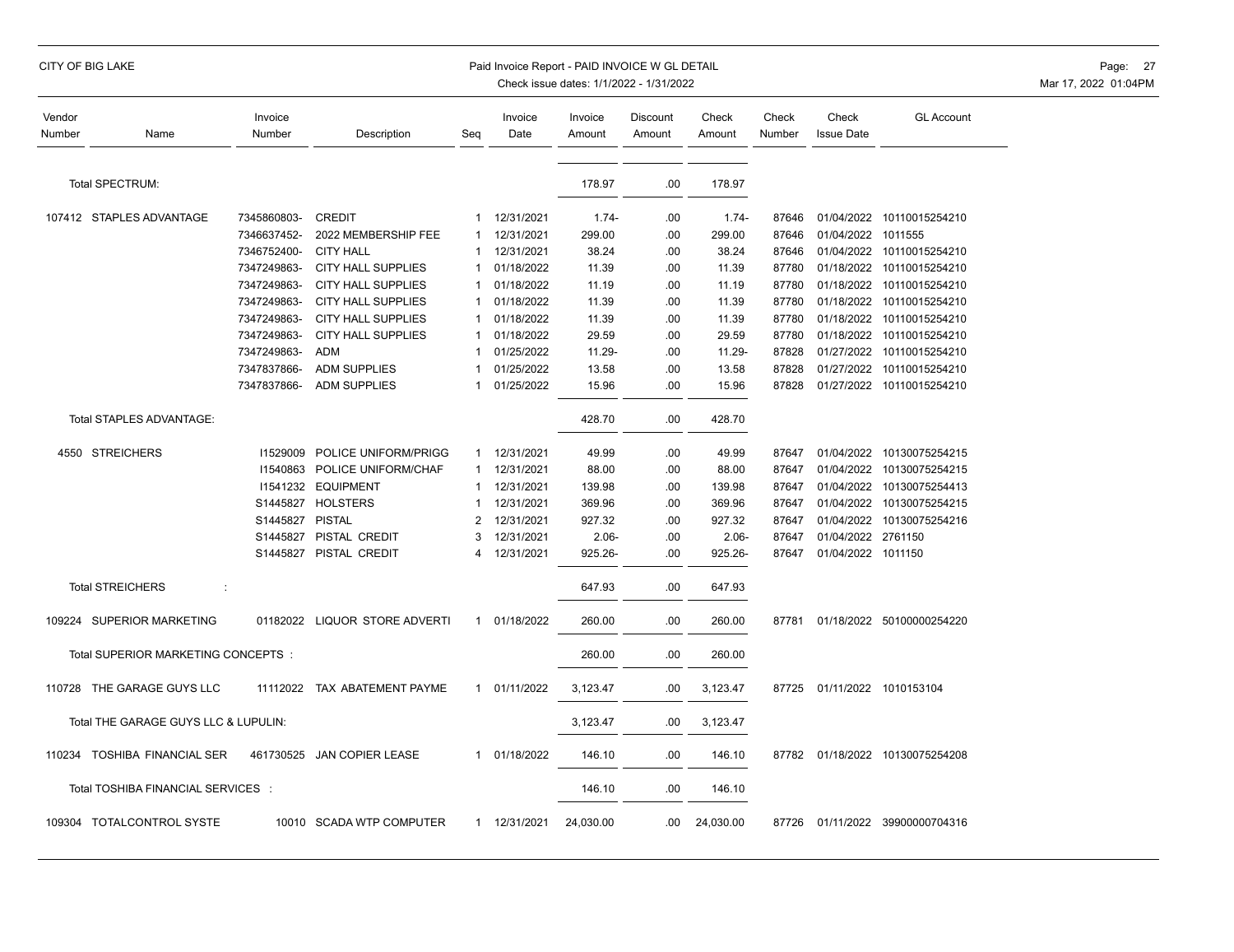| Vendor<br>Number | Name                          | Invoice<br>Number | Description                                            | Seg               | Invoice<br>Date          | Invoice<br>Amount  | Discount<br>Amount | Check<br>Amount    | Check<br>Number | Check<br><b>Issue Date</b> | <b>GL Account</b>                           |
|------------------|-------------------------------|-------------------|--------------------------------------------------------|-------------------|--------------------------|--------------------|--------------------|--------------------|-----------------|----------------------------|---------------------------------------------|
|                  |                               | 10039             | 10011 WELL 2 TRAMSMITTER<br>CELLULAR INTERNET W        | 1<br>$\mathbf{1}$ | 12/31/2021<br>12/31/2021 | 1,366.86<br>135.00 | .00.<br>.00        | 1,366.86<br>135.00 | 87726<br>87726  | 01/11/2022                 | 30100000254545<br>01/11/2022 40100000254230 |
|                  | TOTALCONTROL SYSTEMS, INC :   |                   |                                                        |                   |                          | 25,531.86          | .00                | 25,531.86          |                 |                            |                                             |
|                  | 108892 TRACKER PRODUCTS       |                   | TPINV-00342 2022 SAFE CLOUD EVIDE                      | $\mathbf{1}$      | 01/11/2022               | 1,336.00           | .00.               | 1,336.00           | 87727           |                            | 01/11/2022 10110575254130                   |
|                  | <b>Total TRACKER PRODUCTS</b> | ÷                 |                                                        |                   |                          | 1,336.00           | .00.               | 1,336.00           |                 |                            |                                             |
|                  | 109917 UNLIMITED SUPPLIES, IN |                   | 399982 SIDEWALK MACHINE 307<br>401147 SIDEWALK MACHINE | 1<br>$\mathbf{1}$ | 01/18/2022<br>01/18/2022 | 130.23<br>14.05    | .00.<br>.00.       | 130.23<br>14.05    | 87783<br>87783  | 01/18/2022<br>01/18/2022   | 10120052254546<br>10120052254546            |
|                  | Total UNLIMITED SUPPLIES, INC | ÷                 |                                                        |                   |                          | 144.28             | .00.               | 144.28             |                 |                            |                                             |
|                  | 105274 US BANK (E-CHECKS)     | <b>DEC 2021</b>   | <b>BOOTS IN DISPUTE</b>                                | $\overline{1}$    | 12/31/2021               | 20.00              | .00.               | 20.00              | 392             | 01/06/2022 1011150         |                                             |
|                  |                               | <b>DEC 2021</b>   | <b>NEW HIRE PHYSICAL</b>                               | $\overline{2}$    | 12/31/2021               | 110.00             | .00.               | 110.00             | 392             | 01/06/2022                 | 10130075204180                              |
|                  |                               | <b>DEC 2021</b>   | POLICE SUPPLIES                                        | 3                 | 12/31/2021               | 576.57             | .00.               | 576.57             | 392             | 01/06/2022                 | 10130075254210                              |
|                  |                               | <b>DEC 2021</b>   | POLICE SIGNS                                           | 4                 | 12/31/2021               | 89.24              | .00.               | 89.24              | 392             | 01/06/2022                 | 10130075254212                              |
|                  |                               | <b>DEC 2021</b>   | <b>KALLA UNIFORM</b>                                   | 5                 | 12/31/2021               | 460.00             | .00.               | 460.00             | 392             | 01/06/2022                 | 10130075254215                              |
|                  |                               | <b>DEC 2021</b>   | POLICE POSTAGE                                         | 6                 | 12/31/2021               | 11.68              | .00.               | 11.68              | 392             | 01/06/2022                 | 10130075254235                              |
|                  |                               | <b>DEC 2021</b>   | <b>BCA TRAINING</b>                                    | $\overline{7}$    | 12/31/2021               | 150.00             | .00                | 150.00             | 392             | 01/06/2022                 | 10130075254238                              |
|                  |                               | <b>DEC 2021</b>   | <b>MEALS FOR INTERVIEW</b>                             | 8                 | 12/31/2021               | 109.97             | .00.               | 109.97             | 392             | 01/06/2022                 | 10130075254243                              |
|                  |                               | <b>DEC 2021</b>   | K9 EXPENSE                                             | g                 | 12/31/2021               | 759.00             | .00                | 759.00             | 392             | 01/06/2022                 | 10130075254253                              |
|                  |                               | <b>DEC 2021</b>   | POLICE MONTLY DUES                                     | 10                | 12/31/2021               | 391.67             | .00.               | 391.67             | 392             | 01/06/2022                 | 10130075254260                              |
|                  |                               | <b>DEC 2021</b>   | COFFEE POT RECEIVED                                    | 11                | 12/31/2021               | 691.50             | .00.               | 691.50             | 392             | 01/06/2022                 | 10130075254413                              |
|                  |                               | <b>DEC 2021</b>   | POLICE VEHICLE MAINT                                   | 12                | 12/31/2021               | 30.00              | .00.               | 30.00              | 392             | 01/06/2022                 | 10130075254430                              |
|                  |                               | <b>DEC 2021</b>   | <b>REPAIRS</b>                                         | 13                | 12/31/2021               | 56.43              | .00.               | 56.43              | 392             | 01/06/2022                 | 10110020254540                              |
|                  |                               | <b>DEC 2021</b>   | <b>GYM MEMBERSHIP</b>                                  | 14                | 12/31/2021               | 171.75             | .00.               | 171.75             | 392             | 01/06/2022                 | 10130075054008                              |
|                  |                               | <b>DEC 2021</b>   | LIGHT POLIES XMAS LIG                                  | 15                | 12/31/2021               | 104.17             | .00.               | 104.17             | 392             | 01/06/2022                 | 10140056254210                              |
|                  |                               | <b>DEC 2021</b>   | <b>EDAM CONFERENCE</b>                                 | 16                | 12/31/2021               | 315.00             | .00.               | 315.00             | 392             | 01/06/2022                 | 2751555                                     |
|                  |                               | <b>DEC 2021</b>   | <b>WATER SUPPLIES</b>                                  | 17                | 12/31/2021               | 104.52             | .00.               | 104.52             | 392             | 01/06/2022                 | 30100000254210                              |
|                  |                               | <b>DEC 2021</b>   | WATER SAMPLE POSTAG                                    | 18                | 12/31/2021               | 5.10               | .00.               | 5.10               | 392             | 01/06/2022                 | 30100000254235                              |
|                  |                               | <b>DEC 2021</b>   | <b>WATER REPAIRS</b>                                   | 19                | 12/31/2021               | 111.33             | .00.               | 111.33             | 392             | 01/06/2022                 | 30100000254545                              |
|                  |                               | <b>DEC 2021</b>   | <b>WWTP SUPPLIES</b>                                   | 20                | 12/31/2021               | 175.33             | .00.               | 175.33             | 392             | 01/06/2022                 | 40100000254545                              |
|                  |                               | <b>DEC 2021</b>   | <b>BOOTS</b>                                           | 21                | 12/31/2021               | 225.00             | .00                | 225.00             | 392             | 01/06/2022                 | 40100000254218                              |
|                  |                               | <b>DEC 2021</b>   | LIQUOR NCR /CC FEES                                    | 22                | 12/31/2021               | 489.84             | .00.               | 489.84             | 392             | 01/06/2022                 | 5012020                                     |
|                  |                               | <b>DEC 2021</b>   | <b>CC PROCESS FEE</b>                                  | 23                | 12/31/2021               | 21.20              | .00.               | 21.20              | 392             | 01/06/2022                 | 50100000254110                              |
|                  |                               | <b>DEC 2021</b>   | <b>LIQUOR SUPPLIES</b>                                 | 24                | 12/31/2021               | 544.42             | .00.               | 544.42             | 392             | 01/06/2022                 | 50100000254210                              |
|                  |                               | <b>DEC 2021</b>   | LIQUOR ALCOHOL AWAR                                    | 25                | 12/31/2021               | 30.00              | .00                | 30.00              | 392             | 01/06/2022                 | 50100000254238                              |
|                  |                               | <b>DEC 2021</b>   | NO RECEIPT/SNOW BLO                                    | 26                | 12/31/2021               | 365.06             | .00.               | 365.06             | 392             | 01/06/2022                 | 50100000254413                              |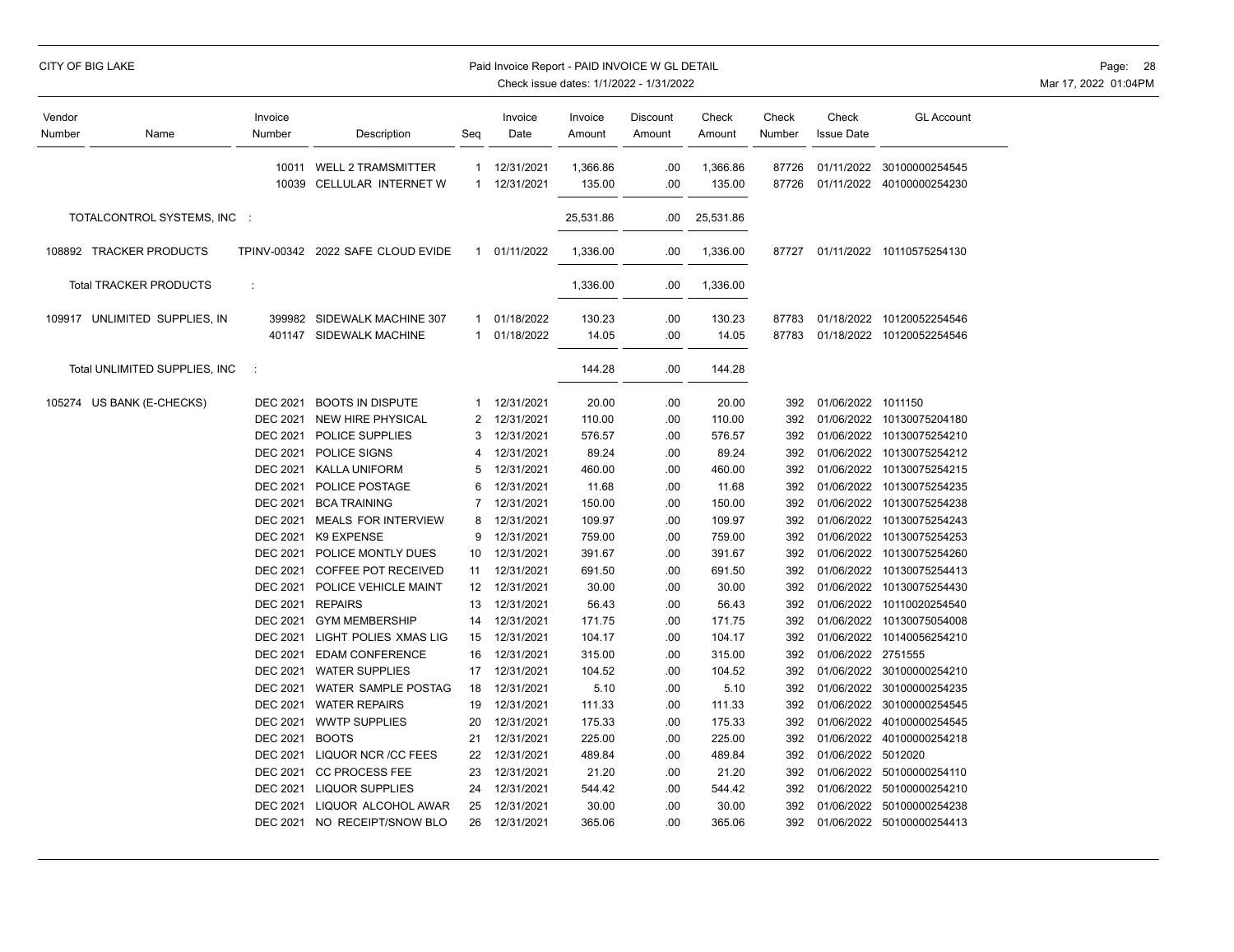| Vendor<br>Number<br>Name |                           | Invoice<br>Number                  | Description                      | Seq          | Invoice<br>Date | Invoice<br>Amount | Discount<br>Amount | Check<br>Amount | Check<br>Number | Check<br><b>Issue Date</b> | <b>GL Account</b>         |
|--------------------------|---------------------------|------------------------------------|----------------------------------|--------------|-----------------|-------------------|--------------------|-----------------|-----------------|----------------------------|---------------------------|
|                          |                           |                                    |                                  |              |                 |                   |                    |                 |                 |                            |                           |
|                          |                           |                                    | DEC 2021 LIQUOR MISC SUPPLIES    | 27           | 12/31/2021      | 162.00            | .00                | 162.00          | 392             |                            | 01/06/2022 50100000274265 |
|                          |                           | <b>DEC 2021</b><br><b>DEC 2021</b> | <b>MONKEY SURVEY</b>             | 28           | 12/31/2021      | 384.00            | .00                | 384.00          | 392             |                            | 01/06/2022 10140056254260 |
|                          |                           |                                    | <b>RINK REPAIRS</b>              | 29           | 12/31/2021      | 13.49             | .00                | 13.49           | 392             |                            | 01/06/2022 10120055254545 |
|                          |                           | DEC 2021 FUEL                      |                                  | 30           | 12/31/2021      | 109.95            | .00                | 109.95          | 392             | 01/06/2022                 | 10120055254405            |
|                          |                           | <b>DEC 2021</b>                    | <b>PARK SUPPLIES</b>             | 31           | 12/31/2021      | 320.96            | .00                | 320.96          | 392             | 01/06/2022                 | 10120055254210            |
|                          |                           | <b>DEC 2021</b>                    | MAYOR/COUNCIL SUPPLI             | 32           | 12/31/2021      | 43.34             | .00                | 43.34           | 392             | 01/06/2022                 | 10110005254210            |
|                          |                           | <b>DEC 2021</b>                    | MAYOR/COUNCIL SUPPLI             | 33           | 12/31/2021      | 172.19            | .00                | 172.19          | 392             | 01/06/2022                 | 10110005254243            |
|                          |                           | <b>DEC 2021</b>                    | <b>WELLNESS STATION</b>          | 34           | 12/31/2021      | 82.40             | .00                | 82.40           | 392             | 01/06/2022                 | 10110015054019            |
|                          |                           | <b>DEC 2021</b>                    | <b>CITY HALL SUPPLIES</b>        | 35           | 12/31/2021      | 261.82            | .00                | 261.82          | 392             |                            | 01/06/2022 10110015254210 |
|                          |                           | <b>DEC 2021</b>                    | PARKING BOX MONTLY F             | 36           | 12/31/2021      | 40.00             | .00                | 40.00           | 392             |                            | 01/06/2022 10110015254212 |
|                          |                           | <b>DEC 2021</b>                    | SAFETY MAP HOLDERS               | 37           | 12/31/2021      | 23.99             | .00                | 23.99           | 392             | 01/06/2022                 | 10110015254213            |
|                          |                           | <b>DEC 2021</b>                    | <b>COFFEE POT REPAIRS</b>        | 38           | 12/31/2021      | 166.25            | .00                | 166.25          | 392             | 01/06/2022                 | 10110015254545            |
|                          |                           | <b>DEC 2021</b>                    | <b>BUILDING MAINT</b>            | 39           | 12/31/2021      | 211.28            | .00                | 211.28          | 392             | 01/06/2022                 | 10110020254540            |
|                          |                           | <b>DEC 2021</b>                    | <b>MN DEED TRAINING</b>          | 40           | 12/31/2021      | 30.75             | .00                | 30.75           | 392             | 01/06/2022                 | 10110025254238            |
|                          |                           | <b>DEC 2021</b>                    | <b>BUILDING TRAINING</b>         | 41           | 12/31/2021      | 270.00            | .00                | 270.00          | 392             | 01/06/2022                 | 10110030254238            |
|                          |                           | <b>DEC 2021</b>                    | <b>BUILDING OFFICIAL LIC F</b>   | 42           | 12/31/2021      | 65.00             | .00                | 65.00           | 392             | 01/06/2022                 | 10110030254260            |
|                          |                           | <b>DEC 2021</b>                    | <b>BUILDING OFFICIAL FUE</b>     | 43           | 12/31/2021      | 54.06             | .00                | 54.06           | 392             |                            | 01/06/2022 10110030254405 |
|                          |                           | <b>DEC 2021</b>                    | VMWARE 3 YR CONTRAC              | 44           | 12/31/2021      | 189.79            | .00                | 189.79          | 392             |                            | 01/06/2022 10110515254130 |
|                          |                           | <b>DEC 2021</b>                    | <b>KEYBOARD</b>                  | 45           | 12/31/2021      | 60.89             | .00                | 60.89           | 392             | 01/06/2022                 | 10110515254413            |
|                          |                           | <b>DEC 2021</b>                    | <b>ENGINEERING FUEL</b>          | 46           | 12/31/2021      | 45.62             | .00                | 45.62           | 392             | 01/06/2022                 | 10120040254405            |
|                          |                           | <b>DEC 2021</b>                    | <b>SUPPLIES</b>                  | 47           | 12/31/2021      | 139.73            | .00                | 139.73          | 392             | 01/06/2022                 | 10120050254210            |
|                          |                           | <b>DEC 2021</b>                    | <b>BOOTS/UNIFORMS</b>            | 48           | 12/31/2021      | 409.95            | .00                | 409.95          | 392             |                            | 01/06/2022 10120050254218 |
|                          |                           | DEC 2021 FUEL                      |                                  | 49           | 12/31/2021      | 412.71            | .00                | 412.71          | 392             | 01/06/2022                 | 10120050254405            |
|                          |                           | <b>DEC 2021</b>                    | PW BLDG REPAIRS                  | 50           | 12/31/2021      | 3.86              | .00                | 3.86            | 392             | 01/06/2022                 | 10120050254540            |
|                          |                           | <b>DEC 2021</b>                    | SHOP SUPPLIES                    | 51           | 12/31/2021      | 9.17              | .00                | 9.17            | 392             | 01/06/2022                 | 10120052254210            |
|                          |                           | <b>DEC 2021</b>                    | <b>SHOP SUPPLIES</b>             | 52           | 12/31/2021      | 88.91             | .00                | 88.91           | 392             |                            | 01/06/2022 10120052254210 |
|                          |                           | DEC 2021 FUEL                      |                                  | 53           | 12/31/2021      | 139.07            | .00                | 139.07          | 392             | 01/06/2022                 | 10120052254405            |
|                          |                           | DEC 2021 FUEL                      |                                  | 54           | 12/31/2021      | 98.72             | .00                | 98.72           | 392             | 01/06/2022                 | 10120052254405            |
|                          |                           | DEC 2021 FUEL                      |                                  | 55           | 12/31/2021      | 292.38            | .00                | 292.38          | 392             |                            | 01/06/2022 10120052254405 |
|                          |                           | <b>DEC 2021</b>                    | <b>VEHICLE MAINT</b>             | 56           | 12/31/2021      | 700.00            | .00                | 700.00          | 392             |                            | 01/06/2022 10120052254430 |
|                          |                           | <b>DEC 2021</b>                    | <b>VEHICLE REPAIRS</b>           | 57           | 12/31/2021      | 38.82             | .00                | 38.82           | 392             | 01/06/2022                 | 10120052254545            |
|                          |                           |                                    | DEC 2021 LOADER/TRAILER          | 58           | 12/31/2021      | 31.78             | .00                | 31.78           | 392             |                            | 01/06/2022 10120052254546 |
|                          |                           | <b>DEC 2021</b>                    | <b>LIQUOR MISC</b>               | 59           | 12/31/2021      | 57.72             | .00                | 57.72           | 392             |                            | 01/06/2022 50100000274266 |
|                          |                           | <b>DEC 2021</b>                    | <b>REBATE</b>                    | 60           | 12/31/2021      | 662.37-           | .00                | 662.37-         | 392             |                            | 01/06/2022 1010154156     |
|                          |                           |                                    | FARMERS MARKET CC F              | -1           |                 |                   |                    |                 |                 |                            |                           |
|                          |                           | FM MKT DE                          | PARK BOX D PARKING BOX CC FEES - |              | 12/31/2021      | 29.46             | .00                | 29.46           | 403             | 01/07/2022                 | 01/06/2022 28000000254110 |
|                          |                           |                                    |                                  | 1            | 12/31/2021      | 92.38             | .00                | 92.38           | 402             |                            | 10110015254110            |
|                          |                           |                                    | BANK FEE D ELECTRONIC CHECK DE   | $\mathbf{1}$ | 12/31/2021      | 175.86            | .00                | 175.86          | 423             |                            | 01/19/2022 10110015254110 |
|                          | Total US BANK (E-CHECKS): |                                    |                                  |              |                 | 10,884.71         | .00                | 10,884.71       |                 |                            |                           |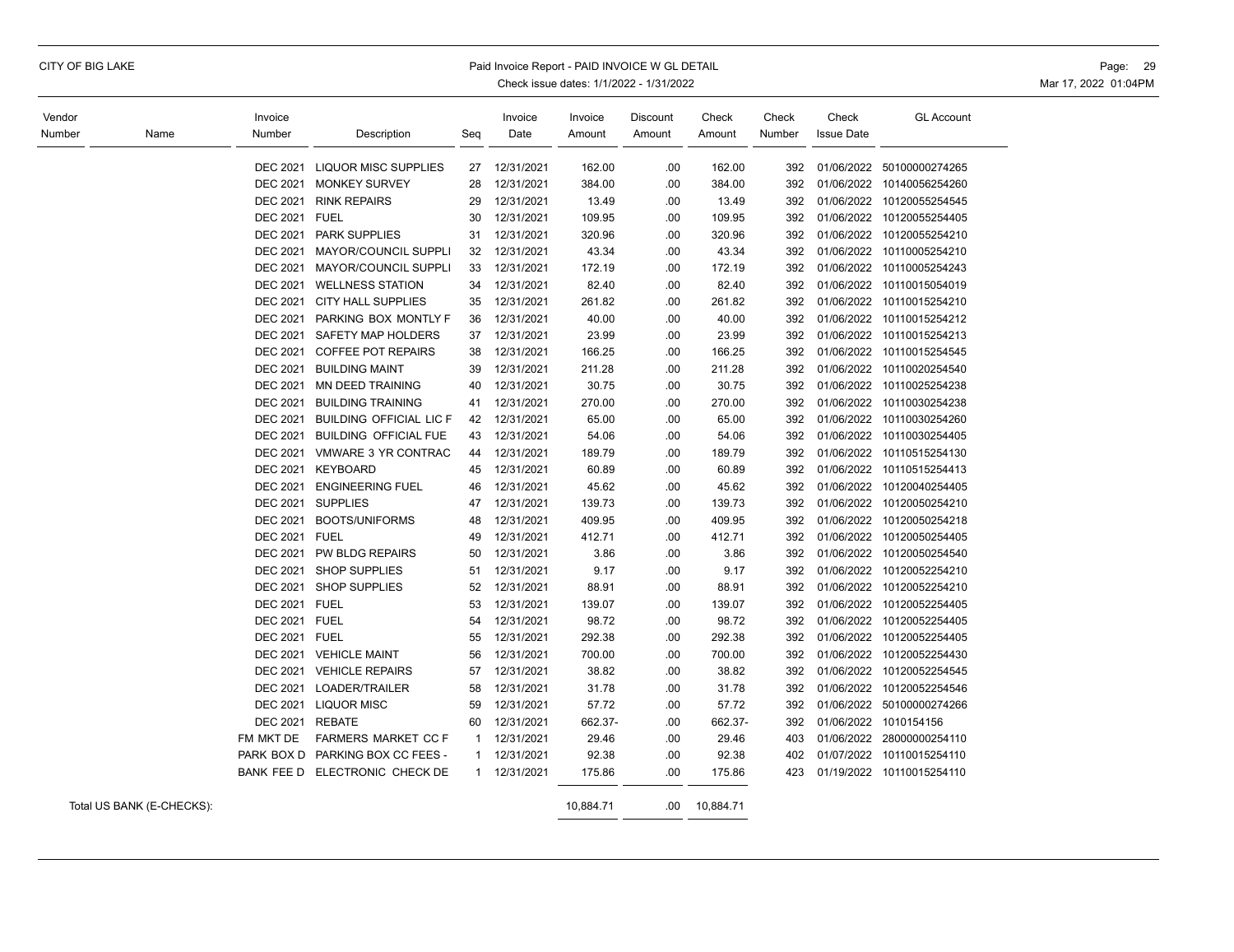# CITY OF BIG LAKE PAID INVOICE W GL DETAIL PAID INVOICE W GL DETAIL PAID INVOICE W GL DETAIL PAGE: 30

| Vendor<br>Number | Name                              | Invoice<br>Number | Description                   | Seq | Invoice<br>Date | Invoice<br>Amount | Discount<br>Amount | Check<br>Amount | Check<br>Number | Check<br><b>Issue Date</b> | <b>GL Account</b>         |
|------------------|-----------------------------------|-------------------|-------------------------------|-----|-----------------|-------------------|--------------------|-----------------|-----------------|----------------------------|---------------------------|
|                  | 3896 UTILITY CONSULTANTS          |                   | 111018 SEWER TESTING DEC      | 1   | 12/31/2021      | 751.60            | .00                | 751.60          | 87728           | 01/11/2022                 | 40100000204160            |
|                  | <b>Total UTILITY CONSULTANTS</b>  | ÷                 |                               |     |                 | 751.60            | .00                | 751.60          |                 |                            |                           |
|                  | 108811 UV DOCTOR LAMPS, LLC       | 15061             | <b>WWTP SUPPLIES</b>          | 1   | 01/18/2022      | 1,499.11          | .00.               | 1,499.11        | 87784           |                            | 01/18/2022 40100000254210 |
|                  | Total UV DOCTOR LAMPS, LLC:       |                   |                               |     |                 | 1,499.11          | .00                | 1,499.11        |                 |                            |                           |
|                  | 109469 VARNER TRANSPORTATI        | <b>DEC 2021</b>   | <b>LIQUOR FREIGHT</b>         |     | 1 12/31/2021    | 3,461.90          | .00                | 3,461.90        | 87829           |                            | 01/27/2022 50100000274269 |
|                  | Total VARNER TRANSPORTATION LLC : |                   |                               |     |                 | 3,461.90          | .00                | 3,461.90        |                 |                            |                           |
|                  | 104634 VERIZON WIRELESS           | 9896310111        | <b>WWTP CREDIT</b>            | 1   | 12/31/2021      | 40.88-            | .00                | 40.88-          | 87747           | 01/13/2022                 | 40100000254230            |
|                  |                                   | 9896329094        | PLANNER CELL PHONE            | -1  | 12/31/2021      | 41.22             | .00                | 41.22           | 87747           |                            | 01/13/2022 10110010254230 |
|                  |                                   | 9896329094        | <b>WW IPADS</b>               | 2   | 12/31/2021      | 120.03            | .00                | 120.03          | 87747           | 01/13/2022                 | 30100000254230            |
|                  |                                   | 9896329094        | <b>WW IPADS</b>               |     | 12/31/2021      | 120.03            | .00                | 120.03          | 87747           | 01/13/2022                 | 40100000254230            |
|                  |                                   | 9896329094        | PRIGGIE NEW PHONE             |     | 12/31/2021      | 349.99            | .00                | 349.99          | 87747           | 01/13/2022                 | 10130075254230            |
|                  |                                   | 9896329094        | POLICE PHONES                 | 5   | 12/31/2021      | 1,059.62          | .00                | 1,059.62        | 87747           | 01/13/2022                 | 10130075254230            |
|                  |                                   | 9896329094        | <b>PW IPADS</b>               | 6   | 12/31/2021      | 280.07            | .00                | 280.07          | 87747           | 01/13/2022                 | 10120055254230            |
|                  |                                   | 9896329094        | <b>PW IPADS</b>               |     | 12/31/2021      | 240.06            | .00                | 240.06          | 87747           | 01/13/2022                 | 10120050254230            |
|                  |                                   | 9896329094        | WW ONCALL 763-238-826         | 8   | 12/31/2021      | 41.22             | .00                | 41.22           | 87747           |                            | 01/13/2022 30100000254230 |
|                  |                                   | 9896329094        | <b>PW IPADS</b>               | 9   | 12/31/2021      | 40.01             | .00                | 40.01           | 87747           | 01/13/2022                 | 10120052254230            |
|                  |                                   | 9896329094        | INTREPID ANNUAL SUBS          | 10  | 12/31/2021      | 1,260.00          | .00                | 1,260.00        | 87747           | 01/13/2022                 | 10130075254230            |
|                  |                                   | 9896329094        | CODE INSPECTOR 763-8          | 11  | 12/31/2021      | 41.22             | .00                | 41.22           | 87747           | 01/13/2022                 | 10110010254230            |
|                  |                                   | 9896329094        | PLANNING TECH CELL 6          | 12  | 12/31/2021      | 41.22             | .00                | 41.22           | 87747           | 01/13/2022                 | 10110010254230            |
|                  |                                   | 9896329094        | <b>BUILDING OFFICIAL IPAD</b> | 13  | 12/31/2021      | 40.01             | .00                | 40.01           | 87747           | 01/13/2022                 | 10110030254230            |
|                  |                                   | 9896329094        | <b>BUILDING OFFICIAL CELL</b> | 14  | 12/31/2021      | 41.22             | .00                | 41.22           | 87747           | 01/13/2022                 | 10110030254230            |
|                  |                                   | 9896329094        | RECREATION COORD CE           | 15  | 12/31/2021      | 41.22             | .00                | 41.22           | 87747           | 01/13/2022                 | 10140056254230            |
|                  |                                   | 9896329094        | <b>INTREPID ANNUAL SUBS</b>   | 16  | 12/31/2021      | 81.00             | .00                | 81.00           | 87747           | 01/13/2022                 | 10130075254230            |
|                  |                                   | 9896329094        | WASTE WATER TX 612-3          | 17  | 12/31/2021      | 40.01             | .00                | 40.01           | 87747           | 01/13/2022                 | 40100000254230            |
|                  |                                   | 9896373709        | LIFT STATION ALARM            | 1   | 12/31/2021      | 325.36            | .00                | 325.36          | 87747           |                            | 01/13/2022 40100000254230 |
|                  | <b>Total VERIZON WIRELESS</b>     | ÷                 |                               |     |                 | 4,162.63          | .00                | 4,162.63        |                 |                            |                           |
|                  | 2350 VIKING COCA-COLA             | 2837336           | <b>MIX</b>                    | 1   | 12/31/2021      | 443.05            | .00                | 443.05          | 87648           | 01/04/2022                 | 50100000274265            |
|                  |                                   | 2837337           | <b>BEER</b>                   |     | 12/31/2021      | 224.00            | .00                | 224.00          | 87648           |                            | 01/04/2022 50100000274263 |
|                  |                                   | 2847477 MIX       |                               | -1  | 01/18/2022      | 427.40            | .00                | 427.40          | 87785           | 01/18/2022                 | 50100000274265            |
|                  |                                   | 2817835           | <b>BEER</b>                   |     | 12/31/2021      | 224.00            | .00                | 224.00          | 87799           |                            | 01/25/2022 50100000274263 |
|                  |                                   | 2817836           | MIX                           |     | 12/31/2021      | 335.55            | .00                | 335.55          | 87798           |                            | 01/25/2022 50100000274265 |
|                  |                                   | 2847554           | MIX                           | -1  | 01/25/2022      | 314.65            | .00.               | 314.65          | 87830           |                            | 01/27/2022 50100000274265 |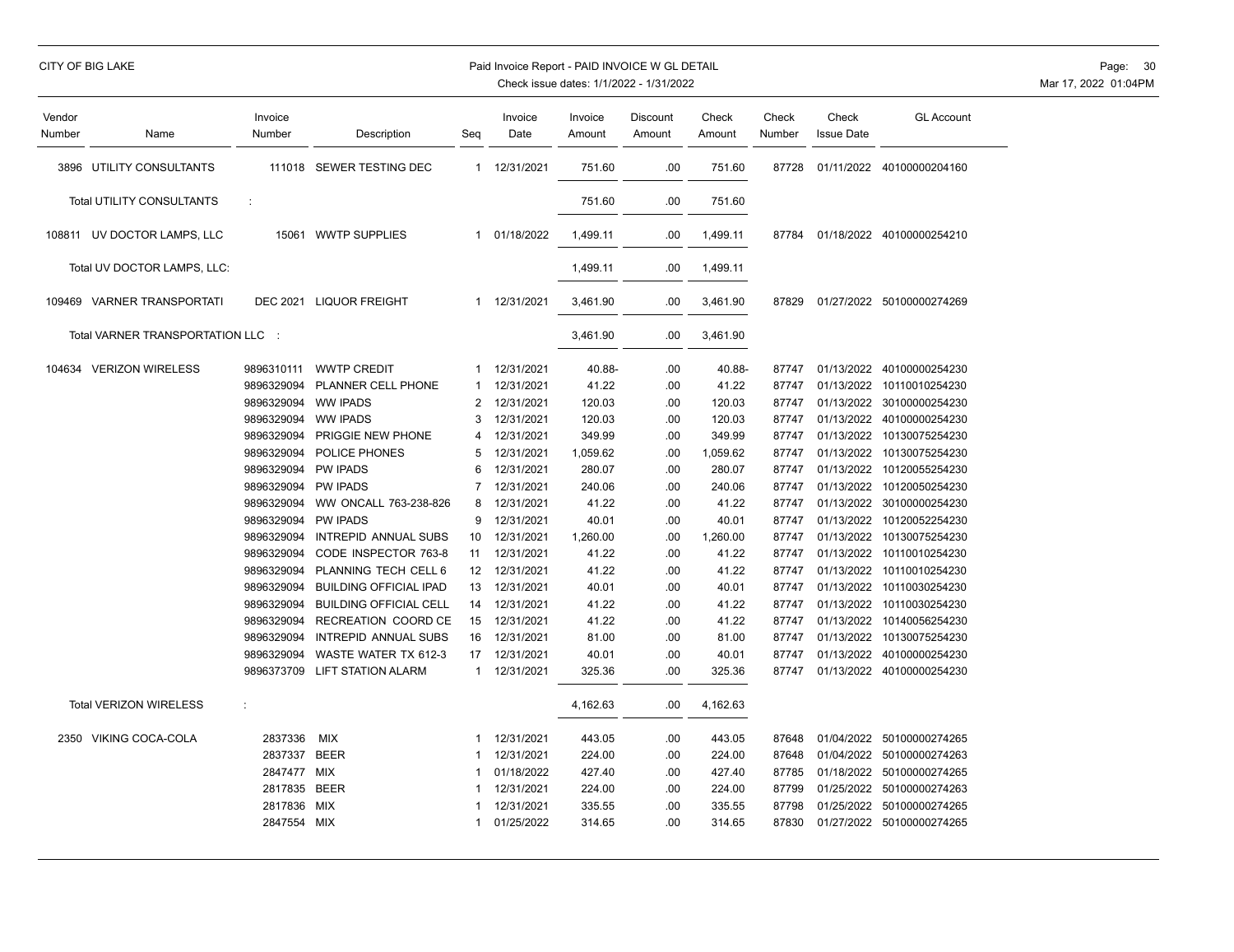| Vendor                            |                                  | Invoice           |                             |                | Invoice    | Invoice  | Discount | Check    | Check  | Check             | <b>GL Account</b>         |
|-----------------------------------|----------------------------------|-------------------|-----------------------------|----------------|------------|----------|----------|----------|--------|-------------------|---------------------------|
| Number                            | Name                             | Number            | Description                 | Seg            | Date       | Amount   | Amount   | Amount   | Number | <b>Issue Date</b> |                           |
| Total VIKING COCA-COLA<br>÷       |                                  |                   |                             |                | 1,968.65   | .00      | 1,968.65 |          |        |                   |                           |
|                                   | 105684 VINOCOPIA                 | 0294586-IN WINE   |                             | $\mathbf{1}$   | 01/03/2022 | 220.00   | .00      | 220.00   | 87649  |                   | 01/04/2022 50100000274264 |
|                                   |                                  | 0294586-IN LIQUOR |                             | 2              | 01/03/2022 | 111.46   | .00      | 111.46   | 87649  | 01/04/2022        | 50100000274262            |
|                                   |                                  | 0294586-IN        | <b>FRT</b>                  | 3              | 01/03/2022 | 7.50     | .00      | 7.50     | 87649  | 01/04/2022        | 50100000274269            |
|                                   |                                  | 0295403-IN        | <b>LIQUOR</b>               |                | 01/18/2022 | 419.26   | .00      | 419.26   | 87786  | 01/18/2022        | 50100000274262            |
|                                   |                                  | 0295403-IN        | <b>WINE</b>                 | $\overline{2}$ | 01/18/2022 | 63.99    | .00      | 63.99    | 87786  | 01/18/2022        | 50100000274264            |
|                                   |                                  | 0295403-IN        | <b>FRT</b>                  | 3              | 01/18/2022 | 10.00    | .00      | 10.00    | 87786  | 01/18/2022        | 50100000274269            |
|                                   |                                  | 0296228-IN        | <b>LIQUOR</b>               |                | 01/25/2022 | 883.50   | .00      | 883.50   | 87831  | 01/27/2022        | 50100000274262            |
|                                   |                                  | 0296228-IN        | <b>WINE</b>                 | 2              | 01/25/2022 | 608.00   | .00      | 608.00   | 87831  | 01/27/2022        | 50100000274264            |
|                                   |                                  | 0296228-IN FRT    |                             | 3              | 01/25/2022 | 21.00    | .00      | 21.00    | 87831  |                   | 01/27/2022 50100000274269 |
|                                   | <b>Total VINOCOPIA</b><br>÷      |                   |                             |                |            | 2,344.71 | .00      | 2,344.71 |        |                   |                           |
|                                   | 109008 VONAGE BUSINESS (E-C      | INV0764719        | <b>TELEPHONE SERVICE 1/</b> | 1              | 01/31/2022 | 469.13   | .00      | 469.13   | 414    |                   | 01/27/2022 10110015254230 |
|                                   |                                  | INV0764719        | TELEPHONE SERVICE 1/        | $\overline{2}$ | 01/31/2022 | 27.01    | .00      | 27.01    | 414    | 01/27/2022        | 10120050254230            |
|                                   |                                  | INV0764719        | TELEPHONE SERVICE 1/        | 3              | 01/31/2022 | 27.01    | .00      | 27.01    | 414    | 01/27/2022        | 10120055254230            |
|                                   |                                  | INV0764719        | TELEPHONE SERVICE 1/        | 4              | 01/31/2022 | 189.07   | .00      | 189.07   | 414    | 01/27/2022        | 10130075254230            |
|                                   |                                  | INV0764719        | TELEPHONE SERVICE 1/        | 5              | 01/31/2022 | 54.02    | .00      | 54.02    | 414    | 01/27/2022        | 30100000254230            |
|                                   |                                  | INV0764719        | TELEPHONE SERVICE 1/        | 6              | 01/31/2022 | 27.01    | .00      | 27.01    | 414    | 01/27/2022        | 40100000254230            |
|                                   |                                  | INV0764719        | TELEPHONE SERVICE 1/        | $\overline{7}$ | 01/31/2022 | 135.05   | .00      | 135.05   | 414    | 01/27/2022        | 50100000254230            |
|                                   |                                  | INV0764719        | TELEPHONE SERVICE 1/        | 8              | 01/31/2022 | 27.01    | .00      | 27.01    | 414    |                   | 01/27/2022 60100000254230 |
|                                   | Total VONAGE BUSINESS (E-CHECK): |                   |                             |                |            | 955.31   | .00      | 955.31   |        |                   |                           |
|                                   | 104547 VONCO                     | V2 00000654       | <b>SLUDGE HAULING</b>       | -1             | 12/31/2021 | 2,592.10 | .00      | 2,592.10 | 87650  | 01/04/2022        | 40100000254256            |
|                                   |                                  | V2 00000657       | SLUDGE HAULING DUMP         | $\mathbf{1}$   | 01/25/2022 | 796.13   | .00      | 796.13   | 87832  |                   | 01/27/2022 40100000254256 |
|                                   | <b>Total VONCO</b><br>÷          |                   |                             |                |            | 3,388.23 | .00      | 3,388.23 |        |                   |                           |
|                                   | 104201 WATER LABORATORIES I      |                   | 8834 DEC WATER TESTING      | 1              | 12/31/2021 | 170.00   | .00      | 170.00   | 87729  |                   | 01/11/2022 30100000204160 |
| Total WATER LABORATORIES INC<br>÷ |                                  |                   |                             | 170.00         | .00        | 170.00   |          |          |        |                   |                           |
|                                   | 110638 WH SECURITY               | 01182022          | 790 MN AVE 150-1694-925     | 1              | 01/18/2022 | 335.40   | .00      | 335.40   | 87787  | 01/18/2022        | 10110020254540            |
|                                   |                                  | 01182022          | 18041 198TH 150-1694-9      | 2              | 01/18/2022 | 395.40   | .00      | 395.40   | 87787  | 01/18/2022        | 10120050254540            |
|                                   |                                  | 01182022          | 17991 203RD 150-1694-92     | 3              | 01/18/2022 | 275.40   | .00      | 275.40   | 87787  | 01/18/2022        | 30100000254540            |
|                                   |                                  | 01182022          | 160 LAKE ST N 150-1694-     | 4              | 01/18/2022 | 275.40   | .00      | 275.40   | 87787  | 01/18/2022        | 10110015254540            |
|                                   |                                  | 01182022          | 615 ROSE DR 150-1695-1      | 5              | 01/18/2022 | 275.40   | .00      | 275.40   | 87787  | 01/18/2022        | 50100000254540            |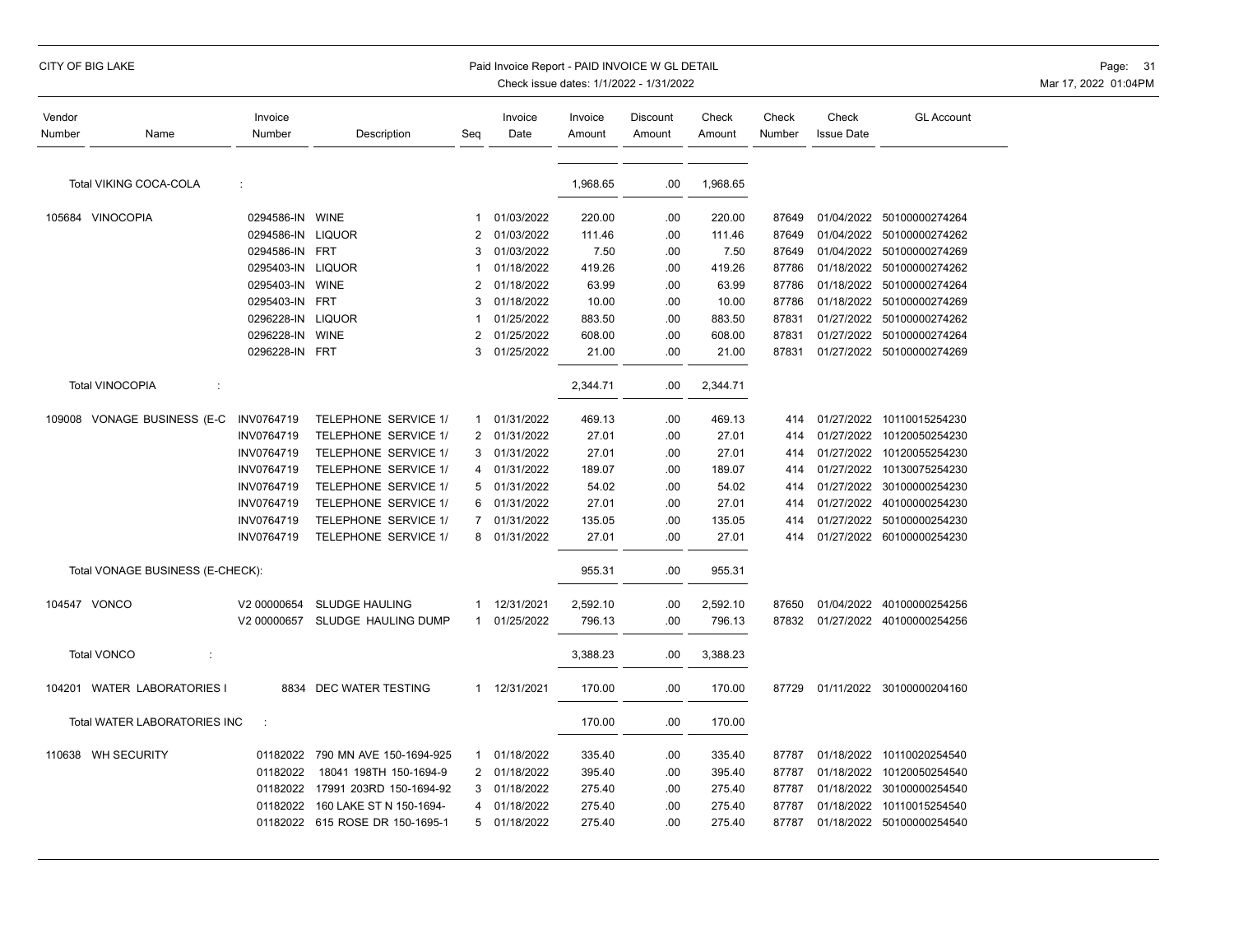# CITY OF BIG LAKE PAID INVOICE WORLD EXAMPLE PAID INVOICE WORLD DETAIL PAID INVOICE WORLD DETAIL PAGE: 32

| Vendor<br>Number                      | Name                         | Invoice<br>Number | Description                   | Seq            | Invoice<br>Date | Invoice<br>Amount | <b>Discount</b><br>Amount | Check<br>Amount | Check<br>Number | Check<br><b>Issue Date</b> | <b>GL Account</b>         |
|---------------------------------------|------------------------------|-------------------|-------------------------------|----------------|-----------------|-------------------|---------------------------|-----------------|-----------------|----------------------------|---------------------------|
| Total WH SECURITY<br>÷                |                              |                   |                               |                | 1,557.00        | .00               | 1,557.00                  |                 |                 |                            |                           |
|                                       | 103840 WINE MERCHANTS        | 7361962 WINE      |                               | $\mathbf{1}$   | 12/31/2021      | 814.00            | .00                       | 814.00          | 87651           | 01/04/2022                 | 50100000274264            |
|                                       |                              | 7362836           | <b>WINE</b>                   | -1             | 12/31/2021      | 270.50            | .00                       | 270.50          | 87678           | 01/06/2022                 | 50100000274264            |
|                                       |                              | 7363714           | <b>WINE</b>                   | $\mathbf 1$    | 01/18/2022      | 124.00            | .00                       | 124.00          | 87788           | 01/18/2022                 | 50100000274264            |
|                                       |                              | 7364409 WINE      |                               | -1             | 01/18/2022      | 2,288.00          | .00                       | 2,288.00        | 87788           | 01/18/2022                 | 50100000274264            |
|                                       | <b>Total WINE MERCHANTS:</b> |                   |                               |                |                 | 3,496.50          | .00                       | 3,496.50        |                 |                            |                           |
|                                       | 103769 WOLBECK, GINA         |                   | 12312021 4TH QTR 2021 MILEAGE |                | 1 12/31/2021    | 112.00            | .00                       | 112.00          | 87730           |                            | 01/11/2022 10110015254240 |
|                                       | Total WOLBECK, GINA          | ÷                 |                               |                |                 | 112.00            | .00                       | 112.00          |                 |                            |                           |
|                                       | 108885 WRUCK SEWER & PORT    | 7218              | LAKESIDE PARK SANITAT         |                | 1 12/31/2021    | 237.00            | .00                       | 237.00          | 87731           |                            | 01/11/2022 10120055254225 |
| Total WRUCK SEWER & PORTABLE RENTALS: |                              |                   |                               |                |                 | 237.00            | .00                       | 237.00          |                 |                            |                           |
|                                       | 6950 XCEL ENERGY             | 51-4459098-       | <b>STREET LIGHTS</b>          | $\mathbf{1}$   | 12/31/2021      | 3,756.20          | .00                       | 3,756.20        | 87797           | 01/21/2022                 | 10120050254575            |
|                                       |                              | 51-4262692-       | 302808445 LIFT 156 CRE        | $\mathbf 1$    | 12/31/2021      | 249.80            | .00                       | 249.80          | 87834           | 01/28/2022                 | 40100000254570            |
|                                       |                              | 51-4262692-       | 304244893 SEWER LIFT          | $\overline{2}$ | 12/31/2021      | 2,203.09          | .00                       | 2,203.09        | 87834           | 01/28/2022                 | 40100000254570            |
|                                       |                              | 51-4262692-       | 304242713 10 LAKE ST U        | 3              | 12/31/2021      | 235.00-           | .00                       | 235.00-         | 87834           | 01/28/2022                 | 10120050254582            |
|                                       |                              | 51-4262692-       | 304242713 10 LAKE ST U        | 4              | 12/31/2021      | 238.74            | .00                       | 238.74          | 87834           | 01/28/2022                 | 10120050254575            |
|                                       |                              | 51-4262692-       | 304242713 10 LAKE ST U        | 5              | 12/31/2021      | 82.33-            | .00                       | 82.33-          | 87834           | 01/28/2022                 | 10120050254582            |
|                                       |                              | 51-4262692-       | 304242713 10 LAKE ST U        | 6              | 12/31/2021      | 90.97             | .00                       | 90.97           | 87834           | 01/28/2022                 | 10120050254575            |
|                                       |                              | 51-4262692-       | 304229382 SEWER PLAN          | $\overline{7}$ | 12/31/2021      | 33.51             | .00                       | 33.51           | 87834           | 01/28/2022                 | 40100000254580            |
|                                       |                              | 51-4262692-       | 304166698 ST LIGHTS EA        | 8              | 12/31/2021      | 52.38             | .00                       | 52.38           | 87834           | 01/28/2022                 | 10120050254575            |
|                                       |                              | 51-4262692-       | 304054546 ST LIGHTS CI        | 9              | 12/31/2021      | 17.56-            | .00                       | 17.56-          | 87834           | 01/28/2022                 | 10120050254582            |
|                                       |                              | 51-4262692-       | 304054546 ST LIGHTS CI        | 10             | 12/31/2021      | 49.96             | .00                       | 49.96           | 87834           | 01/28/2022                 | 10120050254575            |
|                                       |                              | 51-4262692-       | 303997372 615 ROSE DR         | 11             | 12/31/2021      | 1,744.84-         | .00                       | 1,744.84-       | 87834           | 01/28/2022                 | 50100000254582            |
|                                       |                              | 51-4262692-       | 303997372 615 ROSE DR         | 12             | 12/31/2021      | 1,556.40          | .00                       | 1,556.40        | 87834           | 01/28/2022                 | 50100000254570            |
|                                       |                              | 51-4262692-       | 303922326 514 FOREST          | 13             | 12/31/2021      | 15.87-            | .00                       | 15.87-          | 87834           | 01/28/2022                 | 10120055254582            |
|                                       |                              | 51-4262692-       | 303922326 514 FOREST          | 14             | 12/31/2021      | 20.77             | .00                       | 20.77           | 87834           | 01/28/2022                 | 10120055254570            |
|                                       |                              | 51-4262692-       | 303771827 SEWER PLAN          | 15             | 12/31/2021      | 5,196.70          | .00                       | 5,196.70        | 87834           | 01/28/2022                 | 40100000254580            |
|                                       |                              | 51-4262692-       | 303456004 SEWER PLAN          | 16             | 12/31/2021      | 48.61-            | .00                       | 48.61-          | 87834           | 01/28/2022                 | 40100000254582            |
|                                       |                              | 51-4262692-       | 303456004 SEWER PLAN          | 17             | 12/31/2021      | 25.92             | .00                       | 25.92           | 87834           | 01/28/2022                 | 40100000254580            |
|                                       |                              | 51-4262692-       | 303456004 SEWER PLAN          | 18             | 12/31/2021      | 114.35            | .00                       | 114.35          | 87834           | 01/28/2022                 | 40100000254570            |
|                                       |                              | 51-4262692-       | 303275744 CROSS WALK          | 19             | 12/31/2021      | 20.60             | .00                       | 20.60           | 87834           | 01/28/2022                 | 10120050254575            |
|                                       |                              | 51-4262692-       | 303085700 CITY HALL           | 20             | 12/31/2021      | 1,255.21-         | .00                       | 1,255.21-       | 87834           | 01/28/2022                 | 10110015254582            |
|                                       |                              | 51-4262692-       | 303085700 CITY HALL           | 21             | 12/31/2021      | 1,084.24          | .00                       | 1,084.24        | 87834           | 01/28/2022                 | 10110015254570            |